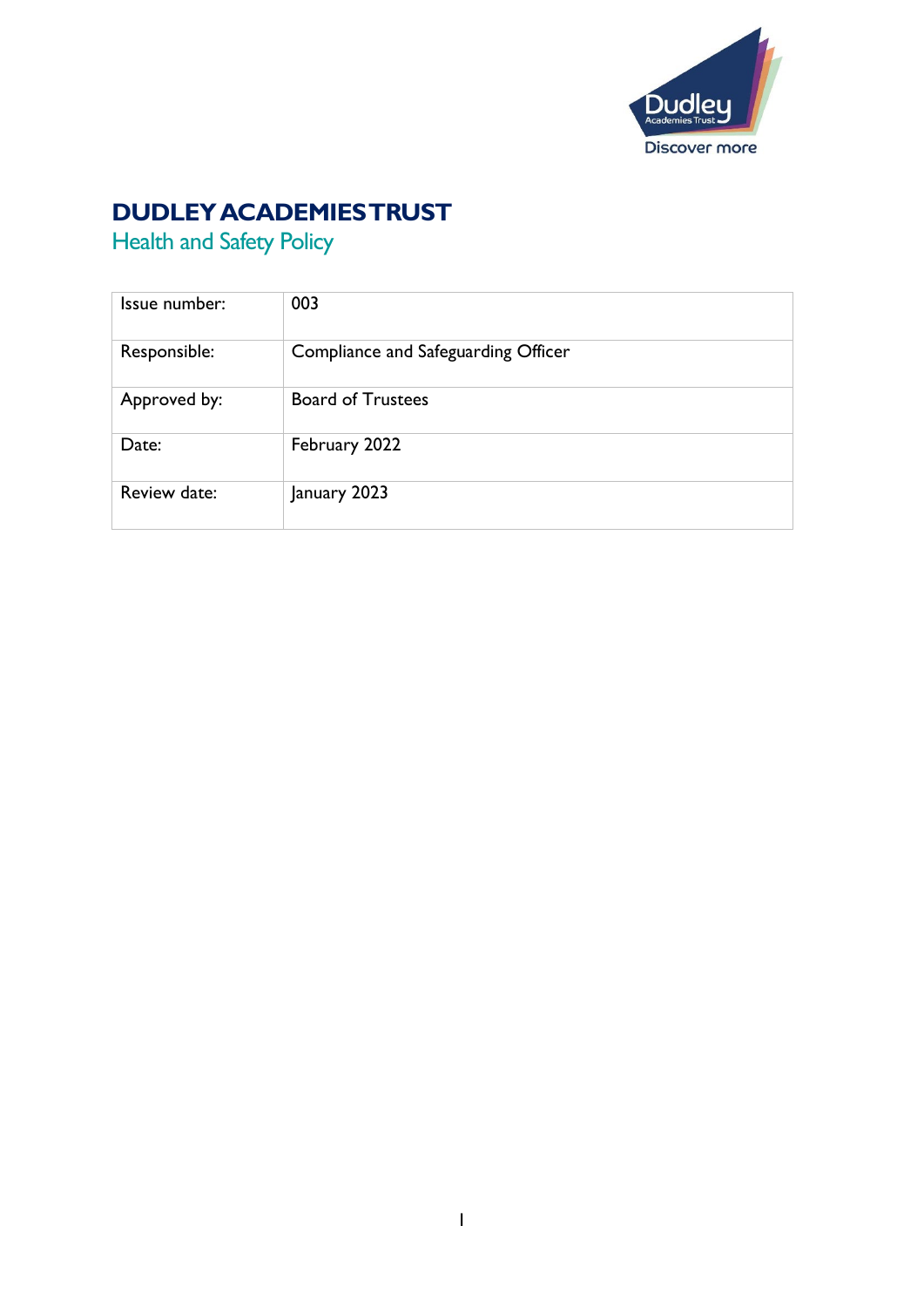# **Contents**

| General Arrangements to Establish, Monitor, And Review Measures Needed to Meet |  |
|--------------------------------------------------------------------------------|--|
|                                                                                |  |
|                                                                                |  |
|                                                                                |  |
|                                                                                |  |
|                                                                                |  |
|                                                                                |  |
|                                                                                |  |
|                                                                                |  |
|                                                                                |  |
|                                                                                |  |
|                                                                                |  |
|                                                                                |  |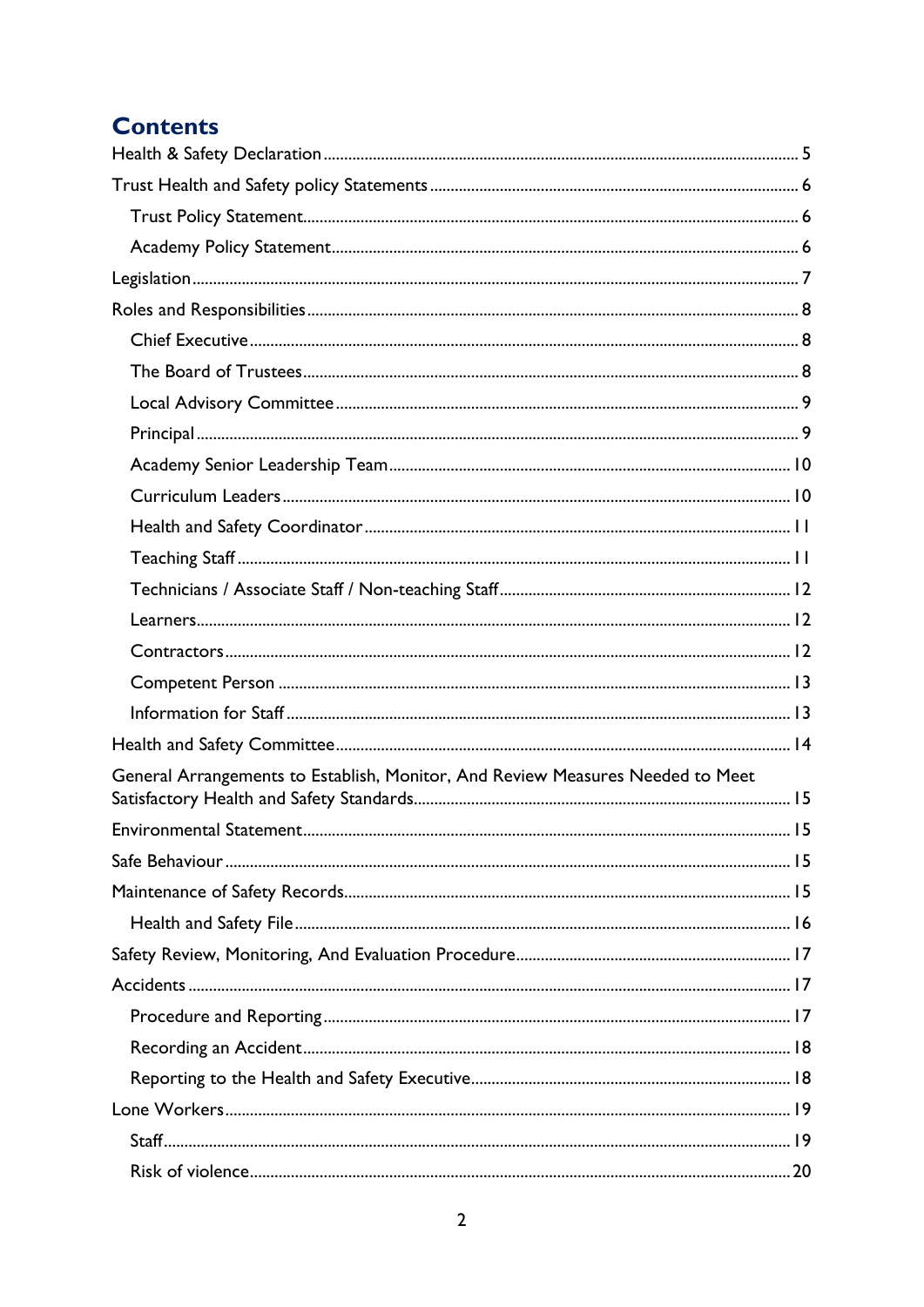| How the Academy Communicates with Parents/Families/Carers and Learners during an                                                                                      |  |
|-----------------------------------------------------------------------------------------------------------------------------------------------------------------------|--|
|                                                                                                                                                                       |  |
|                                                                                                                                                                       |  |
|                                                                                                                                                                       |  |
|                                                                                                                                                                       |  |
|                                                                                                                                                                       |  |
|                                                                                                                                                                       |  |
| Use personal protective equipment to control the spread of COVID-19 where required<br>or recommended by government guidance and/or a risk assessment. Cleaning of the |  |
|                                                                                                                                                                       |  |
|                                                                                                                                                                       |  |
|                                                                                                                                                                       |  |
|                                                                                                                                                                       |  |
|                                                                                                                                                                       |  |
|                                                                                                                                                                       |  |
|                                                                                                                                                                       |  |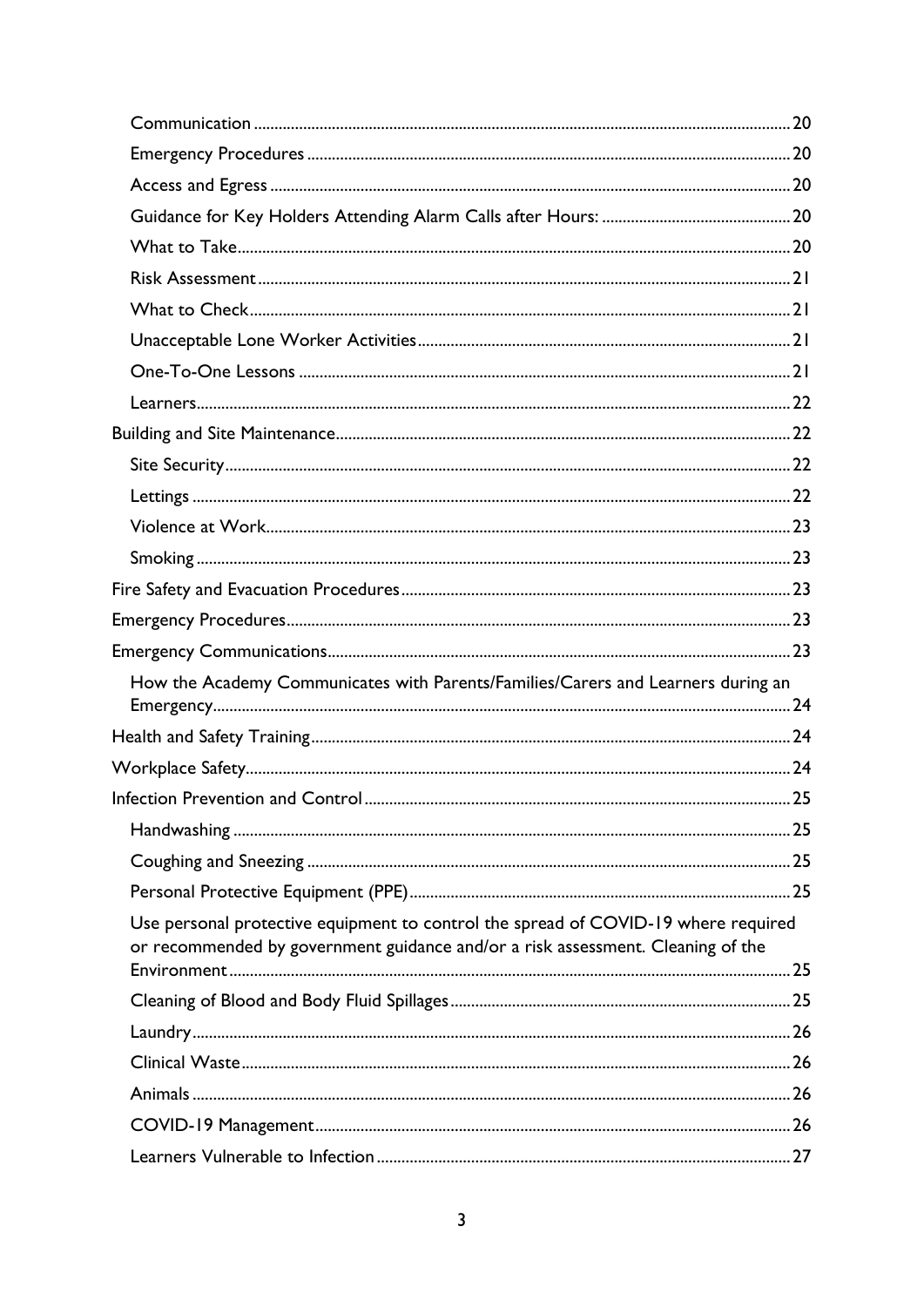| Appendix 07: Recommended Absence Period for Preventing the Spread of Infection 49  |  |
|------------------------------------------------------------------------------------|--|
| Appendix 08: Supporting Documentation for Health and Safety for Off-site Visits 52 |  |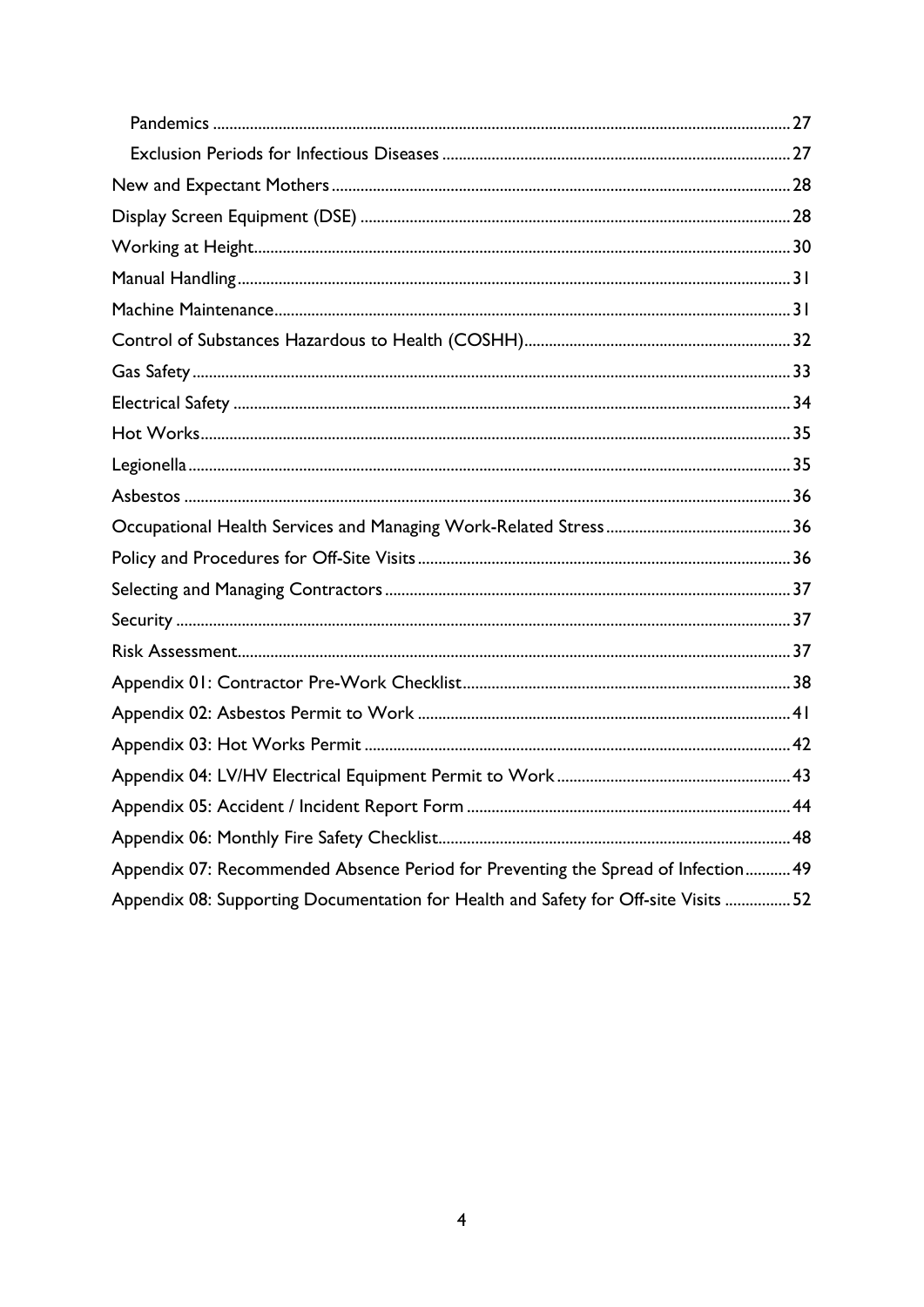## <span id="page-4-0"></span>**Health & Safety Declaration**

I have read the following Health and Safety policy and I am aware of my obligation to ensure the Health and Safety of our learners, staff, visitors, and other persons as may be present from time to time.

As an academy within Dudley Academies Trust, we will adopt a planned and systemic approach to the local implementation of the Trust health and safety management standards through this declaration and we will:

- Plan for health and safety within our academy improvement planning activity.
- Ensure relevant safety actions are included during the staff appraisal process.
- Develop and maintain local arrangements and procedures that interpret the requirements of relevant legislation.
- Review all progress against our plans and take appropriate action, reporting regularly to the Local Advisory Committee.
- Provide an environment in which academy staff can carry out their tasks without fear of intimidation, harassment, violence, or the negative aspects of stress.
- Assess and control risks to all academy staff.
- Monitor accident trends throughout the academy to further inform the health and safety aspects of the academy improvement plan.
- Monitor our performance against plans.
- Copy this statement to all staff members or place prominently in an area accessible to all.

Signed………………………………………………….. (Principal)

Date…………………………………………………….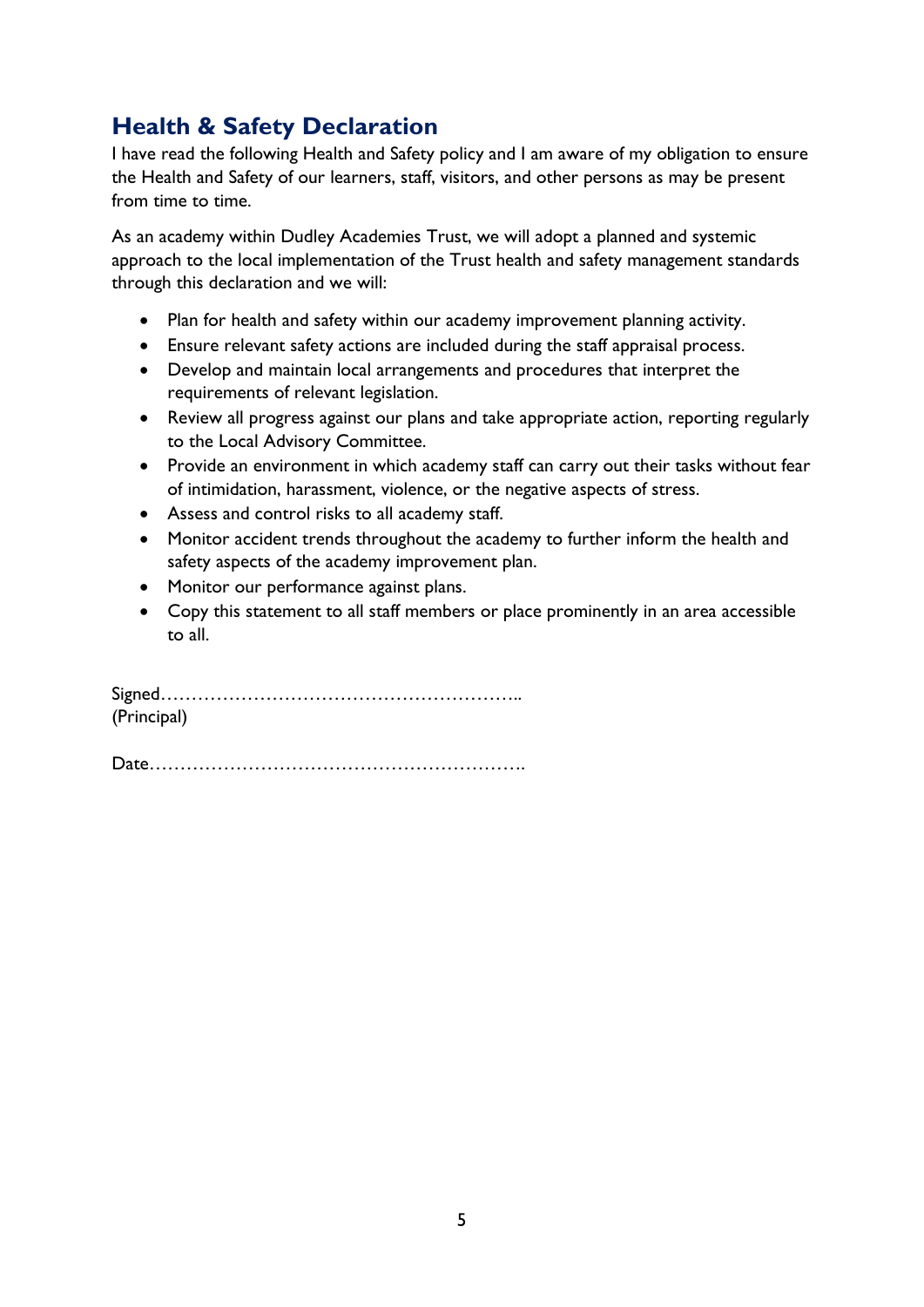# <span id="page-5-0"></span>**Trust Health and Safety policy Statements**

#### <span id="page-5-1"></span>**Trust Policy Statement**

The following statement sets out the health and safety objectives for Dudley Academies Trust (referred to as "the Trust") with the aim of ensuring best practice in the management of health and safety.

#### **Dudley Academies Trust**

- Will take all reasonable steps to provide safe and healthy conditions for learners, staff and others who may be affected by its activities
- Will take all reasonable steps to ensure compliance with all relevant health and safety legislation
- Accepts its responsibilities as an employer and will provide adequate resources to implement this policy including access to support from health and safety competent persons. Where necessary external specialist advice and assistance will be obtained.
- Accepts that health, safety and welfare are an integral part of all its activities and will take steps to manage these effectively
- Expects all staff and learners to co-operate in complying with all legal obligations and to take reasonable care of their own health and safety and have regard for the health and safety of others
- Is committed to providing the necessary information, instruction, training, and supervision to staff and learners where applicable
- Acknowledges and actively supports the role and responsibilities of employee representatives and will give full co-operation to elected Safety Representatives of recognised Trade Unions to enable them to carry out their duties effectively
- Is committed to regular evaluation and review of its Health and Safety policy to ensure its objectives are met and, as necessary, to modifying the Policy in light of new legislation and other changing circumstances
- Will collect, monitor and report on the occurrence of staff incidents across the Trust and in its academies and of all first aid related incidents
- Will set out full details of the organisation and arrangements for the management of health and safety in the Trust, in separate documents

## <span id="page-5-2"></span>**Academy Policy Statement**

The following statement sets out the health and safety objectives for **[insert name of** academy] with the aim of ensuring best practice in the management of health and safety.

#### **[Insert name of Academy]**

- Will take all reasonable steps to provide safe and healthy conditions for learners, staff and others who may be affected by its activities
- Will implement the Trust Health and Safety arrangements within the Academy
- Will take steps to ensure compliance with all relevant health and safety legislation
- Accepts its responsibilities with regard to health and safety and will provide adequate resources to implement this policy including access to support from health and safety competent persons. Where necessary external specialist advice and assistance will be obtained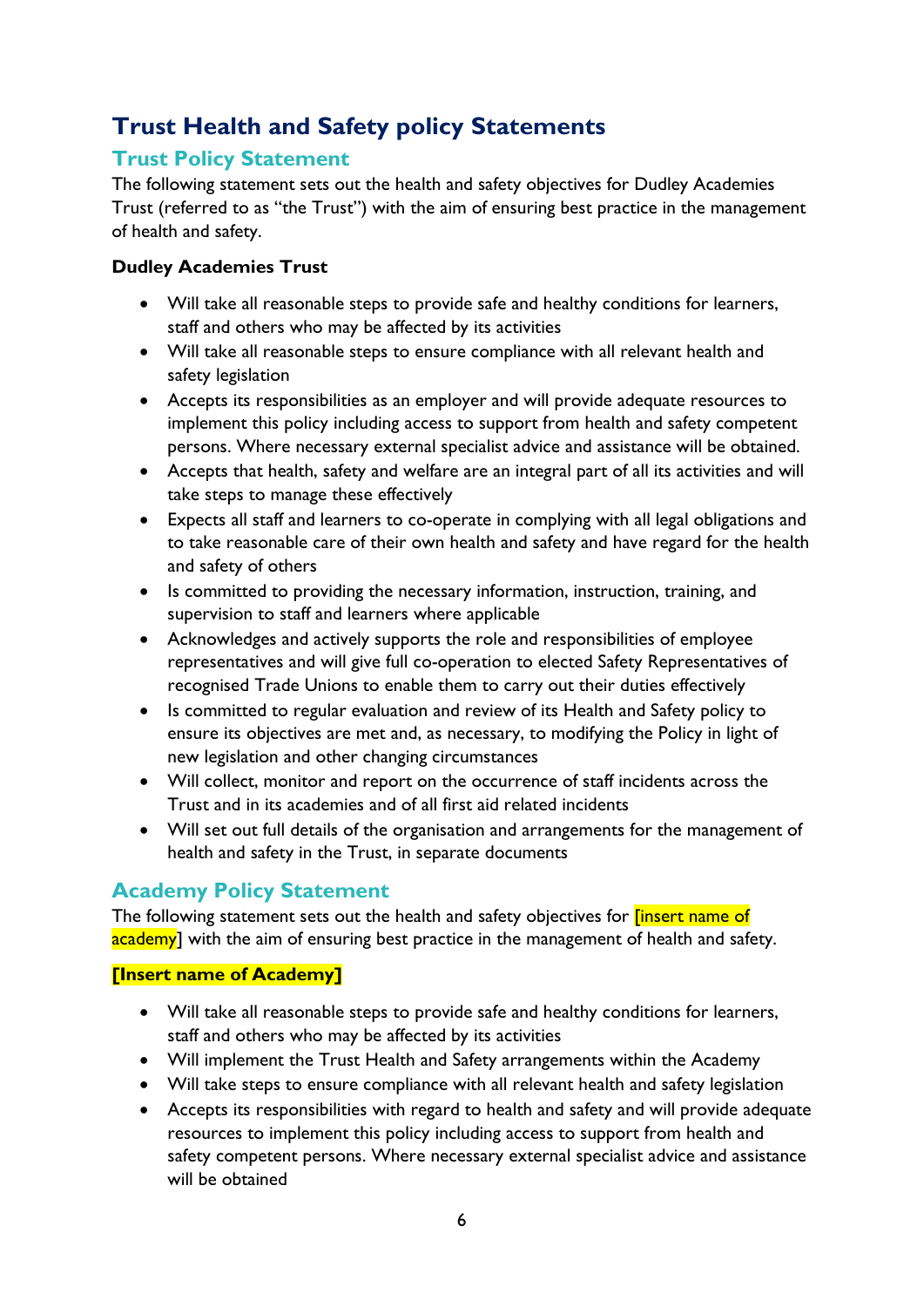- Accepts that health, safety and welfare are an integral part of all its activities and will take steps to manage these effectively
- Expects all staff and learners to co-operate in complying with all legal obligations and to take reasonable care of their own health and safety and have regard for the health and safety of others
- Is committed to providing the necessary information, instruction and training to all staff and learners where applicable
- Acknowledges and actively supports the role and responsibilities of employee representatives and will give full co-operation to elected safety representatives of recognised Trade Unions to enable them to carry out their duties effectively
- Is committed to regular evaluation and review of its Health and Safety policy to ensure its objectives are met and, as necessary, to modifying the policy in light of new legislation and other changing circumstances
- Will collect, monitor and report on the occurrence of staff incidents across the Trust and in its academies and of all first aid related incidents
- Will set out full details of the organisation and arrangements for the management of health and safety in the academy, in separate documents

# <span id="page-6-0"></span>**Legislation**

This policy is based on advice from the Department for Education on health and safety in [academies](https://www.gov.uk/government/publications/health-and-safety-advice-for-schools) and the following legislation:

- [The Health and Safety at Work etc. Act 1974,](http://www.legislation.gov.uk/ukpga/1974/37) which sets out the general duties employers have towards staff and duties relating to lettings
- [The Management of Health and Safety at Work Regulations 1992,](http://www.legislation.gov.uk/uksi/1992/2051/regulation/3/made) which require employers to make an assessment of the risks to the health and safety of their staff
- [The Management of Health and Safety at Work Regulations 1999,](http://www.legislation.gov.uk/uksi/1999/3242/contents/made) which require employers to carry out risk assessments, make arrangements to implement necessary measures, and arrange for appropriate information and training
- [The Control of Substances Hazardous to Health Regulations](http://www.legislation.gov.uk/uksi/2002/2677/contents/made) 2002, which require employers to control substances that are hazardous to health
- The Reporting of Injuries, Diseases and Dangerous Occurrences Regulations [\(RIDDOR\) 2013,](http://www.legislation.gov.uk/uksi/2013/1471/schedule/1/paragraph/1/made) which state that some accidents must be reported to the Health and Safety Executive and set out the timeframe for this and how long records of such accidents must be kept
- [The Health and Safety \(Display Screen Equipment\) Regulations 1992,](http://www.legislation.gov.uk/uksi/1992/2792/contents/made) which require employers to carry out digital screen equipment assessments and states users' entitlement to an eyesight test
- [The Gas Safety \(Installation and Use\) Regulations 1998,](http://www.legislation.gov.uk/uksi/1998/2451/regulation/4/made) which require work on gas fittings to be carried out by someone on the Gas Safe Register
- [The Regulatory Reform \(Fire Safety\) Order 2005,](http://www.legislation.gov.uk/uksi/2005/1541/part/2/made) which requires employers to take general fire precautions to ensure the safety of their staff
- [The Work at Height Regulations 2005,](http://www.legislation.gov.uk/uksi/2005/735/contents/made) which requires employers to protect their staff from falls from height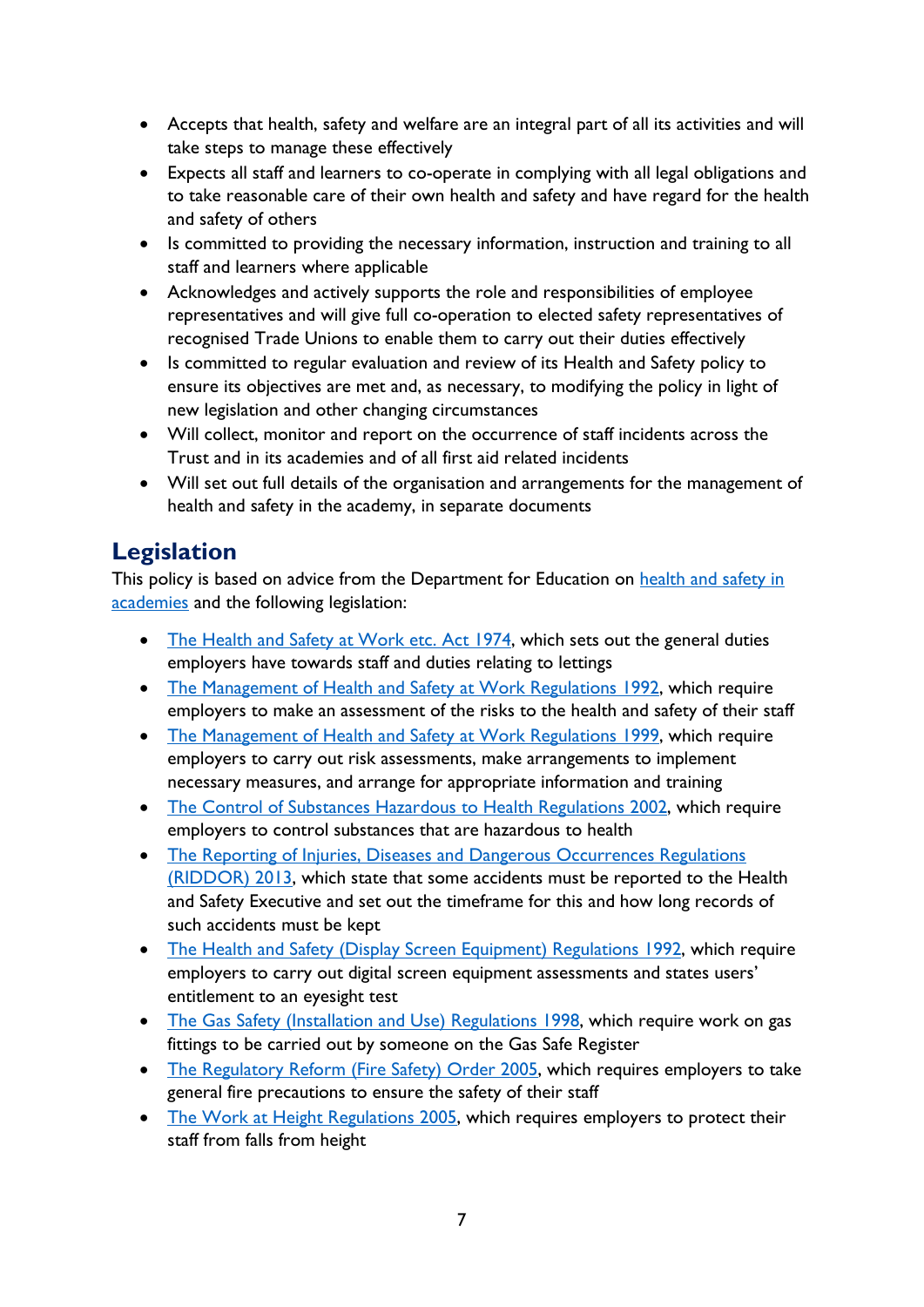The academy follows [guidance](https://www.gov.uk/government/publications/health-protection-in-schools-and-other-childcare-facilities/chapter-9-managing-specific-infectious-diseases) published by the UK Health Security Agency when responding to infection control issues, and [Actions for Schools During the Coronavirus](https://www.gov.uk/government/publications/actions-for-schools-during-the-coronavirus-outbreak)  [Outbreak,](https://www.gov.uk/government/publications/actions-for-schools-during-the-coronavirus-outbreak) which provides guidance on what schools need to do during the COVID-19 pandemic.

Sections of this policy are also based on the statutory framework for the Early Years [Foundation Stage.](https://www.gov.uk/government/publications/early-years-foundation-stage-framework--2)

This policy complies with our funding agreement and articles of association.

## <span id="page-7-0"></span>**Roles and Responsibilities**

Health and Safety is everyone's responsibility, and all members of the academy community should be continually aware of their own health and safety and the safety of others. It is also everyone's responsibility to notify the relevant person of any health and safety issues and to remain vigilant while on academy premises.

## <span id="page-7-1"></span>**Chief Executive**

The Chief Executive has a legal responsibility, for ensuring that the Trust complies with all relevant health and safety legislation and for:

- Ensuring that the Trust has a general policy on the management of health and safety and that this policy is communicated to all staff.
- Ensuring that appropriate systems and procedures are in place to secure effective implementation of that policy.
- Ensuring adequate financial resources are made available to deal with health, safety, and welfare requirements.
- Ensuring effective monitoring systems are in place and are systematically applied.
- Reporting on health, safety, and welfare matters, as part of the annual review, to the **Trust**

The Chief Executive also has the authority to take whatever executive action is considered necessary to prevent serious harm to individuals or to the Trust; in exceptional circumstances, this may include summarily closing (in whole or in part) particular Dudley Academies Trust buildings, sites, operations or activities.

On a day-to-day basis the principal and the academy's Senior Leadership Team act on behalf of the Chief Executive in discharging the responsibilities for management of Health and Safety.

The importance of good health and safety practice is promoted throughout the academy but members of staff, the Senior Leadership Team and the Board of Trustees carry the key responsibilities for assessing, recording and implementing the correct health and safety procedures.

## <span id="page-7-2"></span>**The Board of Trustees**

The Board of Trustees are responsible for ensuring that the Chief Executive is discharging their duties as the person with overall responsibility for Health and Safety. They are responsible for monitoring that the CEO is running the Trust to ensure compliance with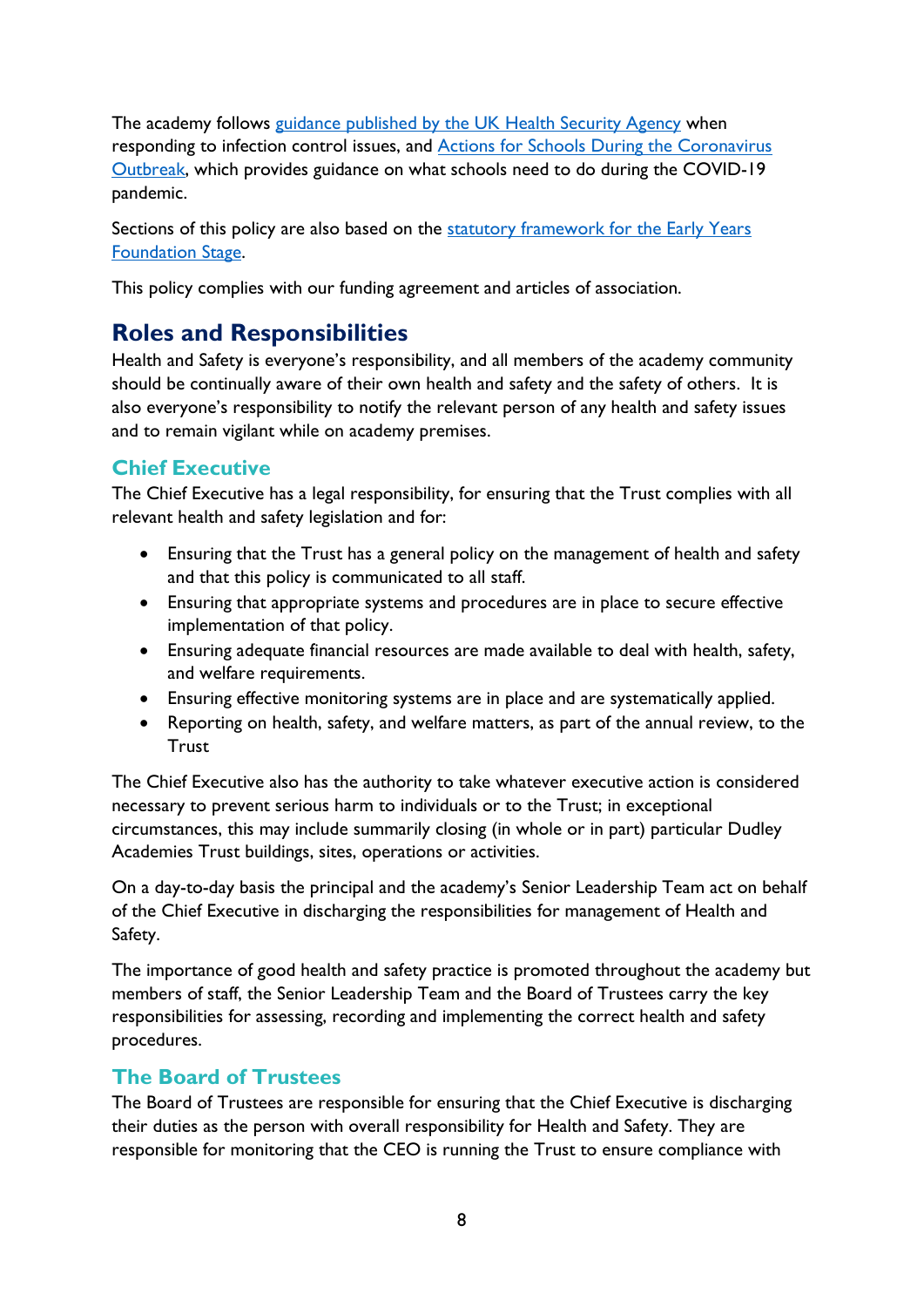health and safety legislation. The Board of Trustees will receive periodic updates on the performance of the Trust on Health and Safety trustees are responsible for:

- Fostering a safety/risk aware culture, in which health and safety related issues are seen as essential and integral parts of the board's activity, so ensuring effective governance on health and safety issues
- Developing strong and active leadership from the top
- Visible, active commitment from the board
- Ensuring that the Trust establishes effective 'downward' communication systems and management structures
- Integration of good health and safety management with business decisions
- Setting up of Committees to support Health and Safety where appropriate
- Ensuring Health and Safety is adequately resourced
- Nominating a Health and Safety champion on the board

Delegating the day-to-day management of health and safety issues to various 'competent persons' does not remove any responsibility from the Trust Board.

## <span id="page-8-0"></span>**Local Advisory Committee**

The Local Advisory Committee has responsibility for ensuring that the Trust Health and Safety policy is understood within the academy and that arrangements are in place for the academy to implement it.

## <span id="page-8-1"></span>**Principal**

The principal is ultimately responsible for Health and Safety at their respective academy and is responsible for securing the full implementation of the academy Health and Safety policy. They will:

- Be responsible for all aspects of health, safety and welfare as it affects the curriculum and learner learning
- Ensure that off-site and residential procedure are communicated to staff and are also up to date in terms of legislative and insurance requirements
- Identify health, safety and learning issues affecting the learning situation and implement improvements appropriately
- Ensure that support staff are appropriately trained to fulfil their responsibilities under health and safety legislation and academy Health and Safety policy
- Ensure a safe and healthy environment for learners, staff and visitors
- Ensure that all works carried out within the academy comply with current health, safety and environmental regulations
- Ensure the keeping and updating of all the academy's health and safety policies
- Ensure all contractual work and maintenance carried out on the site is coordinated and that procedures are laid down for building work such as roofing excavation and drainage, alterations to building structures, refurbishment or alteration schemes
- Ensure the people with delegated responsibility for the day-to-day responses to the Health and Safety policy and matters such as injuries, accidents, fires and other emergencies shall: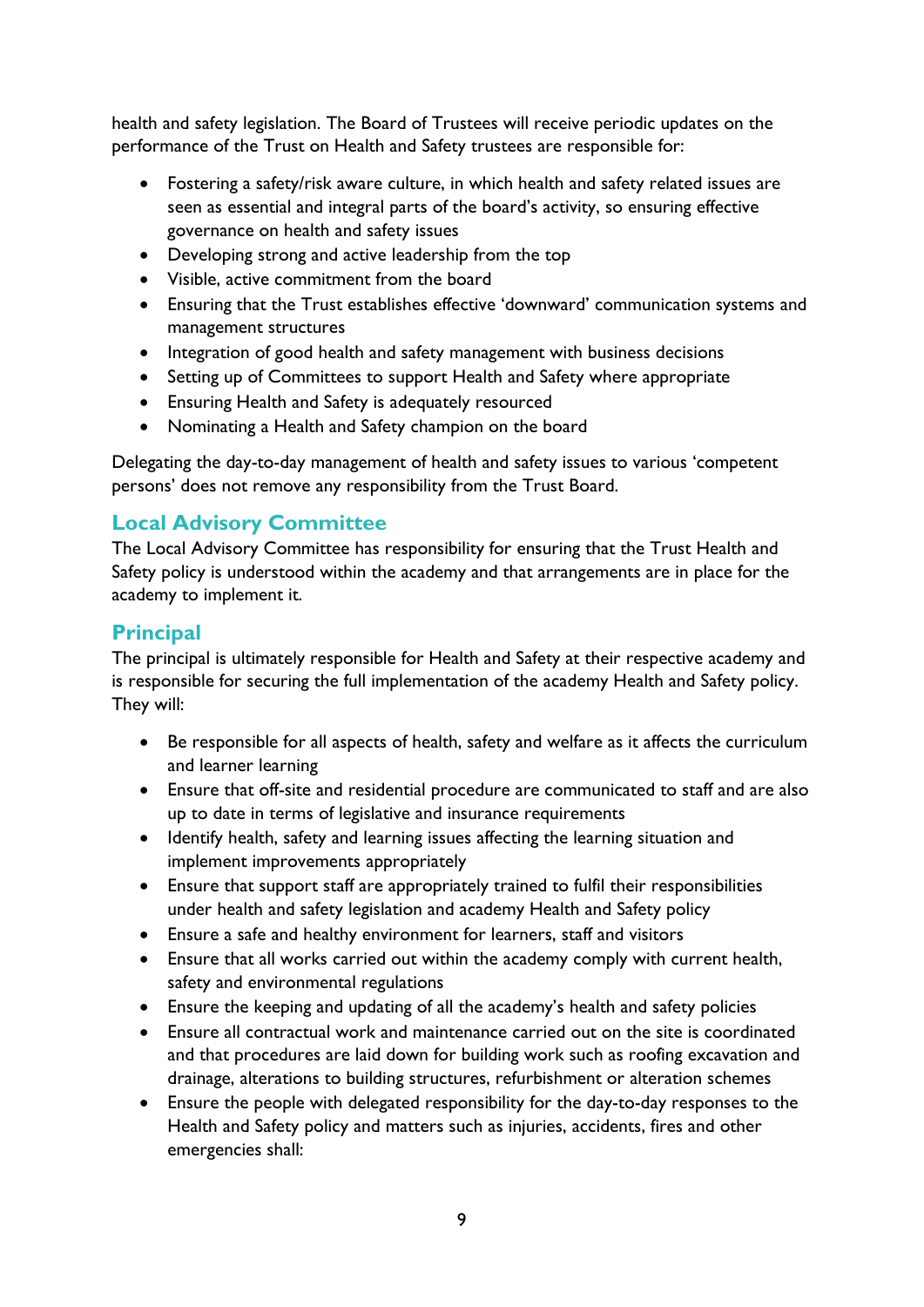- o Interpret and make recommendations for corrective action from injury and property damage
- o Ensure all staff have a health and safety induction, and appropriate additional training and instruction
- o Ensure that relevant actions resulting from workplace inspections, spot checks, and data for risk assessments are resolved satisfactorily
- o Stop and prevent any practices thought to constitute imminent or potential danger
- o Ensure that the fire alarm system is tested regularly, and records are kept
- $\circ$  Ensure that the requirements of the [Equalities Act 2010](https://www.legislation.gov.uk/ukpga/2010/15/contents) are met in terms of health, safety and welfare

## <span id="page-9-0"></span>**Academy Senior Leadership Team**

In direct support of the principal, the academy Senior Leadership Team is responsible for: -

- Ensuring that the academy's general policy on the management of health and safety is communicated to all staff
- Carrying out regular health and safety walks
- Ensuring that appropriate systems and procedures of the policy are effectively implemented
- Ensuring adequate financial resources are made available to deal with health, safety and welfare requirements
- Ensuring effective monitoring systems are in place and are systematically applied
- Reporting on health, safety and welfare matters, as part of the annual review, to the Local Advisory Committee and the Trust

#### <span id="page-9-1"></span>**Curriculum Leaders**

The general responsibilities of Curriculum Leaders mirror those outlined for the principal in the above section. The health and safety requirements outlined above may be exercised at the level of individual departments, albeit that the principal remains ultimately responsible. Other responsibilities include:

- Complying with all relevant legislation particularly that contained in the Management [of Health and Safety at Work Regulations 1999](https://www.legislation.gov.uk/uksi/1999/3242/contents/made)
- Implementing the academy's Health and Safety policy and procedures within their departments and work areas
- Assisting their principal in establishing and maintaining an effective policy for health and safety at work within their area.
- As part of a risk aware / safety culture, ensuring that regular staff team meetings include Risks and Issues as a standing agenda item; all risks / health and safety issues raised to be recorded in the meeting minutes
- Recording all risks on the departmental risk register
- Ensuring that all significant hazards are reported to the Health and Safety Coordinator
- Ensuring that accident / incident reports are completed for all accidents / incidents within their area/s of responsibility in accordance with Trust policy, and promptly sending the reports to the Health and Safety Coordinator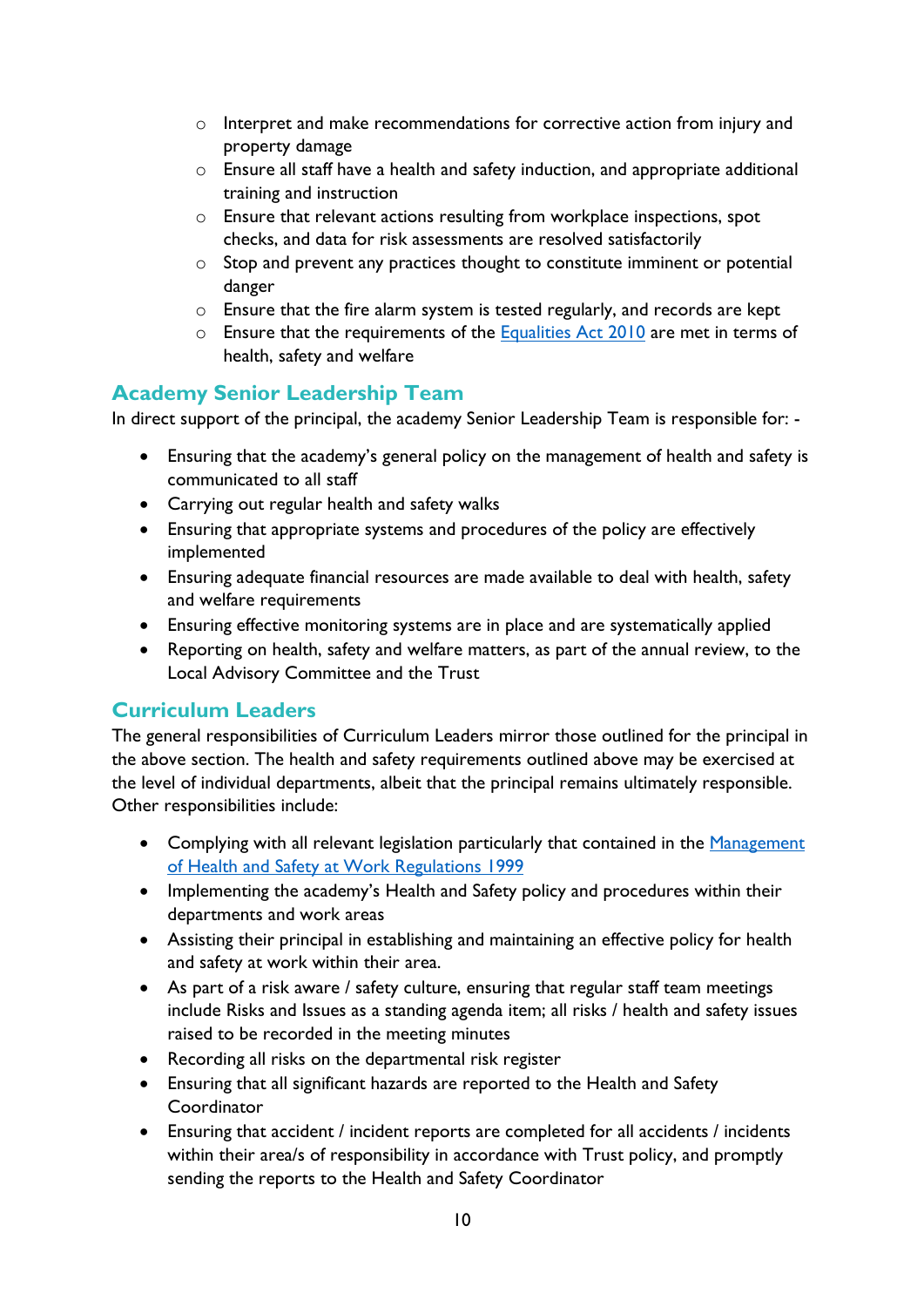## <span id="page-10-0"></span>**Health and Safety Coordinator**

The academy Principal will appoint a Health and Safety Coordinator to assist them with their duties in the implementation of the Health and Safety policy. The Health and Safety Coordinator will act as a focal point for health and safety at the academy. The Health and Safety Coordinator at each academy will ensure:

- That the academy's health and safety policies / procedures are reviewed regularly, remain appropriate and fit for purpose, and comply with legislative requirements. This will be done with assistance from the Trusts Health and Safety Consultant
- That implementation of the Trusts and academies procedures, arrangements, and risk assessments are appropriately and regularly monitored and evaluated via auditing and inspections
- That appropriate training is provided to members of the academy staff, who have significant responsibilities in the management of health and safety
- In regard to all areas of activity, maintaining contact and co-operation with outside bodies on matters concerning safety, security and fire protection; for example, with the Health and Safety Executive, the Fire Authority, Police, Environmental Health, and the Environment Agency
- That the academy Senior Leadership Team is advised on the development and implications of new health and safety legislation, with advice and support from the Trust Health and Safety Consultant
- That periodic and annual reports on health and safety matters are prepared, as required by Trust policy and external stakeholders for consideration / action by academy Leadership Teams / academy Local Advisory Committee
- Generally providing support on health and safety matters to the academy both proactively and reactively

## <span id="page-10-1"></span>**Teaching Staff**

Ensuring that the work of the academy is carried out in accordance with the Trusts Health and Safety policy and procedures:

- Cooperating with Management in complying with relevant Health and Safety provisions
- Ensuring the safety of learners whilst they are in their charge, whether in or outside the academy
- Ensuring that clear safety instructions and warnings are given.
- Ensuring that adequate training and supervision is provided to learners within their care
- Personally, following safe working procedures and observing academy and other safety regulations
- Ensuring that the [Management of Health and Safety at Work](https://www.legislation.gov.uk/uksi/1999/3242/contents/made) and any other relevant regulations are adhered to
- Ensuring that risk assessments (and other safety documentation) are completed for all activities within their area – on and off site
- Reporting accidents and incidents immediately using the Trust/academy report form and according to Trust policy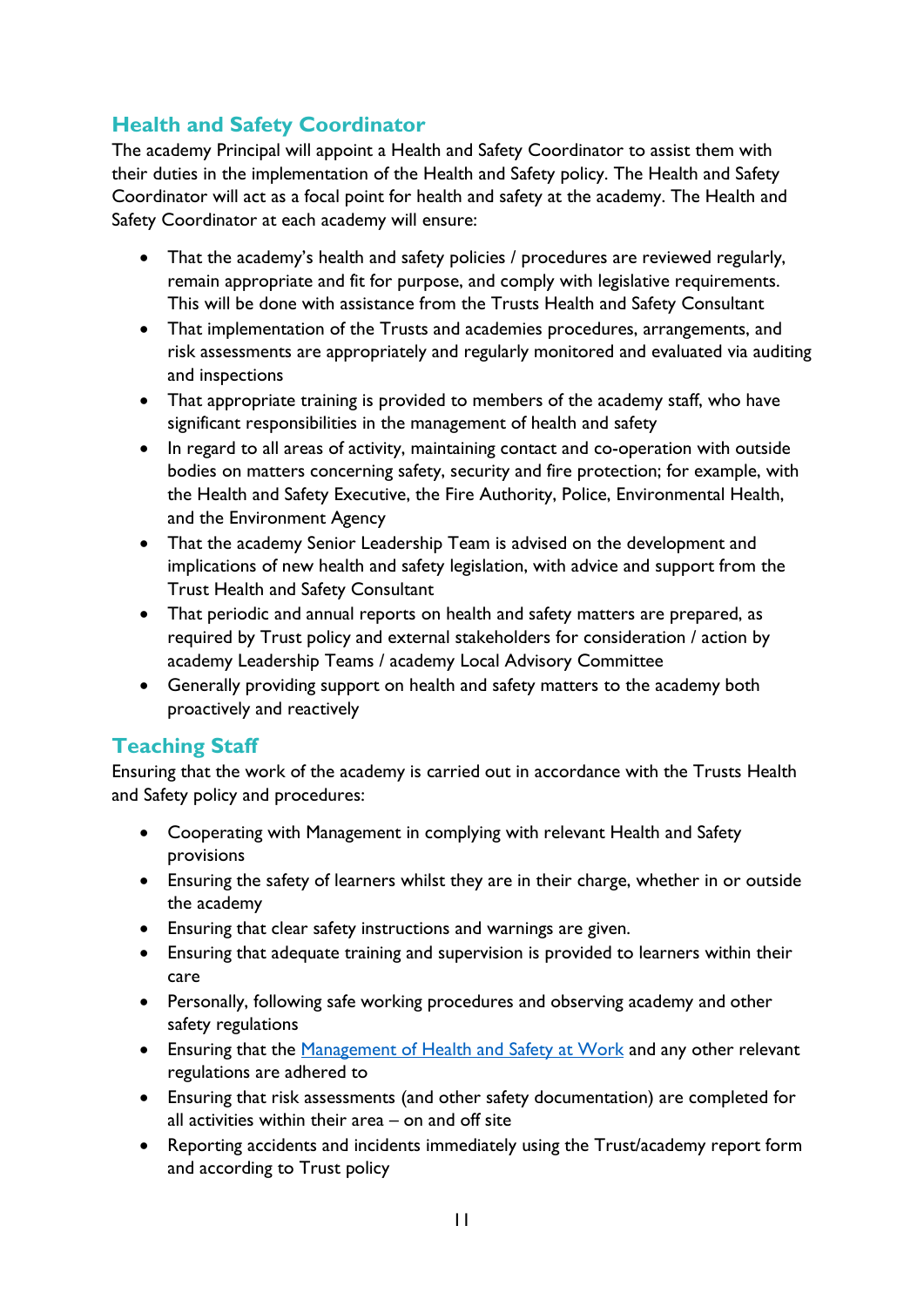- Ensuring that, in the event of a serious accident, nothing is disturbed at the scene of the accident, except as might be necessary for the removal of a casualty
- Initiating academy first aid procedures as appropriate
- When working in premises other than those under academy supervision, comply with the health and safety arrangements for that site

## <span id="page-11-0"></span>**Technicians / Associate Staff / Non-teaching Staff**

All technicians, associate staff and non-teaching staff will be responsible for:

- Ensuring that the work of the academy is carried out in accordance with the academy Health and Safety policy and procedures
- Personally, following safe working procedures and observing academy and other safety regulations
- Ensuring that they take the necessary safety precautions in the use of all equipment, premises, and materials
- Reporting accidents and incidents immediately using the Trust/academy report form and according to academy policy
- Ensuring that in the event of a serious accident nothing is disturbed at the scene of the accident, except as might be necessary for the removal of a casualty
- Reporting defects to an immediate line manager
- Keeping movement channels clear of obstruction
- Using assigned areas for car, motor or pedal cycles
- Observing no-smoking rules
- Obeying fire action instructions immediately on hearing the alarm
- Keeping fire doors closed and clear of obstruction
- When working in premises other than those under academy supervisions, comply with the health and safety arrangements for that site

#### <span id="page-11-1"></span>**Learners**

All learners will be responsible for:

- Complying with academy rules and procedures
- Taking reasonable care of themselves and others
- Cooperating with their teachers and other academy staff
- Using equipment and substances in the way they are instructed
- Making full use of PPE in lessons where it is provided to ensure safety and hygiene standards
- Not misusing anything provided for the purposes of Health and Safety
- Reporting anything they believe to be hazardous or dangerous to their teacher/form tutor/Principal

#### <span id="page-11-2"></span>**Contractors**

Anyone entering the academy premises, for the purpose of carrying out work, or who provides a good or a service, specialised or otherwise, for the client, owner or occupier must be regarded as a "contractor" - to whom duties are owed and who, in turn, owes duties in respect of health and safety.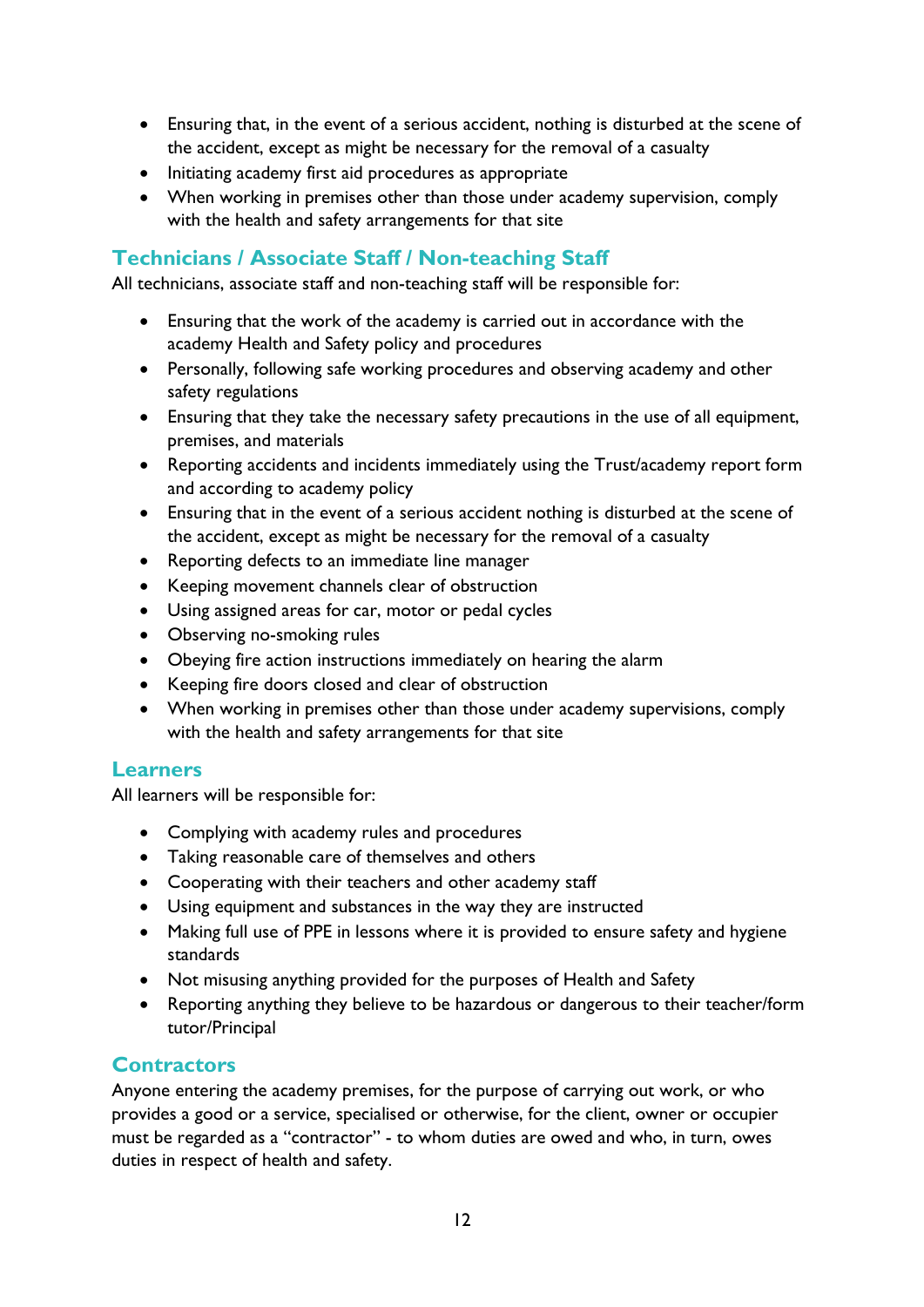Contractors therefore include building, construction and maintenance workers, caterers, window cleaners, agency staff, equipment repairers, delivery drivers, service staff and consultants. In this policy the term Contractor, includes all subcontractors and their employees.

By virtue of the hazardous nature of construction-related contracting compared with general consultancy work, this policy tends to concentrate on those higher risk areas, however many of the principles still apply to other areas of lower risk.

When children, young persons, or other vulnerable persons are present on the premises contractors without a valid DBS check must never be left unaccompanied whilst on site.

Each academy must comply with the requirements of the [Construction Design and](https://www.hse.gov.uk/construction/cdm/2015/index.htm)  [Management Regulations,](https://www.hse.gov.uk/construction/cdm/2015/index.htm) when they apply and ensure that the necessary arrangements are in place.

Each academy must ensure the proper vetting and selection of contractors regardless of what work they may be required to carry out. It is important to ensure checks are made to ensure that contractors are properly qualified, have the necessary skills to carry out the work and are competent in assessing risks and applying effective health and safety practices.

Academies must make themselves familiar with how to manage and work with contractors throughout the project. This includes the planning stage, standards and arrangements, while working on site and on work completion.

All contractors must receive Health and Safety Induction training from the academy/site concerned before being allowed to work on site. This will constitute familiarisation of the site layout within the area of their work, including access and egress, the location of all relevant health and safety items (e.g. fire exits), all local arrangements. A copy of this Health and Safety Policy and relevant local policies and supporting procedures will be made available if requested by the contractor.

The local Asbestos Risk Register shall be brought to the attention of a contractor regarding the arrangements contained in the academy's Asbestos Management Plan and a permit to work issued. No contractor may undertake maintenance or construction work without having signed the register and received a permit from the duty holder.

Contractors will agree health and safety practices with the principal before starting work. Before work begins, the contractor will provide evidence that they have completed an adequate risk assessment of all their planned work.

[See Appendices 01-04 for Permit to Work templates.](#page-37-0)

#### <span id="page-12-0"></span>**Competent Person**

The Trust has engaged competent persons for advising the Trust and Principals and their nominated Health and Safety Coordinators on Health and Safety. The competent person is responsible for providing advice on Health and Safety to academies and the Trust in general.

#### <span id="page-12-1"></span>**Information for Staff**

Employees are provided with a copy of Dudley Academies Staff Handbook either in hard copy or via the academy intranet site.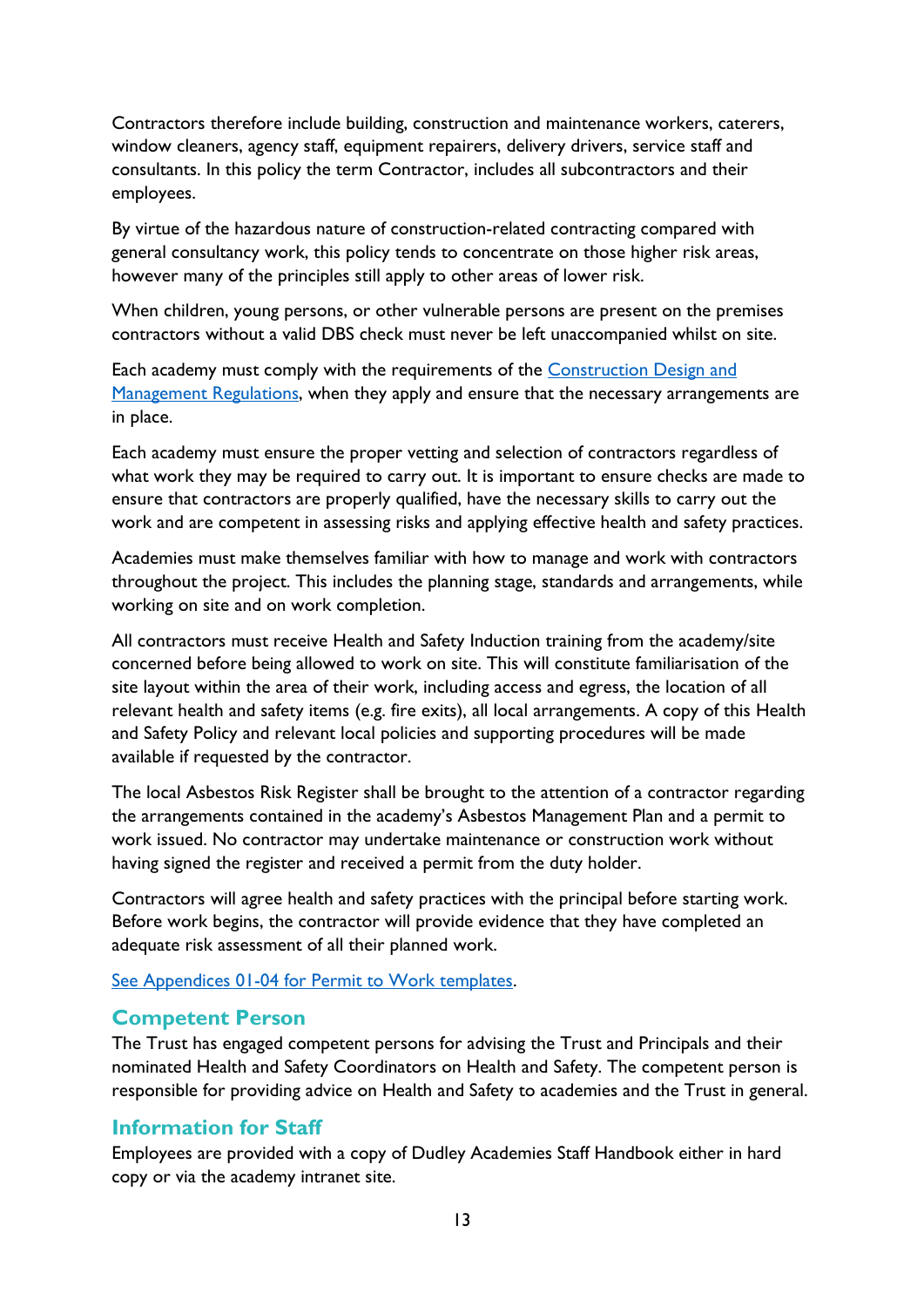The approved poster "Health and Safety Law – [What You Should Know"](https://www.hse.gov.uk/pubns/books/lawposter.htm) will be displayed. This poster will always be kept in a legible condition with the address of the local enforcing authority and the names of responsible persons entered in the appropriate spaces.

All staff have access to the academy's health and safety policies and procedures staff handbook that contains all relevant information regarding recording and monitoring.

## <span id="page-13-0"></span>**Health and Safety Committee**

Dudley Academies Trust has an established health and safety committee to enable management and trade union representatives to work together to ensure, not only compliance with the law, but also the development of a positive health and safety culture within the academy. The Trust recognises that when staff are actively engaged in health and safety, workplaces have lower accident rates.

The terms of reference for the academy's Health and Safety Committee (or included in other meetings) are:

- To ensure clarify of roles and responsibilities.
- To assist in the regular reviews and monitoring of the implementation of the Health and Safety policy and arrangements throughout the academy.
- To review safety measures and to advise the Principal and Local Advisory Committee of any necessary changes to those measures.
- To recommend training for new staff, supervisors and managers and refresher training on health and safety practices, procedures and emergency response.
- To advise on arrangements for the dissemination of information on health and safety matters to all staff and learners.
- To identify and monitor areas for improvement, feeding into risk management practices.
- To receive reports of accidents and dangerous occurrences and to draw the attention of the Principal and Local Advisory Committee to any necessary preventative/remedial action.
- To review data/trends for accidents and other key areas and make recommendations for appropriate corrective action(s).
- To receive reports from the Trust Health and Safety Representatives and external health and safety agencies.
- To advise on arrangements to protect the health, safety and welfare of staff, learners and visitors to the academy and to review these as necessary.
- To receive audit and monitoring reports and advise the Principal and Local Advisory Committee of any necessary preventative and/or remedial action arising from those reports.
- To report key discussions to the Business & Audit Committee.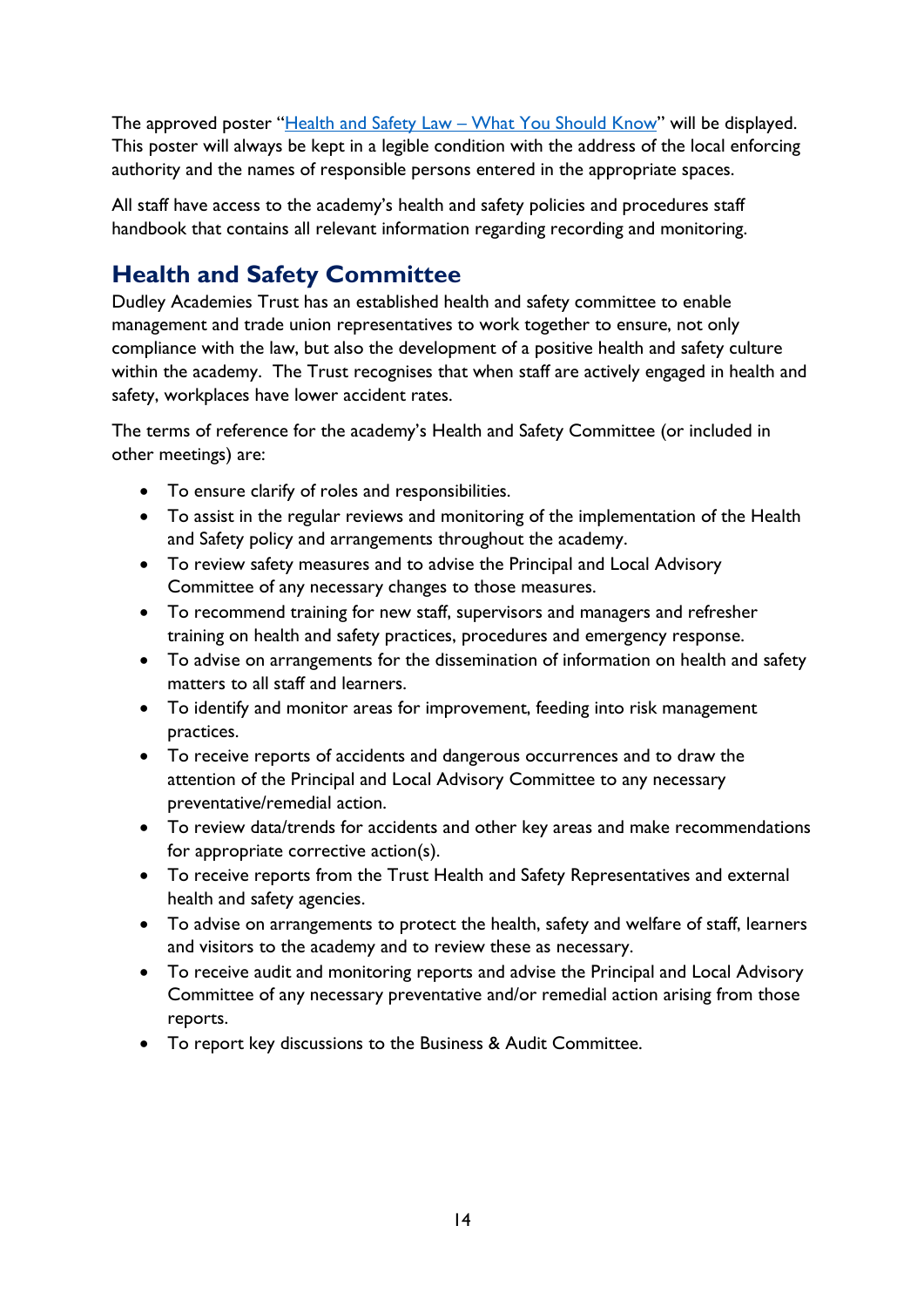# <span id="page-14-0"></span>**General Arrangements to Establish, Monitor, And Review Measures Needed to Meet Satisfactory Health and Safety Standards**

The academy implements specific arrangements for health and safety provision in relation to different departments and their health and safety needs. However, some general procedures in place form the basis of good practice within the academy and apply across all areas. These are listed below:

- How safety is planned and managed within the department
- Where safety information is filed
- Special safety rules
- Responsibilities of certain individuals regarding safety tasks or functions
- Special training requirements
- Liaison regarding safety tests and inspections
- Maintenance of equipment, etc.
- Provision of protective equipment

## <span id="page-14-1"></span>**Environmental Statement**

[Insert name of academy] recognises that it has a responsibility to educate learners about caring for the environment and the world we live in. The best way to do this is to instil good practice in our learners through example. We aim to do this wherever reasonably practicable by:

- Reducing our use of natural resources
- Supporting the sustainable production of the resources we must use by purchasing renewable, reusable, recyclable, and recycled materials
- Minimising our use of toxic substances and ensuring that unavoidable use is in full compliance with local environmental regulations
- Promoting recycling around the academy with the use of recycling bins, supported through the curriculum and in classrooms
- Taking active steps to reduce the amount of waste we generate and promote strategies to reuse and recycle those wastes that cannot be avoided
- Restoring the environment where possible

## <span id="page-14-2"></span>**Safe Behaviour**

[Insert name of academy] is concerned with ensuring the good health and safety of members of the academy community on both an individual basis and academy body. Appropriate and considerate behaviour and conduct is an important part of health and safety and there are various regulations in place to monitor behaviour, as well as provisions for behaviour support. These are outlined in the academy's Behaviour policy.

## <span id="page-14-3"></span>**Maintenance of Safety Records**

Having accurate and up-to-date safety records is a key part of an effective health and safety provision. This section outlines the academy's safety records and notes who is responsible for maintaining them.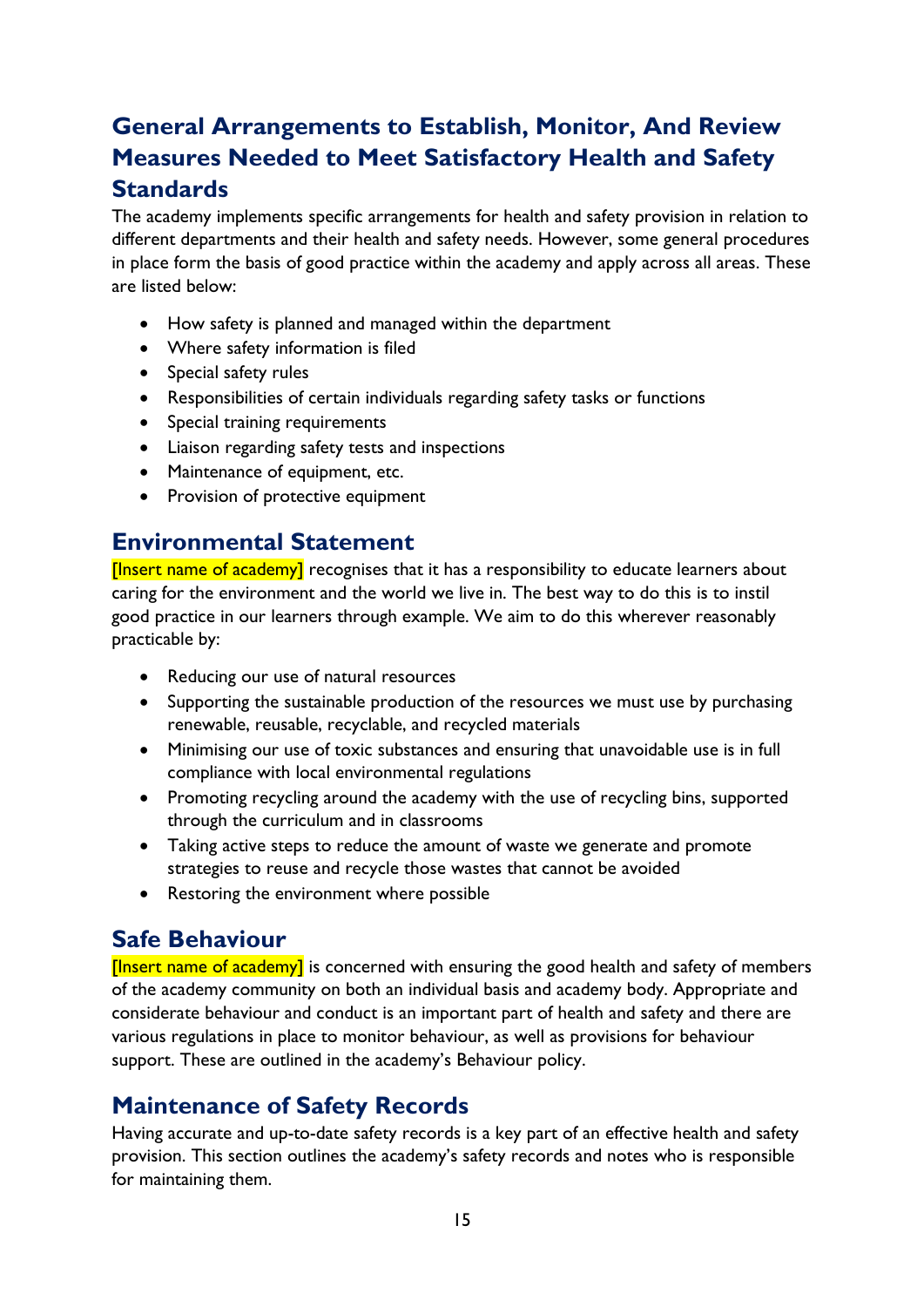## <span id="page-15-0"></span>**Health and Safety File**

The academy's health and safety file should be readily available for inspection. A hard copy of all health and safety records should be printed out for the file and backed up with an electronic copy on the academy's 'Every' compliance system. The file should serve as the central health and safety record for the academy. Details of the following should be kept in the file (where applicable):

- A current list of names of individuals with key health and safety roles e.g. risk assessors, DSE assessors, first aiders (include date certificates expire), fire evacuation officers
- A copy of the academy's statement of intent and projected date for review
- A register of risk assessments completed for the academy / department
- Copies of risk assessments including (where applicable):
	- o General risk assessments
	- o COSHH assessments
	- o Display screen equipment workstation assessments
	- o Fire risk assessments
	- o Manual handling operations
	- o Machinery/equipment
	- o Lifting equipment and lifting operations
	- o Lone working
	- o Risk of violence and aggression
	- o Work in confined spaces, work at height, etc.
- Completed accident records sheets
- Copies of any accident report form sent to Health and Safety Services, plus the report of any investigation made into the accident / incident and details of any remedial action taken following an accident or incident
- Details of emergency procedures e.g., fire evacuation, procedures to deal with a chemical / biological or radiological spillage, location of first aid kits and first aiders, etc.
- Date and findings of health and safety inspections; together with details of any actions / timescales to be taken following such inspections
- Inspection and statutory examination reports relating to equipment such as respiratory protective equipment, fume cupboards, dust extraction, lifting equipment, and gas fired equipment etc.
- Other equipment maintenance and service records
- Fire drill records dates and performance [clearance time; details of any problems, etc.]
- Health and safety training records names, dates and course titles for health and safety training provided/attended (include local training such as health and safety induction; courses provided by Health & Safety Services, and external courses) - plus projected date for refresher training
- Copies of completed health and safety induction checklists (for new staff)
- Copies of annual health and safety audit checklists and action plans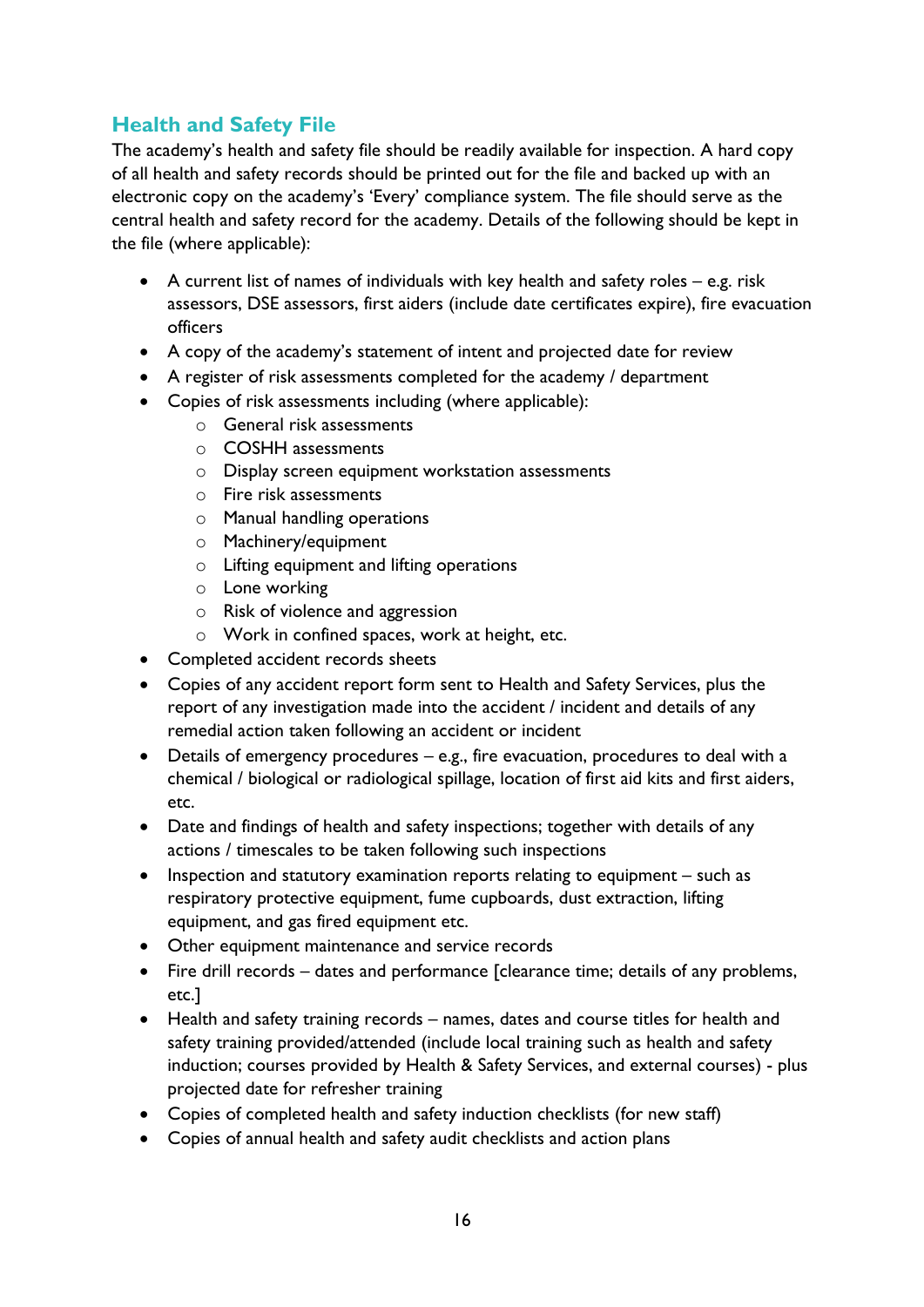- Minutes of meetings of the Health and Safety Committee and copy of terms of reference, membership etc.
- Copies of memos and reports received following visits from Health & Safety Services staff

## <span id="page-16-0"></span>**Safety Review, Monitoring, And Evaluation Procedure**

The principal and the trusts health and safety coordinator will undertake the trusts health and safety monitoring. This policy and the health and safety file will be reviewed by in line with Trust's Scheme of Delegation and by the Principal and Health and Safety coordinator due to triggers including, but not limited to:

- Changes in key personnel
- Changes to the structure of the academy's organisation
- The introduction of new processes
- Any change in premises or the specific use of part of the premises
- Changes in legislation
- Following the findings from an accident investigation (internal and/or external) or following a civil claim
- Following consultation with staff
- Following any enforcement action, i.e., by the HSE or local authority

Provision will be evaluated and changes for improvement made when and where there is a need for it, subject to funding, or alternative measures will be put in place to mitigate any identified risks to a safe level.

It is important that the academies monitor safe systems of work on a day-to-day basis in areas such as:

- Kitchens
- Cleaning cupboards and staffrooms
- Laboratories
- Design technology rooms

## <span id="page-16-1"></span>**Accidents**

#### <span id="page-16-2"></span>**Procedure and Reporting**

In the event of an accident taking place either at the academy, or off-site on an organised activity, the member of staff on-site will immediately report to whomever is in charge. On academy premises, this may mean reporting to the academy office. A first aider should assess the injury as soon as possible.

If an ambulance is required, it will be ordered by the academy office unless emergency medical assistance is required, in which case any member of staff can call an ambulance from the nearest phone.

Parents/carers (or emergency contacts where the parent/carer is not available) will be contacted as soon as possible in the event of serious injury or ill health of a learner. Medical treatment or the contacting of emergency services will not be delayed if the academy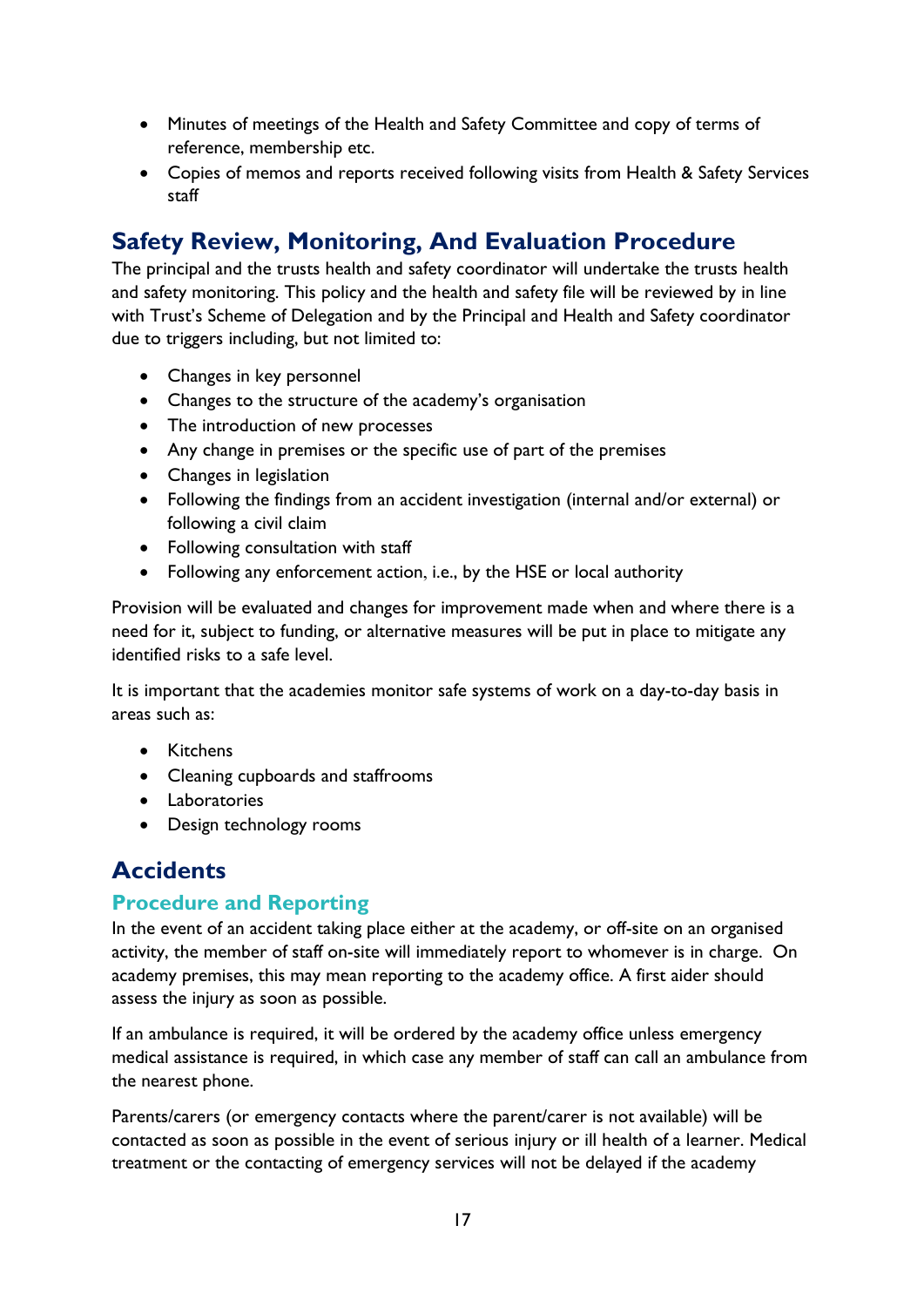cannot contact a parent or carer. If a learner needs to be taken to hospital, and a parent/carer is not immediately available, a member of academy staff will accompany the learner to hospital and wait for the parent/carer to arrive.

Learners will only be sent home if there is a parent or carer available to be with them there. If they have suffered injury or are unwell, they will be kept in the academy office/nurse's office until they can be collected.

Learners will have individual medical plans if it is the case that there is allergy medication or other prescriptive medication that needs to be on-site for learners to use regularly or in a case of emergency. Individual medical plans will be reviewed systematically to ensure that they suit the learner's needs and remain effective. A record of any medication of this sort will be kept. Any medicine administered in the academy will be recorded.

#### <span id="page-17-0"></span>**Recording an Accident**

The academies have accident forms that must be completed as soon as possible after the accident occurs by the member of staff or first aider who deals with it. An accident form template can be found in [Appendix 05.](#page-43-0) Each page is used for a separate report and removed once it has been filled out with the details of the accident and stored securely according to the General Data Protection Regulation. All members of staff supervising at the time of the incident should make a separate report. What happened, actions taken, injuries, and first aid administered should be recorded.

All accidents, incidents and near misses must be recorded on the academies 'Accidents, Incidents and Near Misses' Tracker and reported at the trust's Health and Safety Committee meetings. This reporting is vitally important to help identify any trends and enable improvements to be made to prevent or reduce the risk of these happening again.

Serious incidents will also be recorded and reviewed by senior leaders. The board of trustees will review cases of serious incidents and determine what, if any, steps could be taken to ensure that the same accident does not happen in the future. The types of minor accidents reported (no personal details discussed) would be reviewed at senior leadership team meetings to determine whether there are any accident trends that could be avoided.

## <span id="page-17-1"></span>**Reporting to the Health and Safety Executive**

[Insert job role] will keep a record of any accident, which results in a reportable injury, disease, or dangerous occurrence as defined in the RIDDOR 2013 legislation (regulations 4, [5, 6 and 7\).](https://www.legislation.gov.uk/uksi/2013/1471/contents/made)

[Insert job role] will report these to the Health and Safety Executive as soon as is reasonably practicable and in any event within 10 days of the incident.

Reportable injuries, diseases or dangerous occurrences include:

- Deaths
- 'Specified injuries' in respect of staff or learners. These are:
	- o Fractures, other than o fingers, thumbs and toes
	- o Amputations
	- o Any injury likely to lead to permanent loss of sight or reduction in sight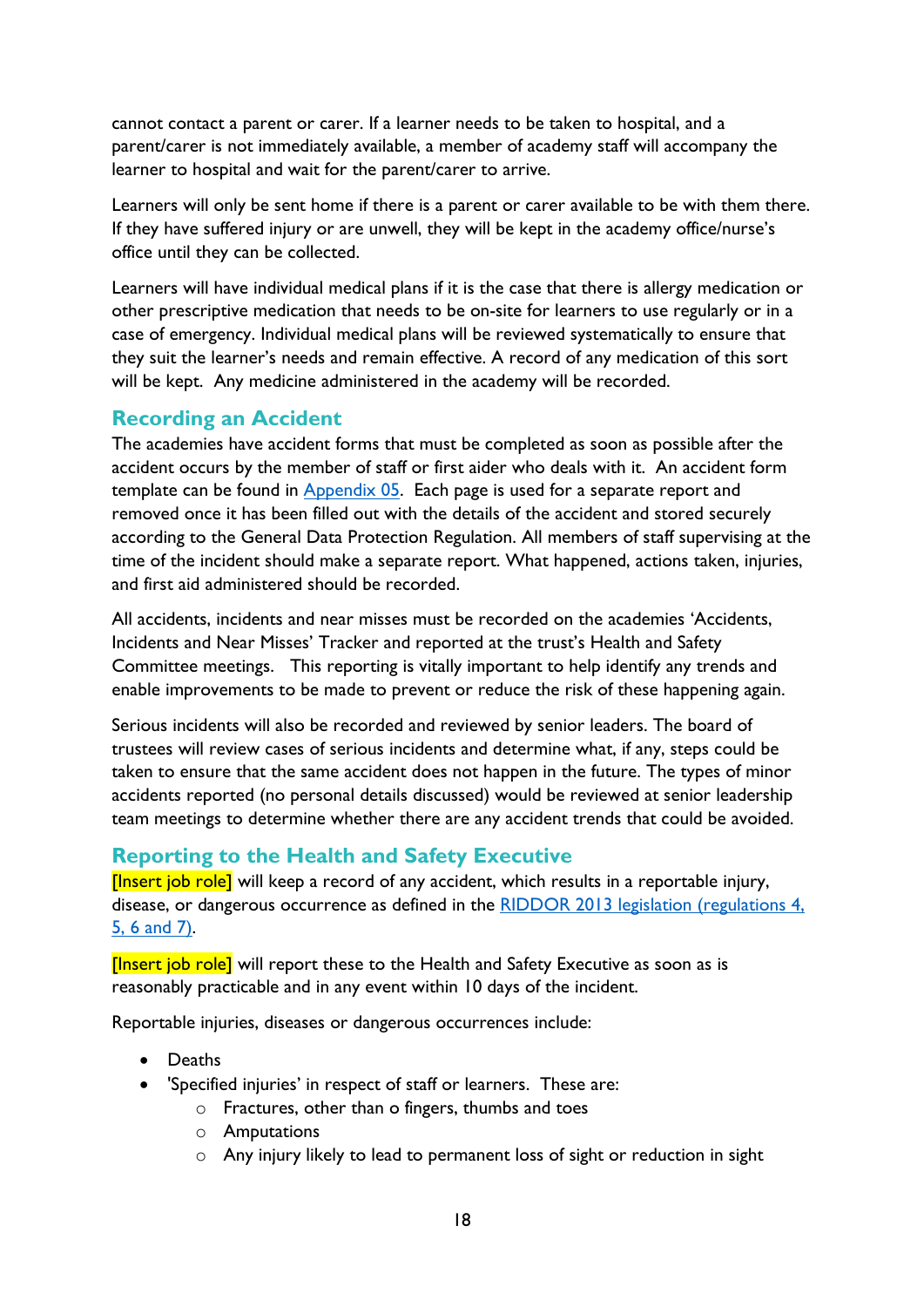- o Any crush injury to the head or torso causing damage to the brain or internal organs
- o Serious burns (including scalding)
- o Any scalping requiring hospital treatment
- o Any loss of consciousness caused by head injury or asphyxia
- o Any other injury arising from working in an enclosed space, which leads to hypothermia or heat-induced illness, or requires resuscitation or admittance to hospital for more than 24 hours
- Injuries where a member of staff is away from work or unable to perform their normal work duties for more than 7 consecutive days
- Where an accident leads to someone being taken to hospital
- Where something happens that does not result in an injury, but could have done
- Near-miss events that do not result in an injury but could have done. Examples of near-miss events relevant to academies include, but are not limited to:
	- o The collapse or failure of load-bearing parts of lifts and lifting equipment
	- o The accidental release of a biological agent likely to cause severe human illness
	- o The accidental release or escape of any substance that may cause a serious injury or damage to health
	- o An electrical short circuit or overload causing a fire or explosion
- Over-7-day injuries (where a member of staff is away from work or unable to perform their normal work duties for more than 7 consecutive days)
- 'Specified dangerous occurrences'' (where something happens that does not result in an injury, but could have done)
- 'Occupational diseases'
- 'Injuries resulting in hospital visits for treatment in respect of learners and staff who are injured out of or in connection with work activities' (examinations and diagnostic tests do not constitute 'treatment' in such circumstances)

Information on how to make a RIDDOR report is available [here.](https://www.hse.gov.uk/riddor/report.htm)

Senior managers may decide to conduct internal investigations into less serious incidents to ensure that policy and procedures are being used correctly and effectively, and that future incidents of a similar nature can be avoided.

## <span id="page-18-0"></span>**Lone Workers**

#### <span id="page-18-1"></span>**Staff**

There will be some situations where staff will be working alone or one on one with a learner. Examples of this would be a staff member locking up the academy at the end of the day, or one to one invigilation of exams. There is an increased risk to the health and safety of lone workers and the trust has provisions in place to both identify and manage these risks.

Any staff, learners, contractors or visitors who are identified as lone workers will be given all the necessary training, information and instruction to enable them to recognise the hazards and appreciate the risks involved with working alone. Risk assessments will also be carried out.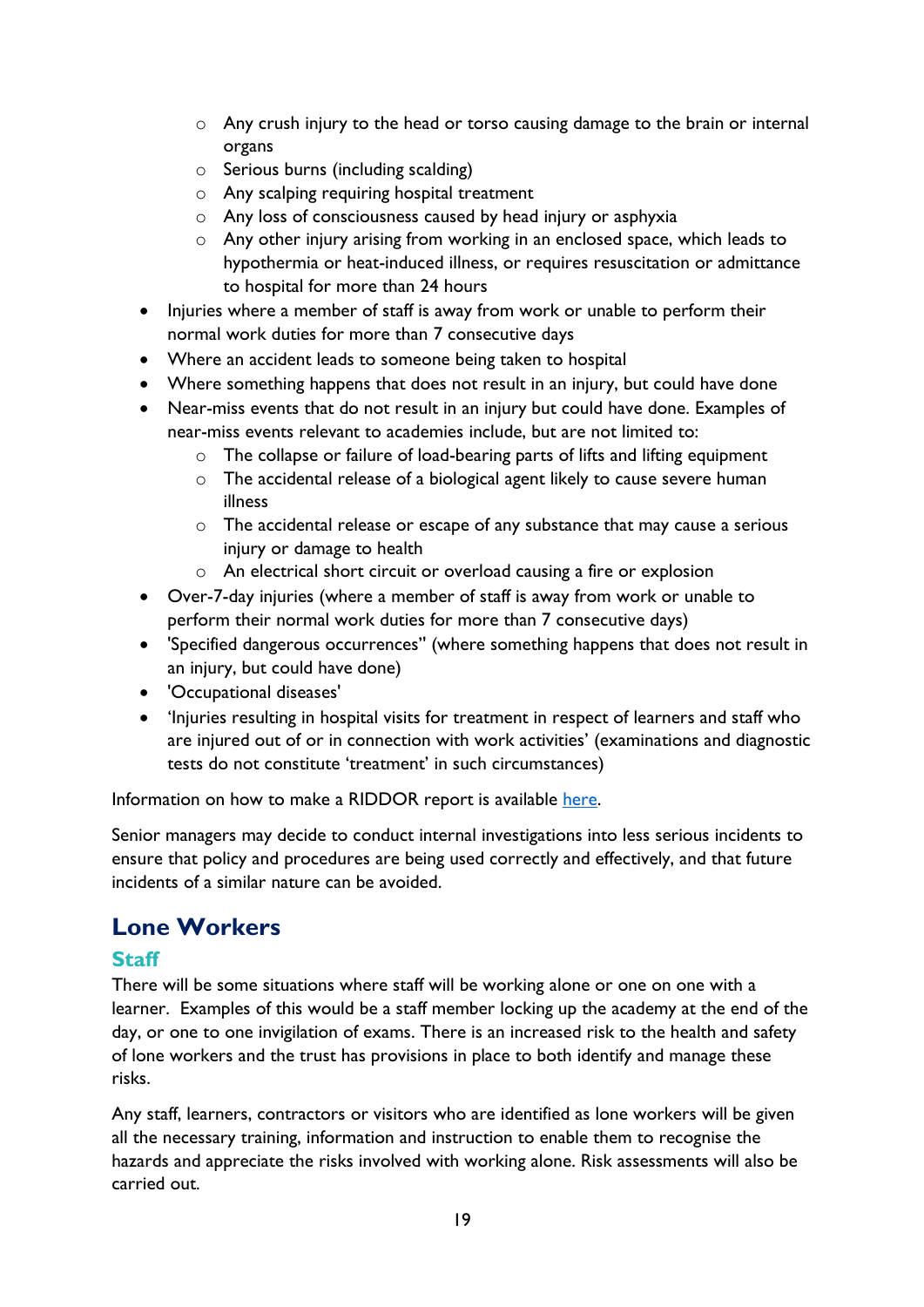## <span id="page-19-0"></span>**Risk of violence**

- Staff must not arrange meetings with parents/carers or members of the public when lone working. All meetings must be arranged during academy occupancy times or when there is more than one informed member of staff on site for the duration of the meeting
- Late meetings must finish promptly and not leave one member of staff alone on-site
- Staff must not approach, or let into the buildings, unauthorised persons when lone working

#### <span id="page-19-1"></span>**Communication**

Staff are advised to:

- Avoid lone working wherever possible by arranging to work in pairs or as a group
- Sign in and off the site
- Always carry either a mobile phone or work telephone when lone working
- Let someone know you are coming into work, how long you expect to be and when you are leaving
- Comply with fire evacuation procedures and attend fire assembly points, ensuring that you are cleared to leave the site in the event of an incident

#### <span id="page-19-2"></span>**Emergency Procedures**

• If a lone worker falls ill, or into difficulties, they are to use their mobile phone/ academy phone to contact the principal, the staff member's nominated person, or the emergency services

#### <span id="page-19-3"></span>**Access and Egress**

• Staff are required to consider weather conditions before coming into and while at work

## <span id="page-19-4"></span>**Guidance for Key Holders Attending Alarm Calls after Hours:**

A nominated key holder within the academy will attend alarm call outs after hours. The trust advises that the nominated person:

- Does not attend an alarm call out alone, where reasonably practicable
- Does not enter the building if alone
- Looks out for corroborative evidence of intruders
- Takes necessary action, e.g., call police

#### <span id="page-19-5"></span>**What to Take**

- Identification of who you are, for example an employee badge; this helps if police do attend the scene or are later called to the scene
- A torch of a reasonable size and power
- A basic plan or diagram of the building; this does not have to be a very detailed site plan, but it would be useful to show:
	- o Basement areas
	- o Entry/exit points for people and vehicles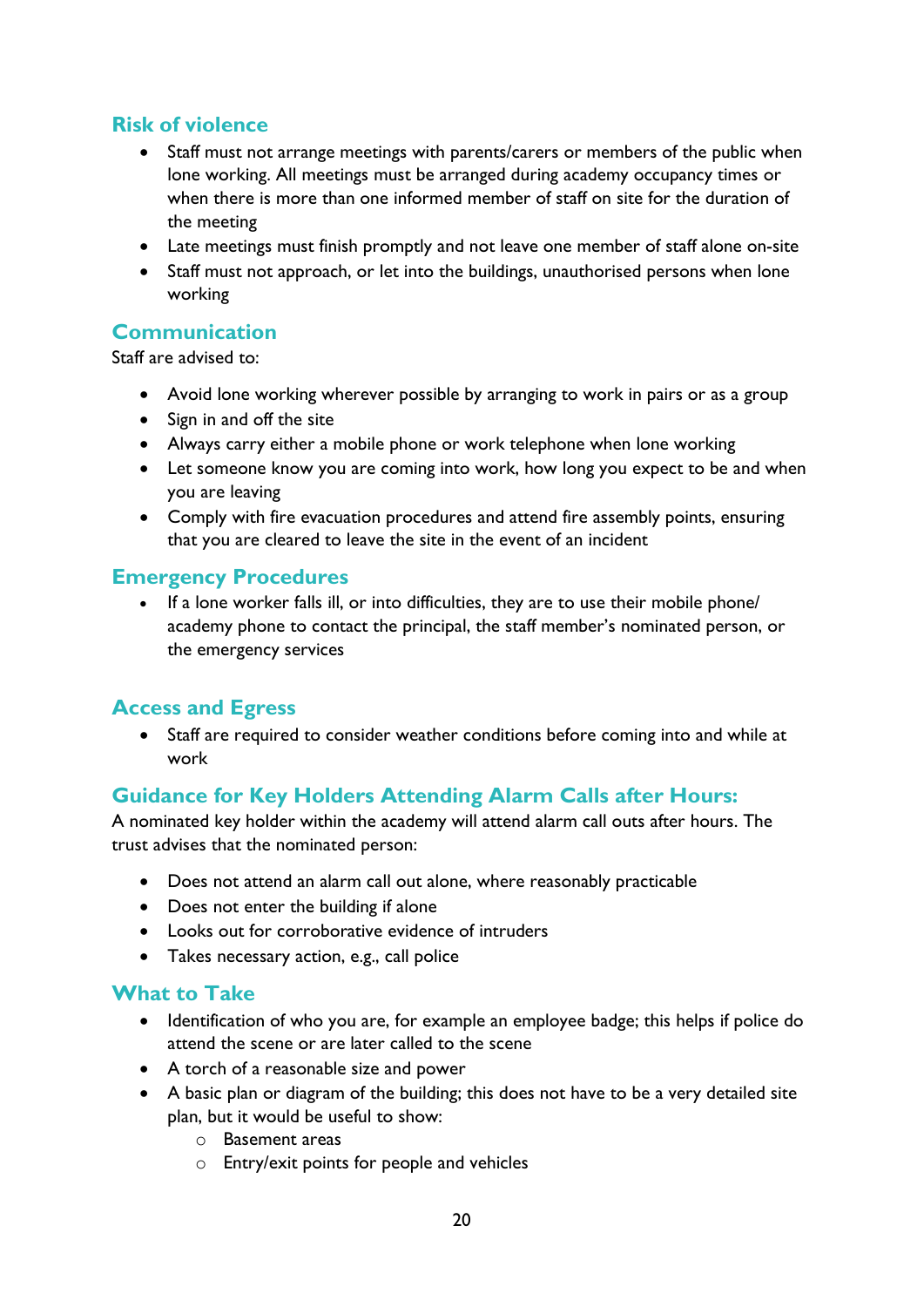- o Areas where computers/valuables are located
- o This is useful for the police if they are required to attend the scene
- A mobile phone, in order to summon assistance in an emergency without having to enter the building

#### <span id="page-20-0"></span>**Risk Assessment**

- On attending the site, key holders must be mindful of and protect themselves against the worst-case scenario, that is, an intruder who may still be on-site
- Initial arrival should be to the front of the building's main entrance. If an intruder has not already left on hearing the alarm, your arrival may disturb them. Your main priority is your personal safety. If you disturb an intruder, attempt to withdraw to a safe point. Do not attempt to apprehend

#### <span id="page-20-1"></span>**What to Check**

- Suspicious/unfamiliar vehicles parked in the immediate area
- The outside of the building for sign of forced entry, e.g., broken glass, prised doors, windows, etc.
- Evidence of flashlights being used, or other lights left on within the building
- Noise from within the building or outside

If at any stage there is evidence of an intruder, **immediately withdraw** and contact the police. Do not enter the building to use the telephone.

- Where there is no evidence of an intruder from the outside, enter the building:
	- o Check the inside of the premises to eliminate signs of a forced entry
	- o Switch on appropriate lights and proceed to re-set the alarm
	- o If evidence of an intruder is discovered, withdraw and contact the police
	- o Try not to disturb the scene

#### <span id="page-20-2"></span>**Unacceptable Lone Worker Activities**

The following activities are not to be carried out by lone workers under any circumstances:

- Working at height
- Manual handling of heavy or bulky items
- Transport of injured persons

#### <span id="page-20-3"></span>**One-To-One Lessons**

It may be that a member of staff is working alone with a learner, for example, in a one-toone music lesson. It is important in this instance that the health and safety of both parties be taken into consideration, as is their emotional wellbeing and comfort in the situation.

Staff, who are involved in one-to-one working, wherever possible, should do the following:

- Inform someone about the activity, the location, the likely duration and let them know when it has ended. Assess the need to have another adult present or close by
- Avoid working in isolated parts of the building and leave the door open if possible so you and the learner can be seen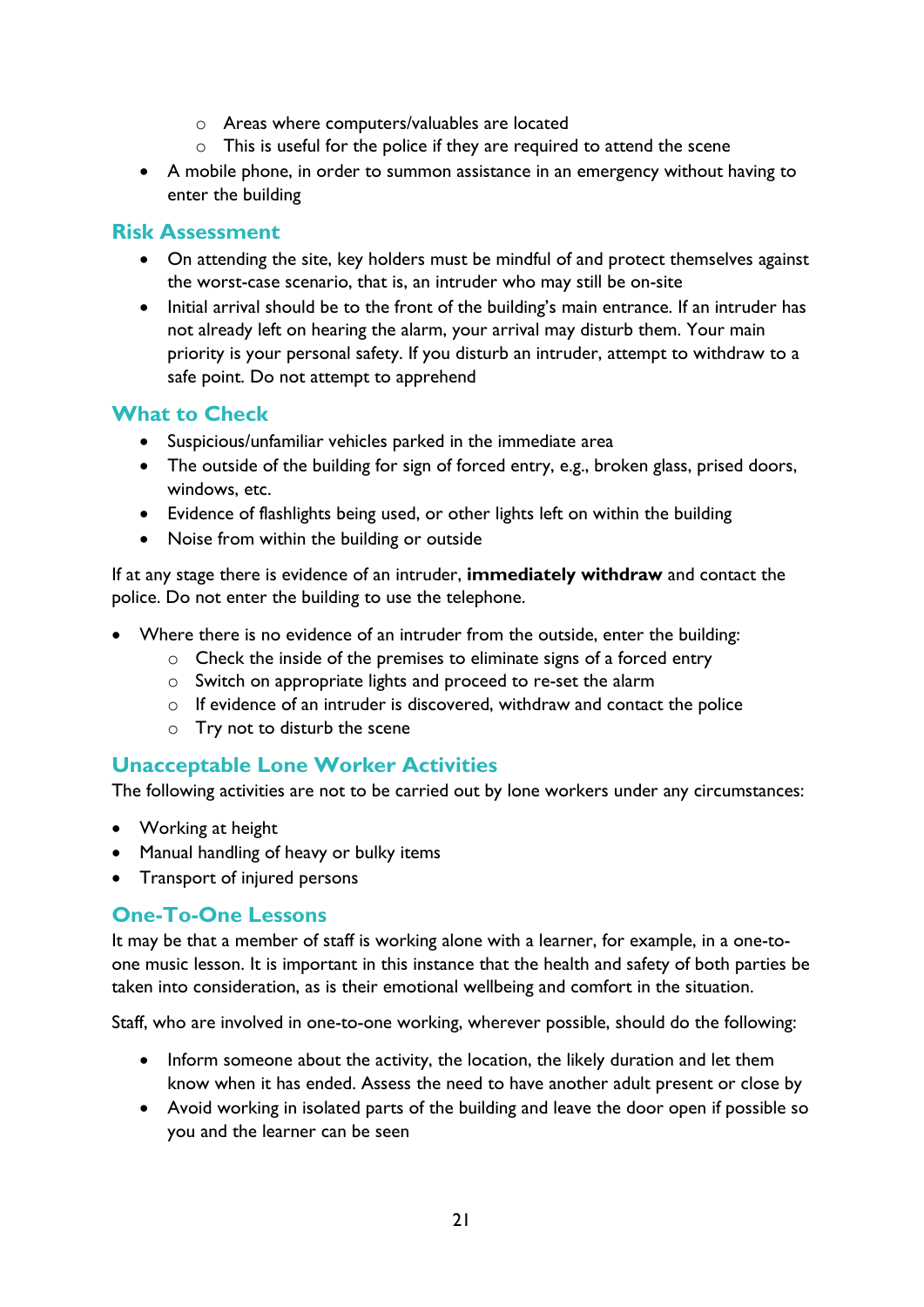• Where this is not possible then alternative safeguards should be put in place. This might include a location in which the staff member and learner are visible through a window or door panel

It is especially important to ensure that the learner always feels at ease and that they do not misconstrue actions or intentions.

- Make sure the learner is comfortable with the arrangement
- Avoid unnecessary physical contact, e.g., sitting too close
- Any incident of concern, which arises during a one-to-one activity, should be reported to a member of the senior leadership team immediately, along with a detailed written report including names dates etc

You can find information about the safeguarding provision in our Child Protection and Safeguarding policy.

#### <span id="page-21-0"></span>**Learners**

Learners must follow the following guidelines related to lone working in the academy:

- No learner should work unsupervised in an outer building **AFTER 4PM** and will be required to move into a designated area in the main building
- All learners unless supervised should vacate the site **before 5.30pm**
- Learners who arrive before **8.45am** are not supervised unless an academy activity is taking place, i.e., rehearsals
- On hearing, the fire alarm learners must evacuate the building and assemble at the fire point, until the all clear is given

## <span id="page-21-1"></span>**Building and Site Maintenance**

The principal is responsible for ensuring that the academy's premises are maintained to comply with health and safety laws and are easily accessible and reasonably safe for the whole academy community.

The principal will appoint a named person to be responsible for reporting any health and safety concerns relating to the academy's premises. They will co-ordinate any safety precautions that are necessary during ongoing site maintenance or building work. This will entail filling out a risk assessment form.

#### <span id="page-21-2"></span>**Site Security**

[Names of individuals and/or roles] are responsible for the security of the academy site in and out of academy hours. They are responsible for visual inspections of the site, and for the intruder and fire alarm systems.

[Names of individuals and/or roles] are key holders and will respond to an emergency.

#### <span id="page-21-3"></span>**Lettings**

This policy applies to lettings. Those who hire any aspect of the academy site, or any facilities will be made aware of the content of the academy's Health and Safety policy, and will have responsibility for complying with it, in line with Trust policy.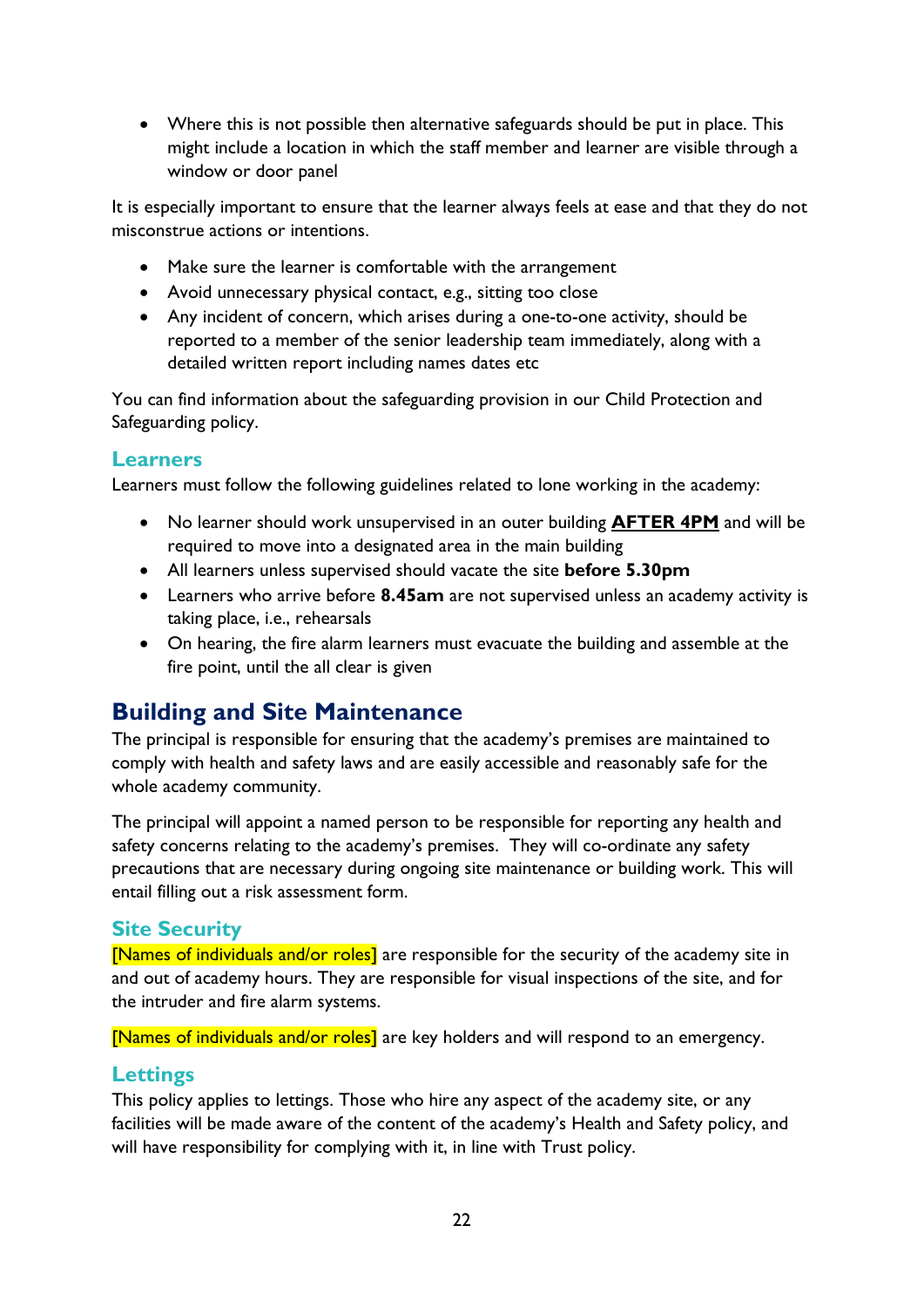#### <span id="page-22-0"></span>**Violence at Work**

We believe that staff should not be in any danger at work and will not tolerate violent or threatening behaviour towards our staff.

All staff will report any incidents of aggression or violence (or near misses) directed to themselves to their line manager/Principal immediately. This applies to violence from learners, visitors or other staff.

#### <span id="page-22-1"></span>**Smoking**

Smoking is not permitted anywhere on the academy's premises.

## <span id="page-22-2"></span>**Fire Safety and Evacuation Procedures**

The academies carry out whole academy fire drills at the beginning of each term. There are emergency exits located and signposted around the academy, and emergency procedures posters detailing what to do in the event of a fire are posted around the academy site.

Fire risk assessments are carried out, recorded, and regularly reviewed for each building. Fire alarm safety checks are carried out regularly and recorded.

The emergency procedures should be followed in the event of an evacuation of the academy for any reason. In the event of a power cut, emergency exit lights will indicate where the emergency exits are. Emergency lights are tested along with the other fire maintenance checks.

New staff will be trained in fire safety and all staff and learners will be made aware of any new fire risks.

The academies will have special arrangements in place for the evacuation of people with mobility needs and fire risk assessments will pay particular attention to those with disabilities.

A fire safety checklist can be found in [Appendix 06.](#page-47-0)

## <span id="page-22-3"></span>**Emergency Procedures**

In the case of an emergency, the academy will work closely with emergency services to do everything practicably possible to reduce the health and safety risk to those in the academy. We have provisions in place to aid us in preventing certain emergencies but in some cases, such as extreme weather, major power failure, or flooding, they cannot be avoided. In these circumstances, the academy will carry out the emergency procedures as described below.

## <span id="page-22-4"></span>**Emergency Communications**

Dudley Academies Trust will take proactive measures to prevent emergencies, and our health and safety provision outlined in this policy is designed with this in mind.

There are several mechanisms in place to ensure that parents, carers, staff, and learners can be made aware of an emergency and remain informed. The trust advises that in addition to the provision outlined below, parents, carers and their children have their own individual arrangement planned for communicating in the case of an emergency. We ask that parents/carers follow these emergency communication guidelines and do not call the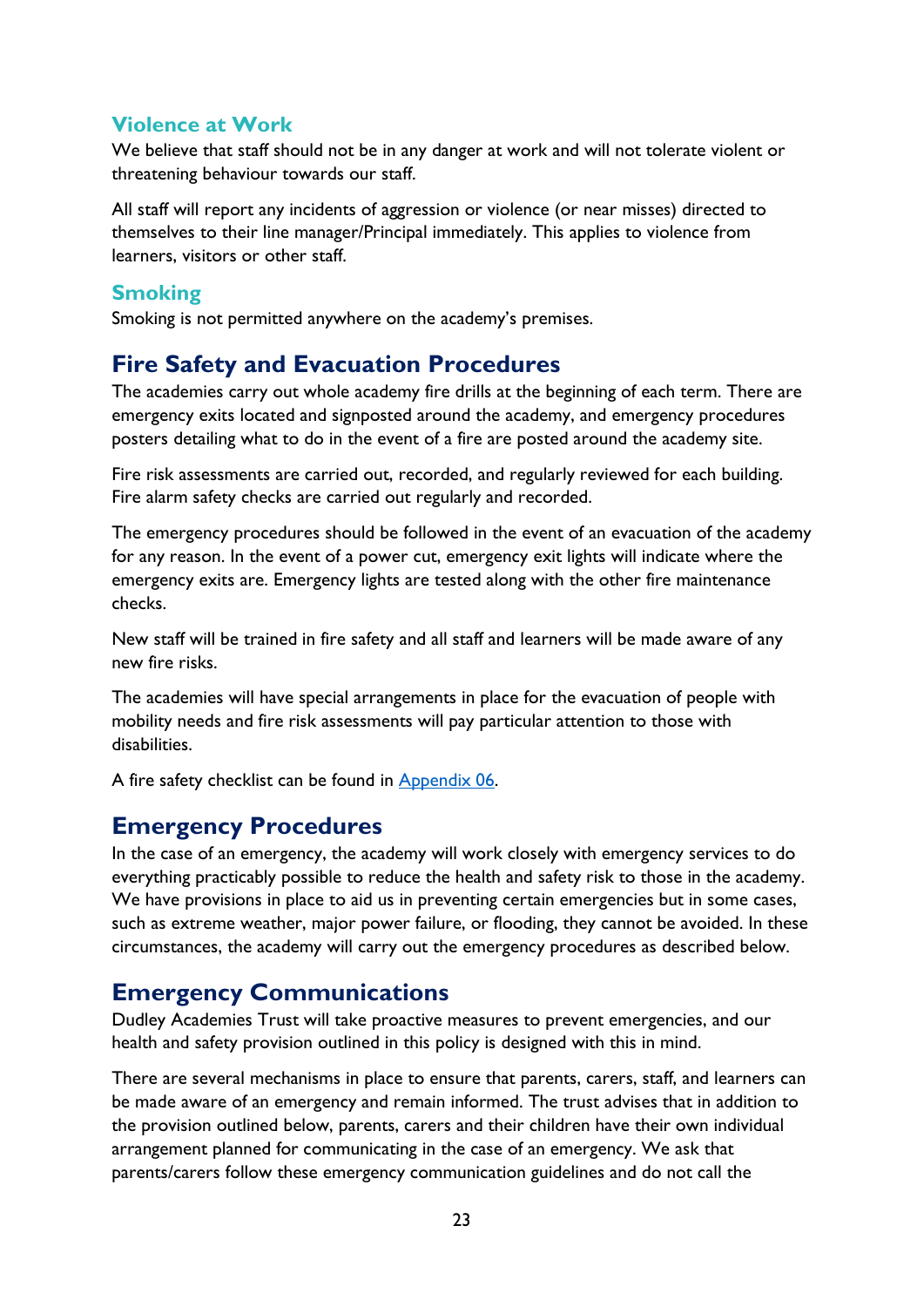academy during an academy emergency, but wait to be contacted, as it is important that academy's telephone lines are kept free for use by the academy itself.

**It is important that parents/carers inform the academy immediately of any changes in phone number or address as it is vital that these are accurate in the academy's records in case of an emergency**.

## <span id="page-23-0"></span>**How the Academy Communicates with Parents/Families/Carers and Learners during an Emergency**

Before an incident occurs, the academy will:

- Develop a relationship with parents/carers so that they trust and know how to access alerts and incident information
- Inform parents/carers about the academy's Business Continuity Plan, its purpose, and its objectives
- Be prepared with translation services for non-English-speaking families and learners with limited English proficiency

In the event of an incident, the academy will:

- Disseminate information via text messages, radio announcements, and emails to inform parents/carers about exactly what is known to have happened.
- Implement the plan to manage phone calls and parents/carers who arrive at the academy
- Describe how the academy and local authority are handling the situation.
- Provide information regarding possible reactions of their children and ways to talk with them
- Provide a phone number, Web site address, or recorded hotline where parents/carers can receive updated incident information
- Inform parents/carers and learners when and where academy will resume.

## <span id="page-23-1"></span>**Health and Safety Training**

Effective health and safety training is key to good health and safety practice. The trust takes health and safety training seriously and expects all staff and learners to do the same. Training is part of induction for all staff, whether they are on fixed term or permanent contracts. Visitors and volunteers are also responsible for contributing to safe practice around our academies.

Specific training will be given to staff and learners who are in high-risk environments, such as science labs or woodwork, or working with learners with special educational needs, in relation to use of equipment or substances. Staff and learners who are not specifically trained for specialist equipment are not permitted to use it.

## <span id="page-23-2"></span>**Workplace Safety**

The trust will take reasonable steps to ensure that all its academies' environments and workplaces are reasonably safe for learners, staff, and visitors. This means keeping classrooms and corridors tidy, organised, and free of safety hazards such as loose wires.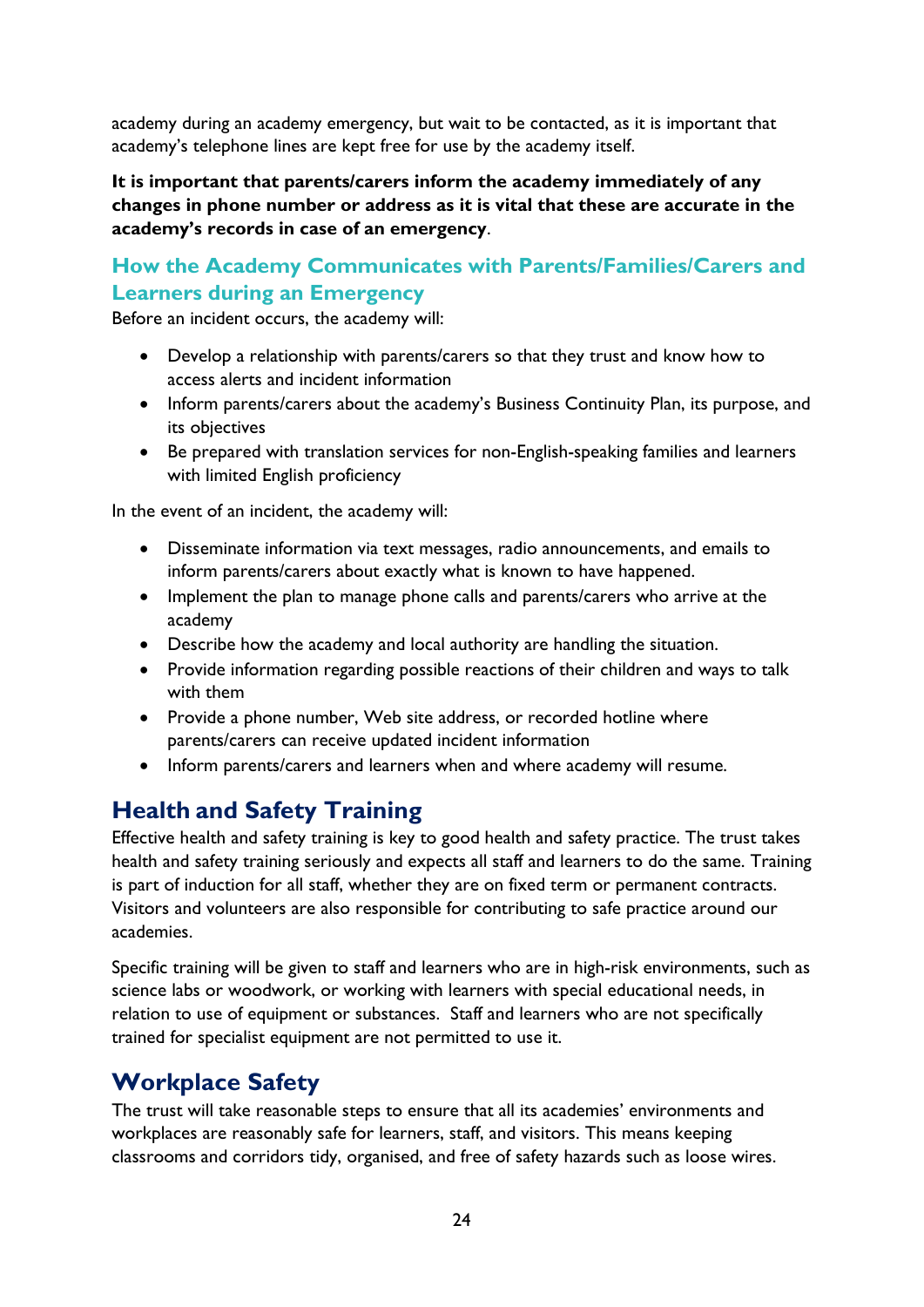Appropriate clothing and good conduct will also be expected in the academy, and both contribute to good health and safety practice.

Any hazards around the academy sites that are noticed by any member of the trust's community should be reported to a senior leader.

Certain departments such as science labs and design technology workshops will have more health and safety risks due to equipment and substances being used in these lessons. Only teachers and learners trained to use specialised equipment will be allowed to do so, with appropriate risk assessments being carried out prior to commencement of activities.

## <span id="page-24-0"></span>**Infection Prevention and Control**

We follow national guidance published by the [UK Health Security](https://www.gov.uk/government/organisations/public-health-england) when responding to infection control issues. We will encourage staff and learners to follow this good hygiene practice, outlined below, where applicable.

#### <span id="page-24-1"></span>**Handwashing**

- Wash hands with liquid soap and warm water, and dry with paper towels
- Always wash hands after using the toilet, before eating or handling food, and after handling animals
- Cover all cuts and abrasions with waterproof dressings

## <span id="page-24-2"></span>**Coughing and Sneezing**

- Cover mouth and nose with a tissue
- Wash hands after using or disposing of tissues
- Spitting is discouraged

## <span id="page-24-3"></span>**Personal Protective Equipment (PPE)**

- Wear disposable non-powdered vinyl or latex-free CE-marked gloves and disposable plastic aprons where there is a risk of splashing or contamination with blood/body fluids
- Wear goggles if there is a risk of splashing to the face
- Use the correct personal protective equipment when handling cleaning chemicals

## <span id="page-24-4"></span>**Use personal protective equipment to control the spread of COVID-19 where required or recommended by government guidance and/or a risk assessment. Cleaning of the Environment**

• Clean the environment frequently and thoroughly. Including equipment and toys where applicable

## <span id="page-24-5"></span>**Cleaning of Blood and Body Fluid Spillages**

- Clean up all spillages of blood, faeces, saliva, vomit, nasal and eye discharges immediately and wear personal protective equipment
- When spillages occur, clean using a product that combines both a detergent and a disinfectant and use as per manufacturer's instructions. Ensure it is effective against bacteria and viruses and suitable for use on the affected surface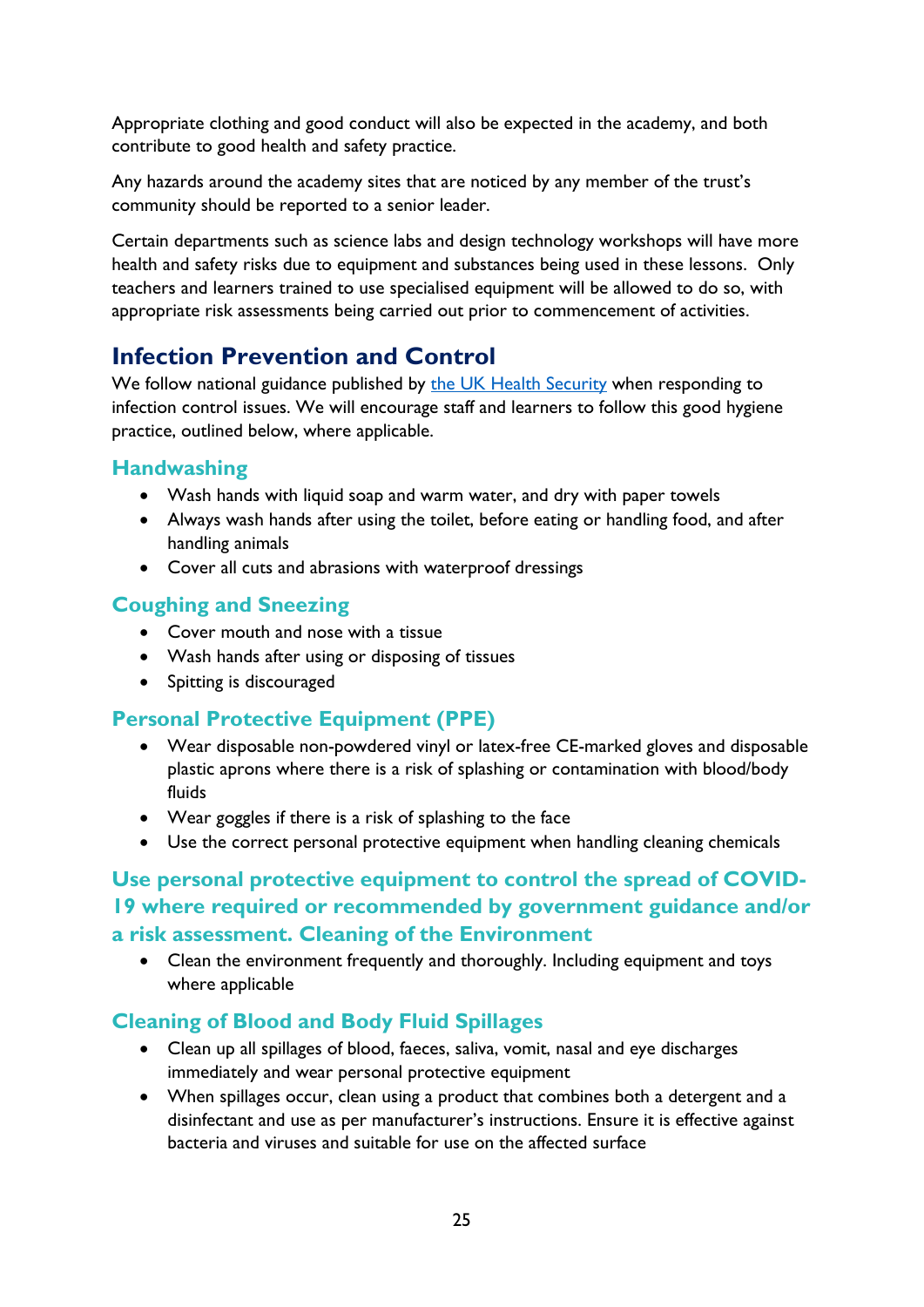- Never use mops for cleaning up blood and body fluid spillages use disposable paper towels and discard clinical waste as described below
- Make spillage kits available for blood spills

#### <span id="page-25-0"></span>**Laundry**

- Wash laundry in a separate dedicated facility
- Wash soiled linen separately and at the hottest wash, the fabric will tolerate
- Wear personal protective clothing when handling soiled linen
- Bag learner has soiled clothing to be sent home, never rinse by hand

#### <span id="page-25-1"></span>**Clinical Waste**

- Always segregate domestic and clinical waste, in accordance with local policy
- Used nappies/pads, gloves, aprons and soiled dressings are stored in correct clinical waste bags in foot-operated bins
- Remove clinical waste with a registered waste contractor
- Remove all clinical waste bags when they are two-thirds full and store in a dedicated, secure area while awaiting collection

#### <span id="page-25-2"></span>**Animals**

- Wash hands before and after handling any animals
- Keep animals' living quarters clean and away from food areas
- Dispose of animal waste regularly, and keep litter boxes away from learners
- Supervise learners when playing with animals
- Seek veterinary advice on animal welfare and animal health issues, and the suitability of the animal as a pet

#### <span id="page-25-3"></span>**COVID-19 Management**

We will ensure adequate risk reduction measures are in place to manage the spread of COVID-19, and carry out appropriate risk assessments, reviewing them regularly and monitoring whether any measures in place are working effectively. Control measures will include steps to:

- Restrict non-essential activities where a COVID-19 risk has been identified
- Where possible, replace risky activities with other suitable activities without introducing new hazards
- Design measures to control the risk of COVID-19 in school, including administrative procedures to improve safety

We will follow local and national guidance on the use of control measures including:

- Following good hygiene practices
	- o We will encourage all learners and staff to regularly wash their hands with soap and water or hand sanitiser and follow recommended practices for respiratory hygiene. Where required, we will provide appropriate personal protective equipment (PPE).
- Implementing an appropriate cleaning regime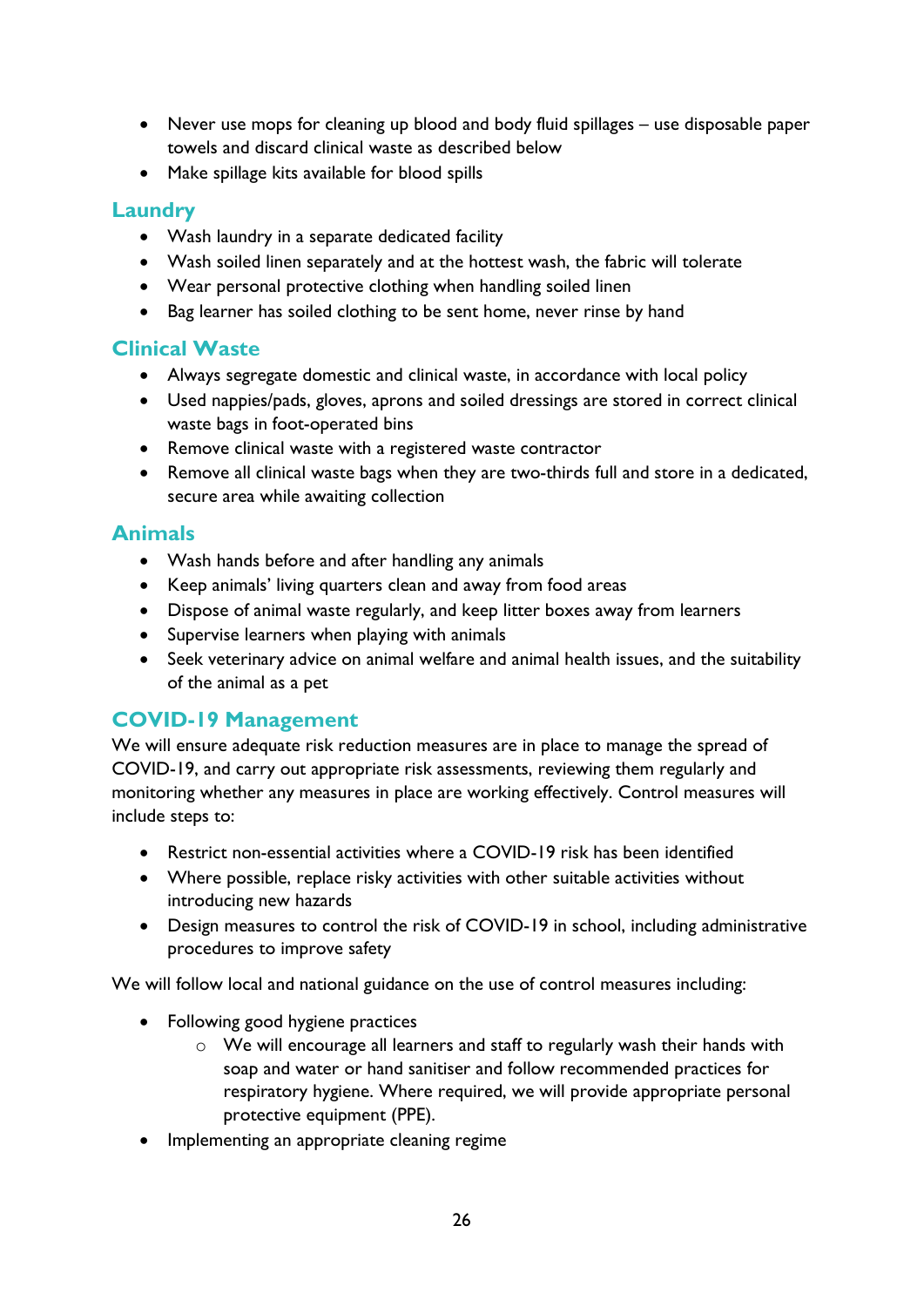- o We will regularly clean equipment and rooms and ensure surfaces that are frequently touched are cleaned twice a day.
- o Keeping rooms well ventilated.
- o We will use risk assessments to identify rooms or areas with poor ventilation and put measures in place to improve airflow, including opening external windows, opening internal doors and mechanical ventilation.
- Asymptomatic testing
	- $\circ$  We will encourage learners and staff to follow government guidance on the use of lateral flow tests, and report results to NHS Test and Trace. When recommended by government guidance, we will ask parents/carers and visitors to the academy to test before they arrive.
- Face coverings
	- o We will ask learners, staff and visitors to wear suitable face coverings in communal areas, in line with government guidance.

#### <span id="page-26-0"></span>**Learners Vulnerable to Infection**

Some medical conditions make learners vulnerable to infections that would rarely be serious in most children. The academy will normally have been made aware of such vulnerable children. These learners are particularly vulnerable to chickenpox, measles or slapped cheek disease (parvovirus B19), if exposed to either of these, the parent/carer will be informed promptly, and further medical advice sought. We will advise these learners to have additional immunisations, for example for pneumococcal and influenza.

#### <span id="page-26-1"></span>**Pandemics**

In the event of any future pandemic, we will seek to promote the health, safety and wellbeing of all the learners and staff whilst seeking to sustain the trust's key functions and services. In doing so we will follow all the appropriate recommendations from the World [Health Organisation](https://www.who.int/) (WHO), the the [UK Health Security Agency,](https://www.gov.uk/government/organisations/uk-health-security-agency) the [Department for](https://www.gov.uk/government/organisations/department-for-education)  [Education](https://www.gov.uk/government/organisations/department-for-education) (DfE) and Dudley Council support teams.

In addition, we shall ensure that all members of the trust community are kept informed as appropriate, with a particular emphasis on the communication to learners, parents/carers and staff through our website pages, newsletters, academy communications, e-mail and other relevant academy social media etc. External access to academy email and documents for all staff and learners is provided and use made of the Trusts and its academies websites. Messages and links will be posted on the websites when appropriate.

During any future pandemic access to the academy will be as required restricted and social media systems will be deployed to allow parents/carers to communicate easily with the academy over issues and concerns they may have. A lot has been learnt from COVID-19 and these lessons will be actioned for future pandemics if and as required by the lead agencies.

#### <span id="page-26-2"></span>**Exclusion Periods for Infectious Diseases**

The academy will follow recommended exclusion periods outlined by the UK Health [Security Agency](https://www.gov.uk/government/organisations/uk-health-security-agency) and other government guidance, summarised in [Appendix 07.](#page-47-1)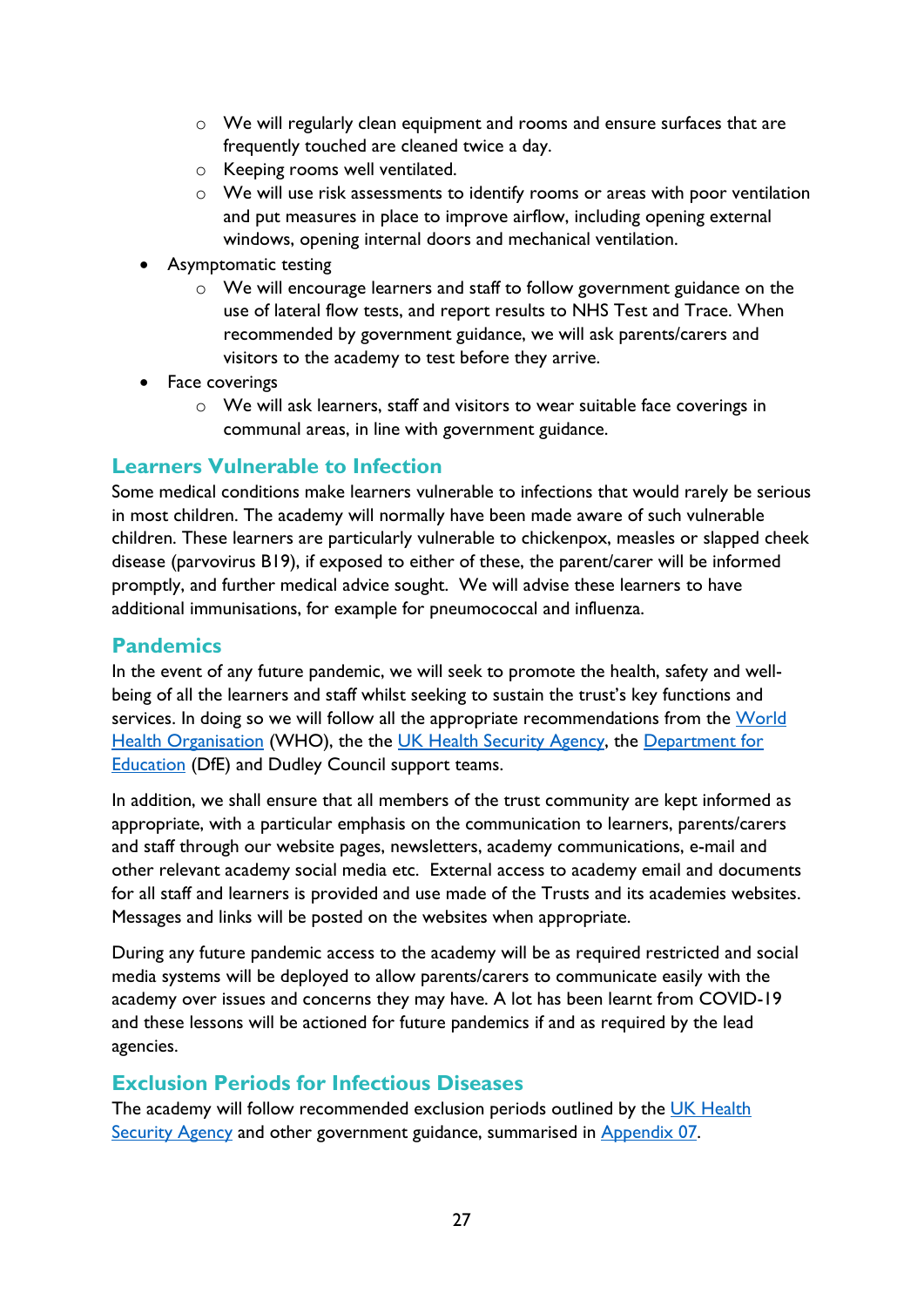In the event of an epidemic/pandemic, we will follow advice from the UK Health Security [Agency](https://www.gov.uk/government/organisations/uk-health-security-agency) about the appropriate course of action.

## <span id="page-27-0"></span>**New and Expectant Mothers**

Risk assessments will be carried out whenever any member of staff or learner notifies the academy that they are pregnant.

Appropriate measures will be put in place to control risks identified. Some specific risks are summarised below:

- Chickenpox can affect the pregnancy if a woman has not already had the infection. Expectant mothers should report exposure to antenatal carer and GP at any stage of exposure. The same virus as chickenpox causes shingles, so anyone who has not had chickenpox is potentially vulnerable to the infection if they have close contact with a case of shingles
- If a pregnant woman is exposed to measles or German measles (rubella), she should inform her antenatal carer and GP immediately to ensure investigation
- Slapped cheek disease (parvovirus B19) can occasionally affect an unborn child. If exposed early in pregnancy (before 20 weeks), the pregnant woman should inform her antenatal care and GP as this must be investigated promptly
- Measles during pregnancy can result in early delivery or even loss of the baby. If a pregnant woman is exposed she should immediately inform whoever is giving antenatal care to ensure investigation
- All female staff born after 1970 working with young children are advised to ensure they have had two doses of MMR vaccine
- COVID-19 may affect pregnancy, especially if the mother is not vaccinated. Pregnant women are considered part of the moderate risk group (clinically vulnerable) by the NHS.

# <span id="page-27-1"></span>**Display Screen Equipment (DSE)**

The trust recognises the importance of taking into consideration the health and safety surrounding the use of DSE and operate in accordance with the **Health and Safety (Display** [Screen Equipment\) Regulations 1992.](https://www.legislation.gov.uk/uksi/1992/2792/contents/made) Some of the potential health problems associated with incorrect use of DSE are:

- Upper Limb Disorders (ULD) (e.g., upper limb aches and pains caused by poor posture)
- Backache
- Fatigue and stress
- Temporary eye strain

The trust adopts the following precautions to ensure a safe system of work for any staff, learners, volunteers and visitors:

- Work areas are risk assessed and arranged to enable safe practices to be carried out
- Staff and learners are trained in the safe use of Display Screen Equipment and the risks of working for a prolonged period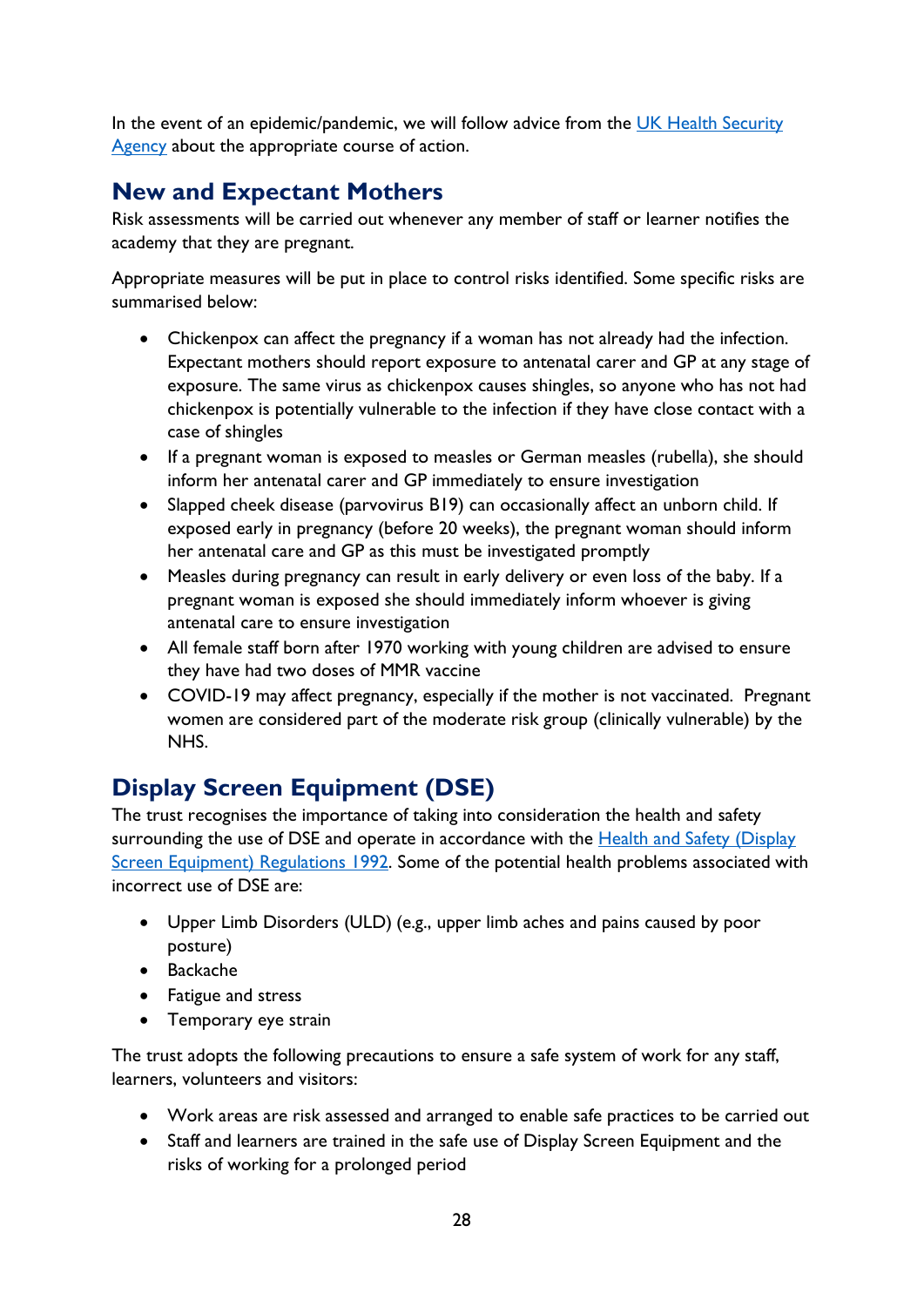- Training is provided to enable users to adjust equipment to ensure maximum comfort when working
- Regular breaks are taken when working with DSE
- The trust encourages that staff, learners, and volunteers or visitors report to their manager or superior any symptoms of discomfort or ill health that they believe may be related to the use of DSE

The trust promotes good DSE health and safety by encouraging learners to use the checklist below when using such equipment, and by displaying this checklist around the academy and in classrooms where DSE is in use.

|                    | $\checkmark$ Adjust screen height to suit seating<br>height - generally eyes level with<br>top of screen.<br>$\checkmark$ If a significant amount of your work<br>involves copying from documents,<br>use a flexible document holder at<br>the same height as screen. |
|--------------------|-----------------------------------------------------------------------------------------------------------------------------------------------------------------------------------------------------------------------------------------------------------------------|
| Workstation        | $\checkmark$ Keep an organised work surface to                                                                                                                                                                                                                        |
|                    | facilitate workflow.                                                                                                                                                                                                                                                  |
|                    | $\checkmark$ Avoid clutter under the<br>workstation.                                                                                                                                                                                                                  |
|                    | $\checkmark$ Ensure an appropriate mobile, stable                                                                                                                                                                                                                     |
|                    | base chair (if available).                                                                                                                                                                                                                                            |
|                    | $\checkmark$ Seat back, arm rests and back rest                                                                                                                                                                                                                       |
|                    | to be height adjustable.                                                                                                                                                                                                                                              |
|                    | $\checkmark$ 2-3" of space in front of the                                                                                                                                                                                                                            |
|                    | keyboard                                                                                                                                                                                                                                                              |
|                    | $\checkmark$ Be familiar with software in order                                                                                                                                                                                                                       |
|                    | to customise screen colours, etc.                                                                                                                                                                                                                                     |
|                    | $\checkmark$ Adjust screen to reduce reflection                                                                                                                                                                                                                       |
|                    | and glare.                                                                                                                                                                                                                                                            |
|                    | $\checkmark$ Clean screen and equipment                                                                                                                                                                                                                               |
|                    | regularly.                                                                                                                                                                                                                                                            |
| <b>Environment</b> | $\checkmark$ Ideally sit sideways to windows.                                                                                                                                                                                                                         |
|                    | $\checkmark$ Maintain safe surroundings, i.e. free                                                                                                                                                                                                                    |
|                    | from tripping and electrical hazards.<br>$\checkmark$ Avoid excessive noise and                                                                                                                                                                                       |
|                    | uncomfortable temperatures.                                                                                                                                                                                                                                           |
|                    |                                                                                                                                                                                                                                                                       |
|                    | Plan work to include regular<br>$\checkmark$                                                                                                                                                                                                                          |
|                    | changes of activity to move around                                                                                                                                                                                                                                    |
|                    | and change posture.                                                                                                                                                                                                                                                   |
| <b>Healthcare</b>  | $\checkmark$ Rest eyes during work break and                                                                                                                                                                                                                          |
|                    | carry out eye care exercises.<br>$\checkmark$ Have eyes tested regularly.                                                                                                                                                                                             |
|                    | $\checkmark$ Report any health-related symptoms                                                                                                                                                                                                                       |
|                    | that concern you.                                                                                                                                                                                                                                                     |
|                    |                                                                                                                                                                                                                                                                       |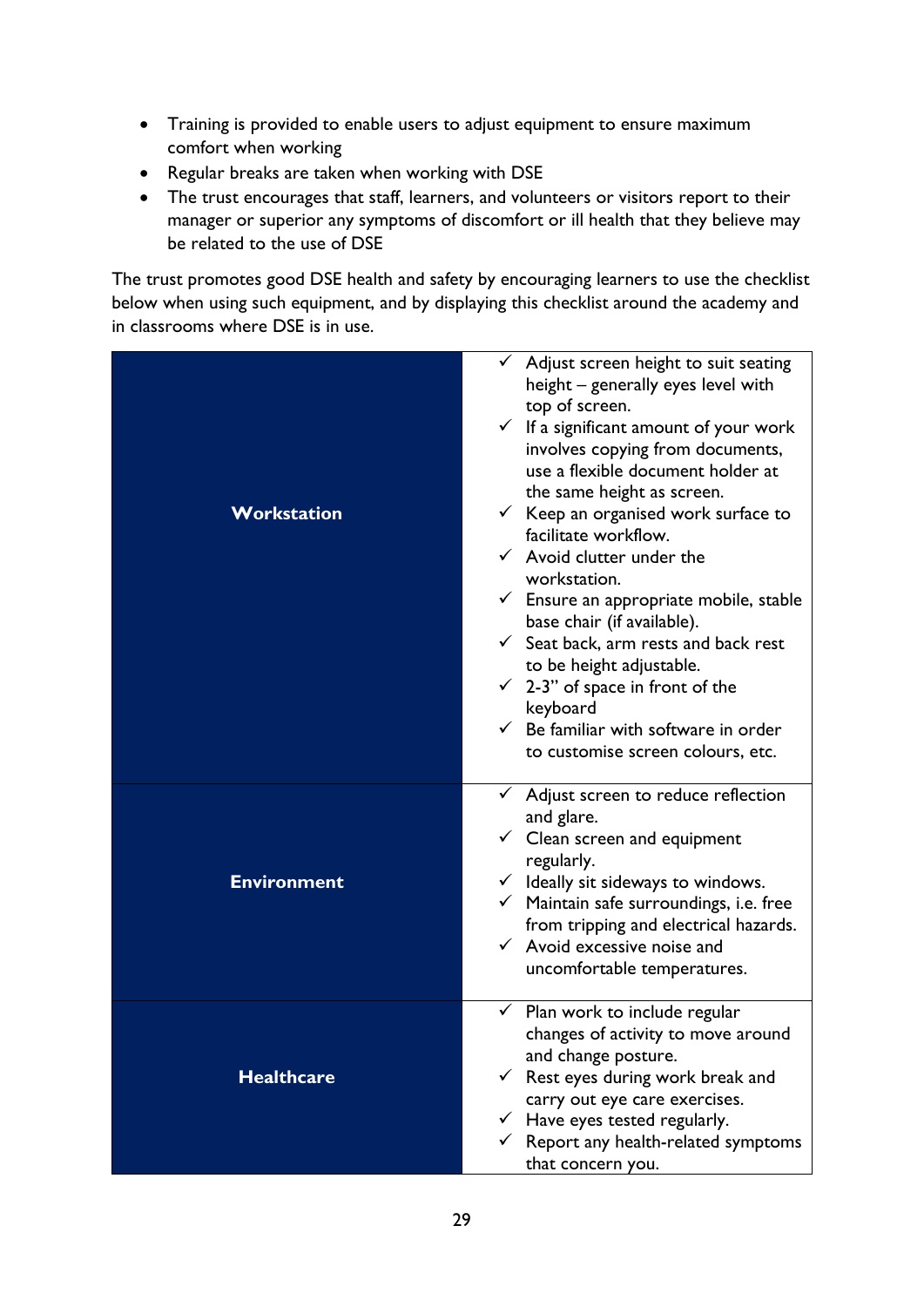| <b>Job Design</b> | $\checkmark$ Break up work with informal<br>postures and different tasks.<br>$\checkmark$ Combine different work tasks.<br>$\checkmark$ Take regular breaks away from<br>screen.<br>$\checkmark$ Ensure you have training in software<br>and in know how to set up a safe<br>workstation.                                                                                                                                                                                                                                                                                                                                                                                                                                                                                                |
|-------------------|------------------------------------------------------------------------------------------------------------------------------------------------------------------------------------------------------------------------------------------------------------------------------------------------------------------------------------------------------------------------------------------------------------------------------------------------------------------------------------------------------------------------------------------------------------------------------------------------------------------------------------------------------------------------------------------------------------------------------------------------------------------------------------------|
| <b>Posture</b>    | $\checkmark$ Adjust seat height to ensure thighs<br>and forearms are horizontal.<br>$\checkmark$ Desk just below elbow height.<br>$\checkmark$ Align hands with forearms. Minimal<br>deviation of wrists.<br>$\checkmark$ Adjust your backrest to support the<br>lower back.<br>Sit right back in the chair to<br>✓<br>maintain good lumbar support.<br>$\checkmark$ Keep head in natural upright<br>position.<br>$\checkmark$ Do not slouch. Maintain upright<br>position.<br>$\checkmark$ Head, neck, shoulders and hips to<br>be in alignment.<br>$\checkmark$ Use a footrest if feet do not touch<br>the floor.<br>$\checkmark$ Rest arms and hands whenever<br>routine allows.<br>$\checkmark$ Space under desk for postural<br>change, no obstacles<br>Top of screen at eye level. |

## <span id="page-29-0"></span>**Working at Height**

We will ensure that work is properly planned, supervised and carried out by competent people with the skills, knowledge and experience to do the work.

In addition:

- The Site Manager retains ladders for working at height
- Learners are prohibited from using ladders
- Staff will wear appropriate footwear and clothing when using ladders
- Contractors are expected to provide their own ladders for working at height
- Before using a ladder, staff are expected to conduct a visual inspection to ensure its safety
- Access to high levels, such as roofs, is only permitted by trained persons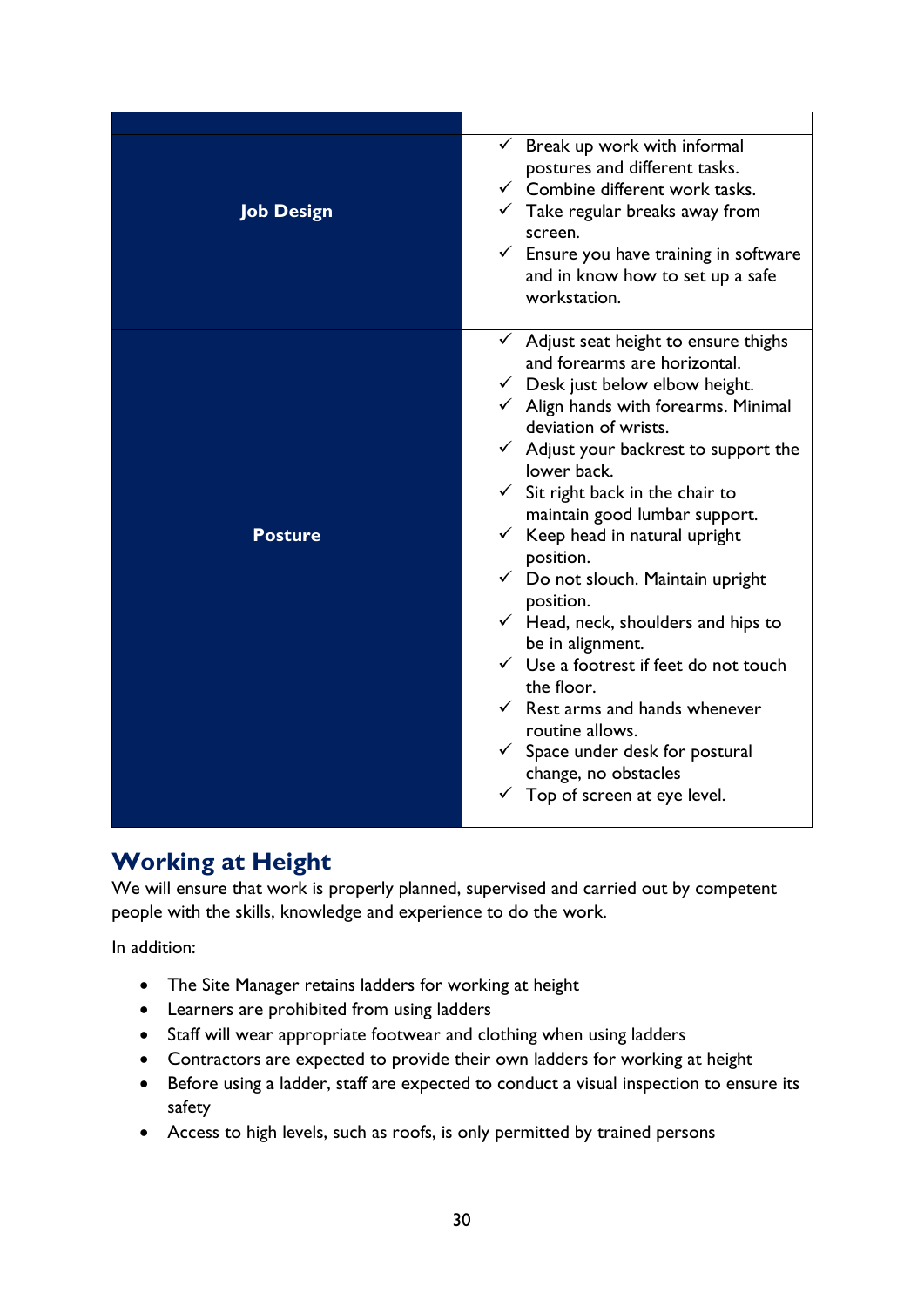## <span id="page-30-0"></span>**Manual Handling**

The trust operates in accordance with the [Manual Handling Operations Regulations \(1992\).](https://www.legislation.gov.uk/uksi/1992/2793/contents/made) 'Manual handling' describes activities, which involve lifting, carrying, moving, holding, pushing, lowering, pulling or restraining an object or person. The trust will provide information, instruction, and training on safe manual handling for day-to-day tasks, and will, as is reasonably practicable, avoid the need for staff to undertake any manual handling operations at work, which involve a risk of injury.

Risk assessments are carried out by the principal and measures required to eliminate risk or reduce it to the lowest level which is reasonably practicable, are identified from the information in the risk assessment and used to implement a safe system of work. While the trust takes steps to reduce risk in the workplace, it is also the responsibility of staff and learners to act in accordance with health and safety legislation and policy. The trust expects staff:

- To safeguard their own health and safety whilst at work, and that of any person who may be affected by their actions
- To follow safe systems of work as determined by the result of the risk assessments
- To use mechanical aids which have been provided for their use and which they have been trained to use. Faults with any equipment should be reported to line management immediately
- To ensure that they use equipment as per manufacturer's instructions
- To attend training sessions as required and apply the knowledge/skills to daily tasks
- To report all accidents and incidents which either have caused or could have caused harm or injury
- To report any difficulties, including 'near misses' they have experienced in order that the risk assessment can be reviewed to prevent injury occurring
- To inform line management if they are unable to perform manual handling duties
- To ensure that they do not try to perform a manual handling operation, which they believe, is beyond their physical capability
- To comply with policy regarding suitable clothing, such as footwear and jewellery, so as not to injure learners or themselves when undertaking a manual handling task
- To avoid the need to lift, carry, push, pull, lower or support loads wherever possible
- To mechanise tasks where they cannot be avoided using trolleys, barrows, lifts or hoists
- To ensure risk assessments have been carried out, which consider the work task, the activity involved, individual capacity, working environment and any other relevant factors

## <span id="page-30-1"></span>**Machine Maintenance**

The trust operates in accordance with the Provision and Use of Work Equipment [Regulations 1998](https://www.legislation.gov.uk/uksi/1998/2306/contents/made) (PUWER). These regulations require that the work equipment in academies be:

• **Suitable** for use, and for the purpose and conditions in which it is used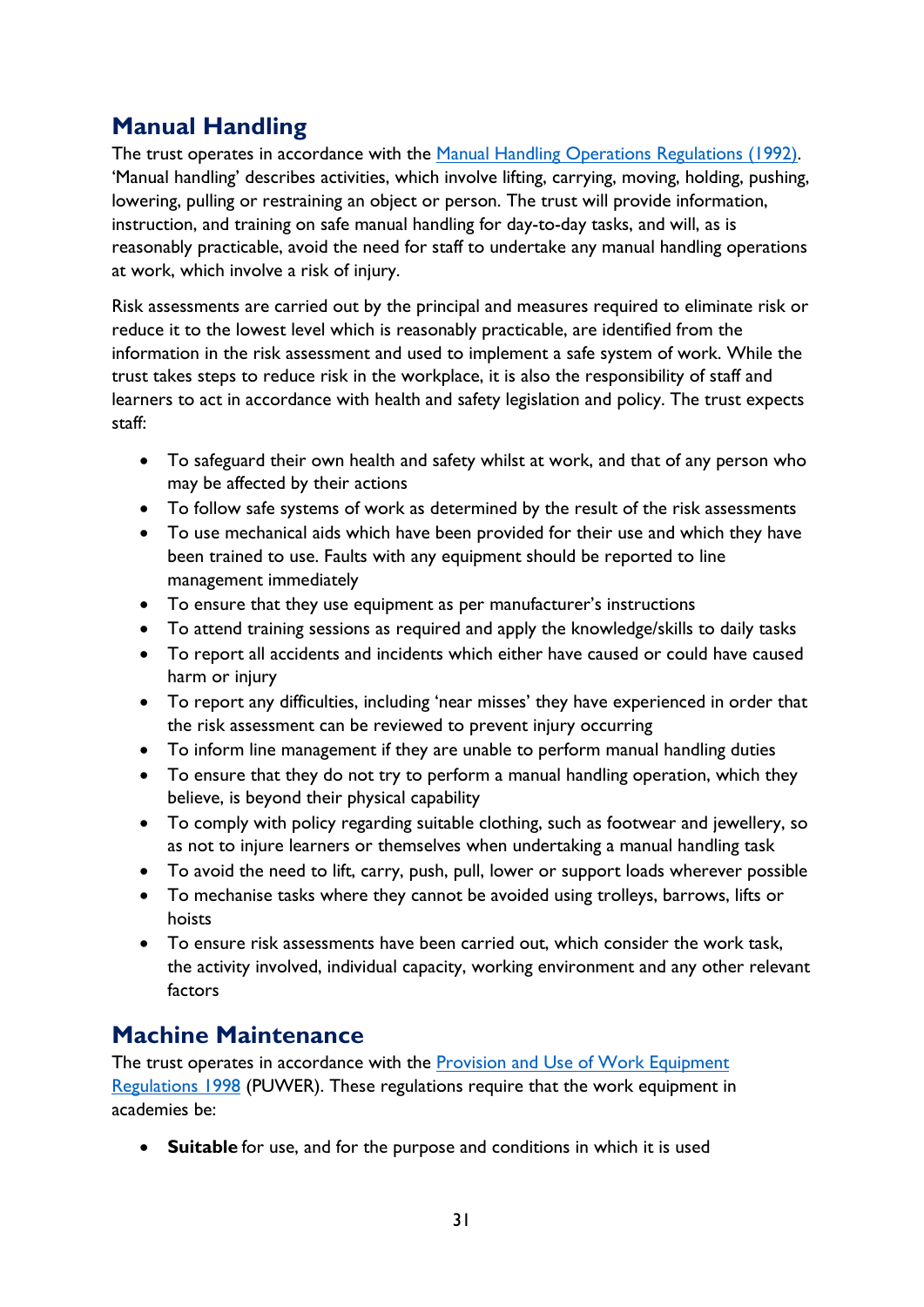- **Maintained** in a safe condition for use so that people's health and safety is not at risk; and
- **Inspected** in certain circumstances to ensure that it is, and continues to be, safe for use. A competent person (this could be an employee if they have the necessary competence to perform the task) carries out inspections and a record kept until the next inspection

The trust ensures that risks created using the equipment are eliminated where possible or controlled by:

- Taking appropriate **'hardware' measures**, e.g., providing suitable guards, protection devices, markings and warning devices, system control devices (such as emergency stop buttons) and personal protective equipment; and
- Takes appropriate **'software' measures** such as following safe systems of work (e.g. Ensuring maintenance is only performed when equipment is shut down etc.), and providing adequate information, instruction and training

Any concerns about the condition of machinery or other apparatus will be reported to the Site Team via 'Every' system.

## <span id="page-31-0"></span>**Control of Substances Hazardous to Health (COSHH)**

There are areas in the academy where hazardous substances will be stored. The academy has systems in place to ensure that hazardous substances are used correctly, and records are kept in order to prevent the misuse or accidental misuse of such substances. The precautions the academy takes include:

- Safe storage in locked cabinets, with a clear system explaining how and where chemicals are stored and who has responsibility for any keys to locked cabinets. Hazard data sheets and information on procedures for assessing substances hazardous to health are kept in the science prep room. Hazard data sheets describe the hazards the chemical presents, and give information on handling, storage and emergency measures in case of accident
- Only staff that are trained to use these substances will have access to them. These staff will be trained in proper maintenance, storage, and use of these chemicals in accordance with instructions on the product label and secure advice on these matters through membership of CLEAPSS. Information about CLEAPSS can be found at [Welcome to CLEAPSS](https://www.cleapss.org.uk/)
- Clear labelling of all chemical bottles. Any hazardous substances should be stored in the original containers wherever possible and not decanted into an unlabelled container. Where they are decanted, full COSHH details should be transferred to the new container. Clear record of chemicals ordered, whom they are ordered to, and that they are ordered for. The academy needs to be able to account for their chemicals and other hazardous materials at all times, and should conduct a regular audit of hazardous chemicals with routine surveillance to ensure that they remain safe to store
- Safe disposing of chemicals. Any hazardous products are disposed of in accordance with specific disposal procedures and in line with the range of legislation covering the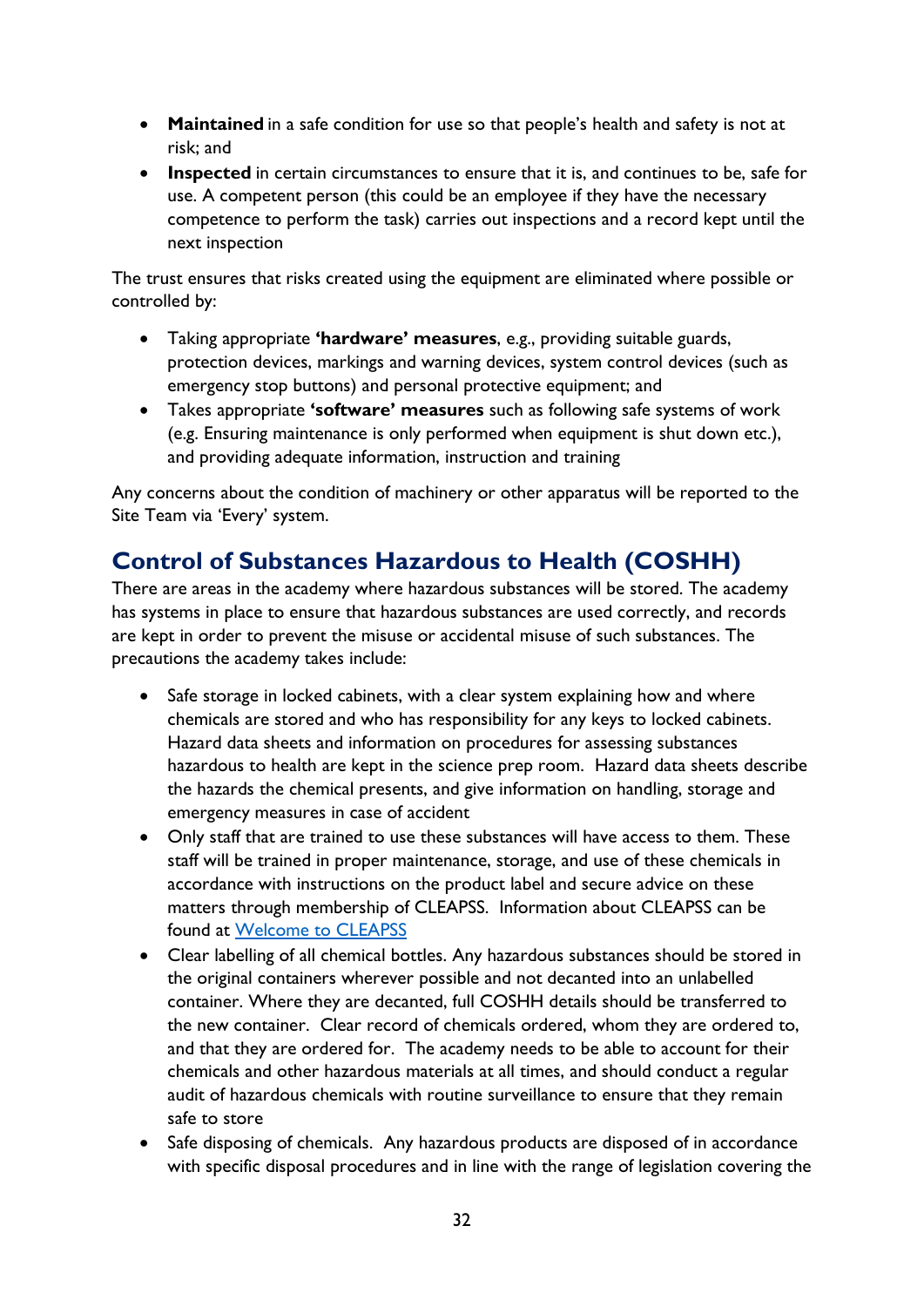disposal of waste. The Health and Safety Executive (HSE) provides a wide range of advice and guidance for the [disposal of hazardous chemicals and substances](https://www.hse.gov.uk/chemicals/dispose.htm)

- [The Environmental Protection Act 1990](http://www.legislation.gov.uk/ukpga/1990/43/contents) places an explicit duty of care on all those handling waste, including those producing it. It also places a duty of care on the disposer to ensure that waste does not harm future handlers. EU legislation is implemented by the [Hazardous Waste Regulations 2005 \(as amended\).](http://www.legislation.gov.uk/uksi/2005/894/contents/made) These regulations mean that hazardous wastes from academies are considered differently to domestic and household wastes, and this has implications for how they must be dealt with. In addition to chemicals, hazardous waste may include many other items, e.g. computers, fluorescent light tubes and refrigerators. The Environment Agency (EA) provides guidance on how to [classify different types of waste,](https://www.gov.uk/how-to-classify-different-types-of-waste) and use the EA's [hazardous waste guidance,](https://www.gov.uk/dispose-hazardous-waste) which sets out the steps that must be followed when producing, storing and disposing of hazardous waste. Further advice can be obtained from CLEAPSS
- Appropriate PPE for use when handling hazardous substances
- Strict 'off-limits' policy for learners. Learners will only be allowed to handle hazardous substances under the supervision of a member of staff (in science lessons, for example)

Substances that are for use in the science classrooms are under the responsibility of the science department head. COSHH risk assessments are completed by a competent person and circulated to all staff who work with hazardous substances. Except in the very simplest situations, the assessment should be in written form. The COSHH assessment will be reviewed periodically or at any time if there is reason to believe it is no longer valid or if there is significant change in the work to which the assessment relates.

Emergency procedures, including procedures for dealing with spillages, are displayed near where hazardous products are stored and in areas where they are routinely used.

All COSHH signage must conform to the requirements of the [Health and Safety \(Safety](https://www.legislation.gov.uk/uksi/1996/341/contents/made)  [Signs and Signals\) Regulations 1996](https://www.legislation.gov.uk/uksi/1996/341/contents/made) (as amended) relating to labelling and packaging of chemicals. New signs have been appearing on items acquired since December 2010 as part of transitional arrangements. Staff and learners will be taught to recognise new signs and any posters in use will display the new signs.

# <span id="page-32-0"></span>**Gas Safety**

In order to ensure gas safety academies must ensure that they comply with the provisions of the following regulations:

- [Pipelines Safety Regulations 1996](https://www.legislation.gov.uk/uksi/1996/825/contents/made) (PSR)
- [Gas Safety Installation and Use Regulations 1998](https://www.legislation.gov.uk/uksi/1998/2451/contents/made) (GSIUR)
- [Provision and Use of Work Equipment Regulations 1998](https://www.hse.gov.uk/work-equipment-machinery/puwer.htm) (PUWER)

In order to ensure compliance academies must:

• Ensure that the gas supply and associated distribution pipework is examined every 5 years as a minimum, or sooner as the result of a risk assessment, and as part of that examination all pipework and associated fittings are fit for purpose and safe for use,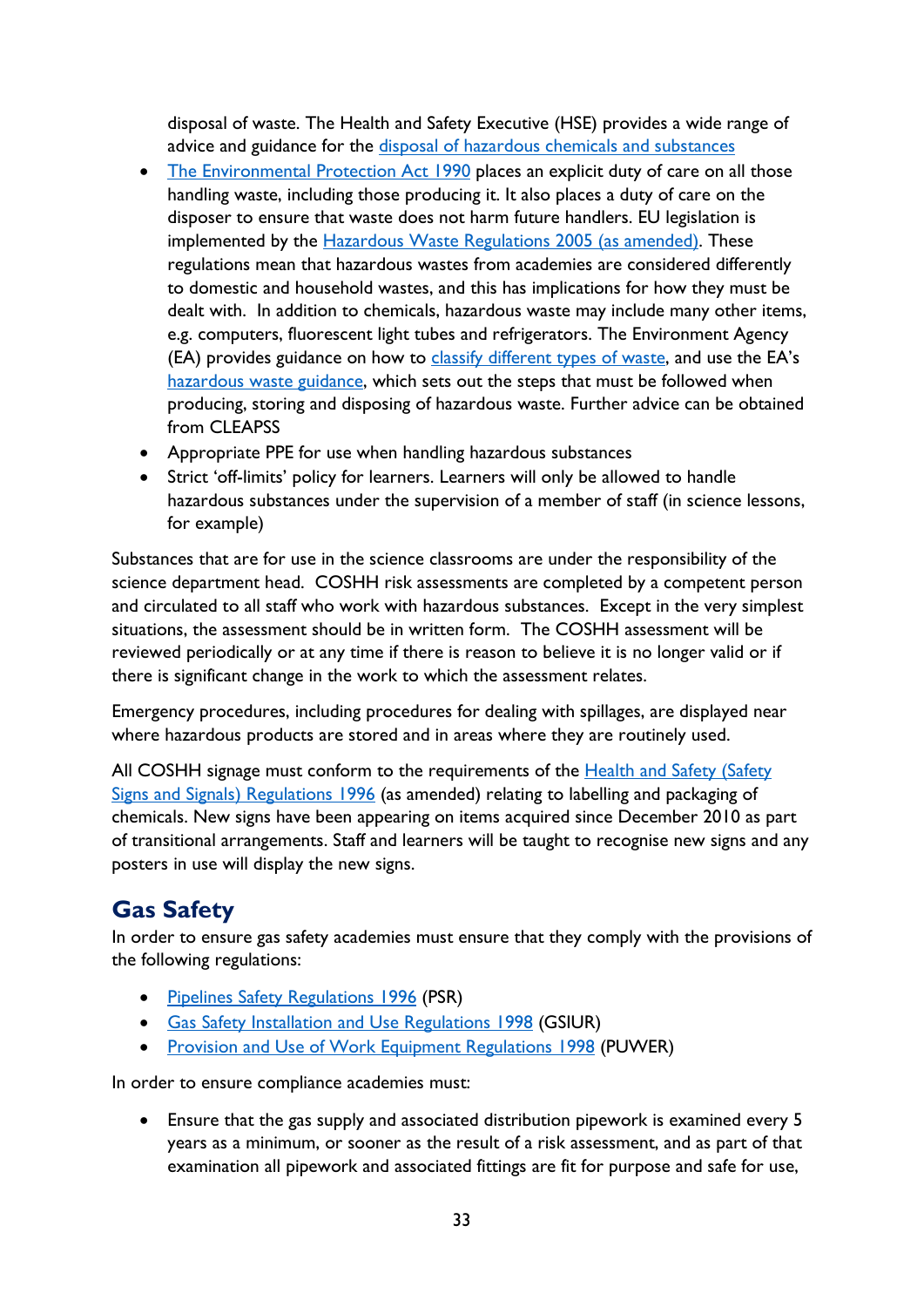- All gas pipework is identified and appropriately labelled.
- The pipework and fittings are undamaged (by physical damage or corrosion) and fit for purpose.
- Any pipework, or fitting, that is damaged, or not fit for purpose, is isolated wherever possible, pending repair/replacement.
- Ensure that an annual gas safety check is carried out on each gas appliance/installation/flue.
- Ensure that gas fittings and flues are maintained in a safe condition. Gas appliances must be serviced in accordance with the manufacturer's instructions, or annually if these are unavailable.
- Keep the record of all safety checks for a minimum of 2 years following the check.

Academies must ensure that all work completed on any part of the gas system is done so by a competent, qualified and "Gas Safe" registered person.

Academies must ensure that proper checks are carried out to ensure the current status of the person concerned with regard to the "Gas Safe" register. Academies are alerted to the fact that accepting a "Gas Safe" identity/registration document alone may not be sufficient to verify compliance.

## <span id="page-33-0"></span>**Electrical Safety**

With particular regard to [The Electricity at Work Regulations 1989,](https://www.hse.gov.uk/pubns/priced/hsr25.pdf) the academy will ensure that the following arrangements are in place so far as it is reasonably practicable to do so:

- Safe electrical systems are installed on premises that are under the control of Dudley Academies Trust.
- Suitable protective equipment is to be installed to reduce the risk of electric shock, excess current, or fire.
- Account must be taken regarding the environment that electrical systems are to be installed or used in and any external power supply must be rated accordingly.
- A suitable earth must be provided for the electrical system and used where appropriate.
- A means of isolating electrical systems must be provided and suitable precautions must be in place to ensure that circuits and equipment can be made dead, particularly prior to maintenance or repair work taking place.
- Academies are expected to ensure that all electrical works carried out should comply with these arrangements and in particular should ensure that:
- Persons working on electrical systems, or equipment, must be competent to do so, in order to prevent danger and injury.
- Work activities that involve electrical systems are to be completed safely, with a safe system of work established where any activities that present a real risk are undertaken.
- Testing and inspection of fixed installations must be completed every five years.
- Portable Appliance Testing (PAT) must be completed with regard to a current risk assessment and in line with [HSE guidance.](https://www.hse.gov.uk/pubns/books/hsg107.htm)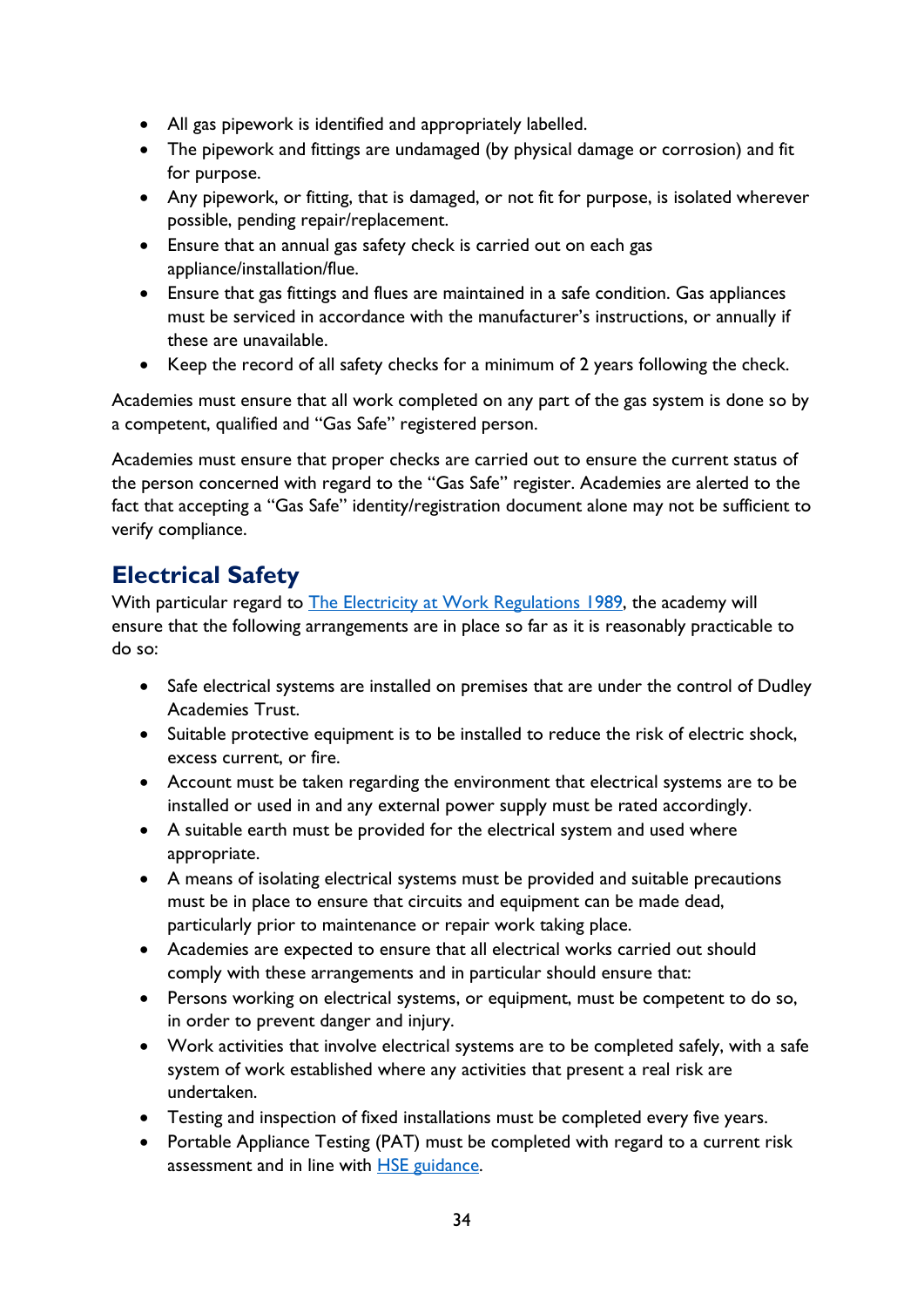Guidance on the requirements for inspection and testing is:

- All electrical equipment that is used by learners must be inspected and PAT tested annually.
- Equipment that is rarely moved and not used by learners (office computers, printers, copiers, etc.) must be inspected and PAT tested at least every five years.
- Equipment that may be frequently moved or equipment that is used in harsh environments (vacuum cleaners, power tools, soldering irons, etc.) must be PAT tested annually, with more frequent inspections.
- Records of electrical testing and inspection must be accurately maintained.
- Overloading of plugs and sockets must be avoided at it can lead to fires. The use of adaptors is not permitted and only one plug is allowed per socket. Where extension leads are used the electrical capacity of the circuit must be considered before use.

# <span id="page-34-0"></span>**Hot Works**

Any construction activity involving hot works has the potential to cause a serious fire. Hot works involve many activities including:

- Plumbing with the use of heat guns and blow torches.
- Roofing activities using Liquefied Petroleum Gas (LPG) fuelled torches and bitumen burners.

Before undertaking the work the following basic steps should be taken:

- The academy should appoint competent representative(s) who are able to manage/advise on contractor activities. They should have health and safety knowledge sufficient for the work planned. The representative(s) should be available throughout the duration of the contractor's activities.
- Appoint a competent contractor. The contractor should be experienced in the kind of work you are planning and have liability insurance that reflects the risk involved.
- Meet with the contractor and agree the works. The contractor should be asked to explain how they will manage fire risks. The contractor should be expected to explain the site setup, emergency access and egress, protection of the school escape routes, means of identifying fire, means of alerting the school, fighting fire and summoning help.
- The contractor should be able to explain the steps of the hot work activities, the fire risk at each step and the measures to control the risk. This includes the use of permits to work and the mandatory "fire watch" inspection after the cessation of hot working.
- The contractor should produce documents that are specific to your site and work activity. This should include a site and task specific Risk Assessment and Method Statement (RAMS).

# <span id="page-34-1"></span>**Legionella**

A water risk assessment has is completed by **[insert role]. [Insert role]** is responsible for ensuring that the identified operational controls are conducted and recorded in the academy's water log book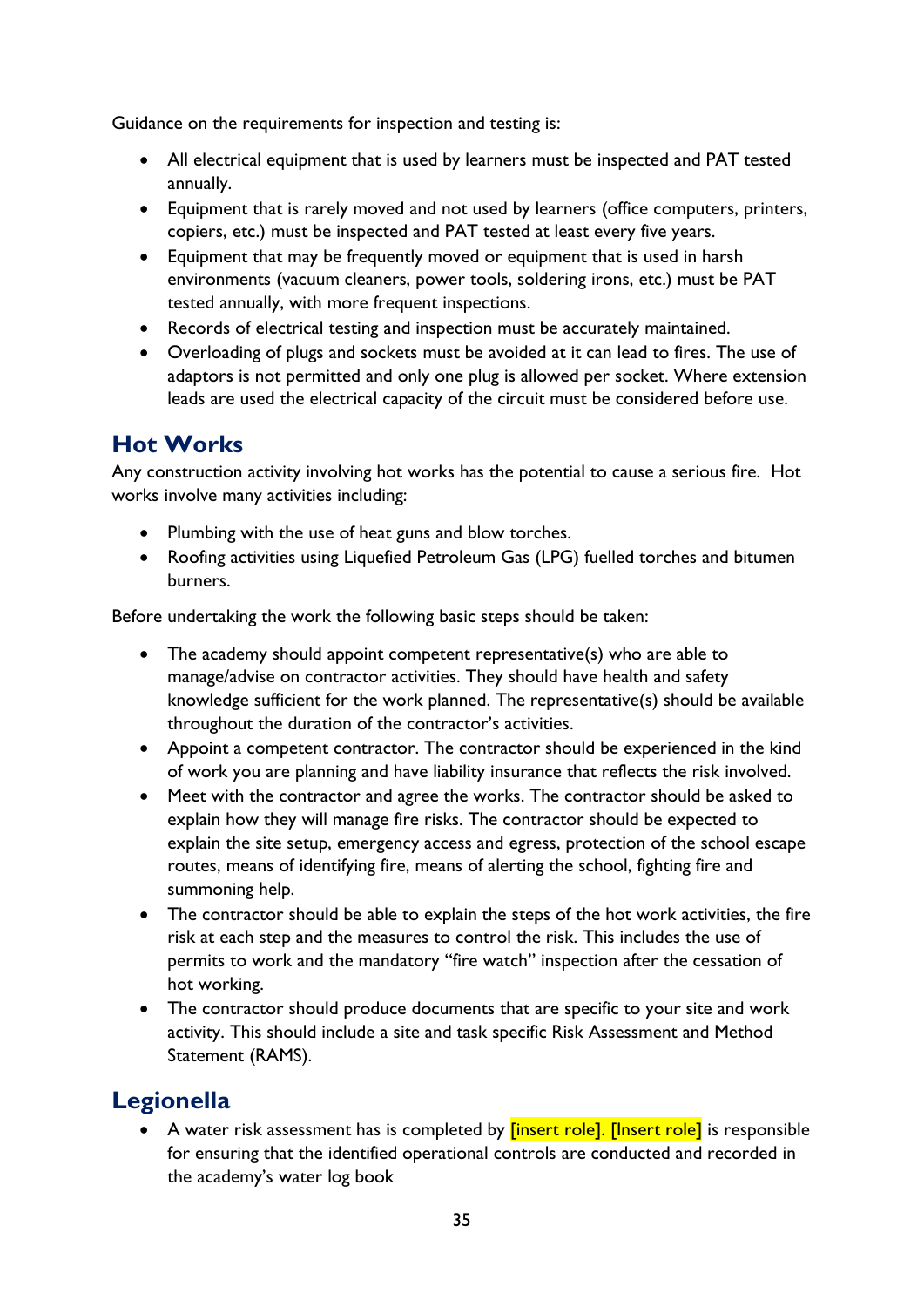- This risk assessment will be reviewed every **[frequency]** and when significant changes have occurred to the water system and/or building footprint
- The following mitigate the risks from legionella: **[insert examples of controls or** checks that are in place e.g. temperature checks, heating of water, disinfection of showers, etc.]

## <span id="page-35-0"></span>**Asbestos**

- Staff are briefed on the hazards of asbestos, the location of any asbestos in the academy and the action to take if they suspect they have disturbed it
- Arrangements are in place to ensure that contractors are made aware of any asbestos on the premises and that it is not disturbed by their work
- Contractors will be advised that if they discover material which they suspect could be asbestos, they will stop work immediately until the area is declared safe
- A record is kept, on the Trust's asbestos portal, of the location of asbestos that has been found on the academy site.

## <span id="page-35-1"></span>**Occupational Health Services and Managing Work-Related Stress**

[Insert name of academy] takes the health and wellbeing of all its staff and learners very seriously and acknowledges that in a busy and hard-working environment, managing workrelated stress alone can be very difficult.

We are committed to promoting high levels of health and wellbeing and recognise the importance of identifying and reducing workplace stressors through risk assessment.

Any member of staff who is experiencing stress should talk to their manager or a member of the senior management team, and the academy will do everything that it can to support them.

## <span id="page-35-2"></span>**Policy and Procedures for Off-Site Visits**

Educational trips, off-site visits, residential visits, and any academy-led adventure activities are carried out as part of an enriched curriculum and to support the learning and development of our learners. Before any activity is allowed to take place, the board of trustees will ensure that:

- The objective of the visit is clear
- The visit has been planned effectively, and risks have been assessed and are minimised as far as is reasonably practicable
- They are informed well in advance about less routine visits
- The principal or group leader has shown how the plans for the visit comply with regulations and guidelines and with the academy's Health and Safety policy (and with that of the LA, if appropriate)
- In the case of adventurous activities (e.g., water sports or climbing), the group leader and/or other supervisors are competent to lead or instruct learners
- It assesses proposals for certain types of visit, e.g., those involving an overnight stay or overseas travel, and submits these to the la if appropriate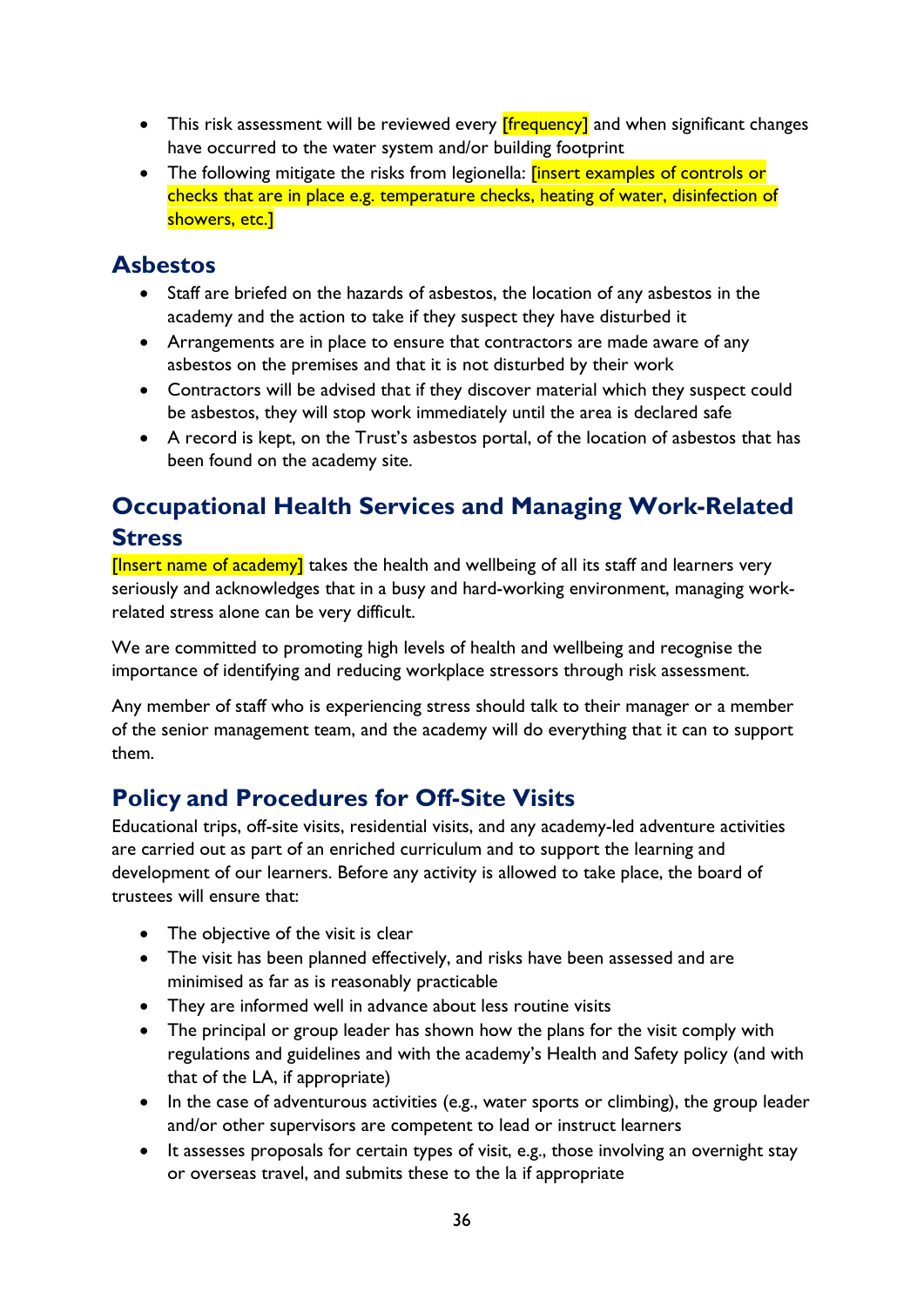- A sufficient level of insurance is in place
- The principal or group leader reports after the visit

In our supporting Educational Visits policy for health and safety for off-site visits, you will find full information on the supporting documentation required in any given circumstance. [\(Appendix 08](#page-51-0) details what is included).

## <span id="page-36-0"></span>**Selecting and Managing Contractors**

It is vital that any company or persons invited into the trusts academies under a contractual agreement to work on academy maintenance or the building site operates under the highest level of health and safety possible and is aware of our policy and procedures.

The responsibly to select and oversee the management of contractors is dependent upon the value of work in line with the Trust Financial Procedures.

For information on safeguarding learners against visitors or contractors to the academy, please read our Child Protection and Safeguarding policy.

## <span id="page-36-1"></span>**Security**

Security is a vital component of good health and safety, and we want learners and staff to feel safe in the academy.

## <span id="page-36-2"></span>**Risk Assessment**

Effective risk assessment is the foundation of all health and safety checks, and the trust takes steps to ensure that all staff are confident and familiar with carrying out risk assessments and recording and reporting risks.

All staff are responsible for updating risk assessments in their own classrooms. Risk assessments are stored in the academy's office and will be reviewed:

- At regular intervals
- After accidents, incidents and near misses
- After any significant changes to workplace, working practices or staffing
- After any form of notice has been served

The academy carries out risk assessments in accordance with the [Health and Safety at](https://www.legislation.gov.uk/ukpga/1974/37/contents)  [Work Act 1974.](https://www.legislation.gov.uk/ukpga/1974/37/contents) It is impossible to eliminate all risk, but the academy does take reasonable steps in order to decrease risk as far as is reasonably practicable. Any activity that is considered too high risk to the health and safety of our learners, staff, or the general public through risk assessment will not be carried out.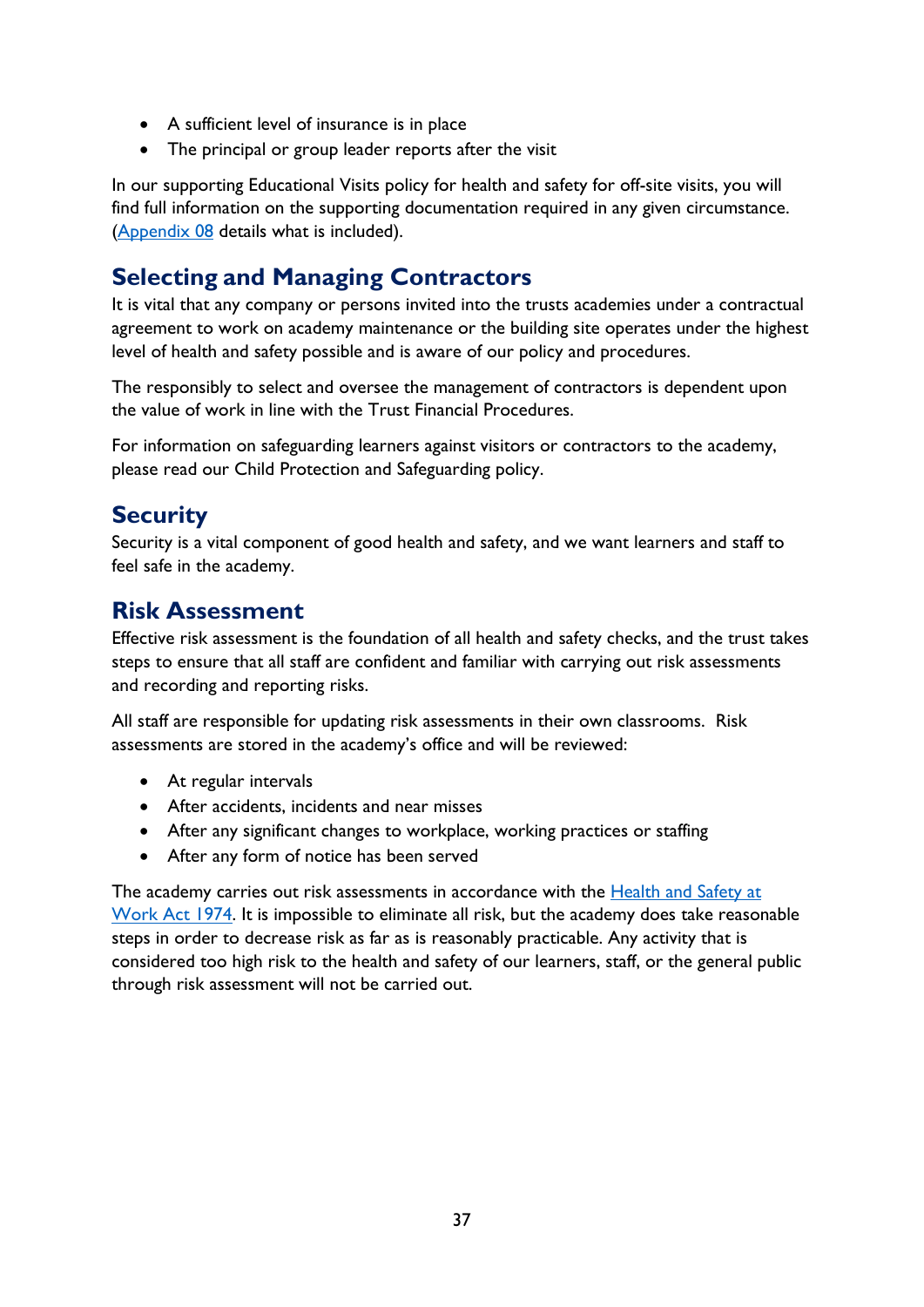## <span id="page-37-0"></span>**Appendix 01: Contractor Pre-Work Checklist**

| Academy/Site:             |       |     |
|---------------------------|-------|-----|
| <b>Operative Name:</b>    |       |     |
| Company Name:             |       |     |
| Date of works:            | From: | To: |
| Hours of work:            | From: | To: |
| Reason for                |       |     |
| Visit/Works Summary:      |       |     |
| <b>Emergency Contact:</b> |       |     |
|                           |       |     |

#### Please complete all sections

#### Safeguarding Children

Dudley Academies Trust is committed to safeguarding and promoting the welfare of children and young people and expects all staff, volunteers, contractors and visitors to share this commitment.

If you have any concern about any child or adult, receive a disclosure, or witness inappropriate behaviour by any adult in the academy you must report these concerns immediately to the designated safeguarding team in the academy. Please refer to the separate safeguarding information poster that is displayed around the academy.

If you will be or are likely to be working unsupervised in our academy you are required to present a copy of your Enhanced DBS and ID upon signing in at reception. Any contractors that are not able to provide confirmation of enhanced DBS will not be permitted to work unsupervised on the premises.

| <b>Fire Safety Checks</b>                                                                                 | <b>Yes</b> | <b>No</b> |  |
|-----------------------------------------------------------------------------------------------------------|------------|-----------|--|
| Are you planning to carry out any hot work?                                                               |            |           |  |
| (Such as flame cutting, soldering, welding or paint stripping?)                                           |            |           |  |
| If you answered yes to the above question, you must complete a hot work permit. A permit system is in     |            |           |  |
| operation across all Trust sites and you must complete and obtain authorisation from the Estates team     |            |           |  |
| before work can commence.                                                                                 |            |           |  |
| Will you need to block or change any emergency escape routes?                                             |            |           |  |
| Will your work affect any fire safety or detection systems?                                               |            |           |  |
| Is your work likely to activate the fire alarm system in any way?                                         |            |           |  |
| Do you require any additional fire safety equipment to be provided?                                       |            |           |  |
| Do you know your way around the premises and are you aware of the emergency                               |            |           |  |
| evacuation procedures that are in operation on this site?                                                 |            |           |  |
| <b>Asbestos Management Checks</b>                                                                         | Yes        | <b>No</b> |  |
| Is your work likely to disturb any area that may contain asbestos containing materials?                   |            |           |  |
| If you answered yes to the above question, you must complete an asbestos work permit. A permit system is  |            |           |  |
| in operation across all Trust sites, and you must complete and obtain authorisation from the Estates team |            |           |  |
| before work can commence.                                                                                 |            |           |  |
| Have you discussed and reviewed the contents of the site asbestos register and                            |            |           |  |
| management plan with the estates team and have areas known to contain asbestos been                       |            |           |  |
| communicated?<br><b>Yes</b><br><b>No</b>                                                                  |            |           |  |
| <b>Electrical Safety Checks</b>                                                                           |            |           |  |
| Are you using any temporary electrical equipment that does not belong to the academy or                   |            |           |  |
| Trust?                                                                                                    |            |           |  |
| If Yes to (a) is this equipment PAT tested within the last 12 months?                                     |            |           |  |
| Wil you need to isolate or access any fixed electrical circuits during the course of your                 |            |           |  |
| work?                                                                                                     |            |           |  |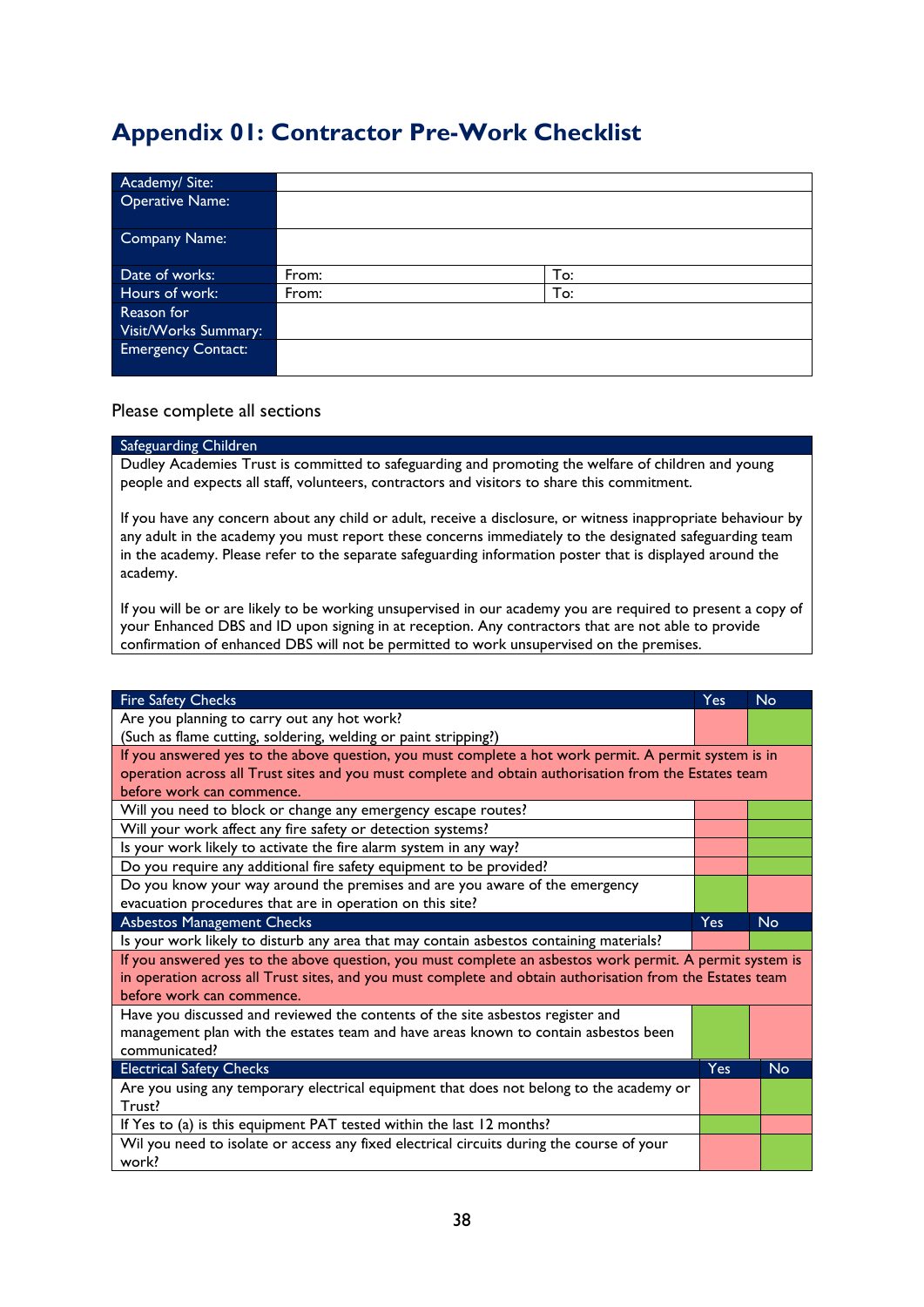| If you answered yes to the above question, you must complete an electrical work permit. A permit system |                                    |                                           |  |  |  |                                                                                                             |  |
|---------------------------------------------------------------------------------------------------------|------------------------------------|-------------------------------------------|--|--|--|-------------------------------------------------------------------------------------------------------------|--|
|                                                                                                         |                                    |                                           |  |  |  | is in operation across all Trust sites, and you must complete and obtain authorisation from the Estates and |  |
|                                                                                                         |                                    | IT Support team before work can commence. |  |  |  |                                                                                                             |  |
| Power Sources - Specify what power source is to be used                                                 |                                    |                                           |  |  |  |                                                                                                             |  |
| Electrical                                                                                              | Hydraulic<br>Pneumatic<br>Internal |                                           |  |  |  |                                                                                                             |  |
| combustion                                                                                              |                                    |                                           |  |  |  |                                                                                                             |  |
| Confirm that 110 voltage will be used?<br>No<br>Yes                                                     |                                    |                                           |  |  |  |                                                                                                             |  |
|                                                                                                         |                                    |                                           |  |  |  |                                                                                                             |  |

#### **Pre-work Safety Assessment**

The purpose of this section is to identify any issues, which may create danger to contractor employees engaged on work undertaken for the Trust or staff and learners that may be affected by the work. The contractor is obliged to provide evidence of safe systems of work and/or to demonstrate that suitable risk assessments and method statements have been carried out and provided.

| Other Checks                                                                                             |       |                          |                        | Yes | <b>No</b> |
|----------------------------------------------------------------------------------------------------------|-------|--------------------------|------------------------|-----|-----------|
| Confirm Public/Employers Liability Insurances are in place                                               |       |                          |                        |     |           |
| Confirm Emergency/1st Aid arrangements in place                                                          |       |                          |                        |     |           |
| CDM Regulations applicable? (If yes Health & Safety Executive notification is required                   |       |                          |                        |     |           |
| Complete only those sections relevant the work project                                                   |       |                          |                        | Yes | <b>No</b> |
| Are access arrangements required to complete this work?                                                  |       |                          |                        |     |           |
| Ladders<br>Scaffolding                                                                                   | Tower | Mobile Elevated Platform |                        |     |           |
| Outline methods for ensuring safe access (permanent and temporary) to and from the place of work         |       |                          |                        |     |           |
|                                                                                                          |       |                          |                        |     |           |
|                                                                                                          |       |                          |                        |     |           |
|                                                                                                          |       |                          |                        |     |           |
| Work site specific precaution - please specify the equipment to be used                                  |       |                          |                        |     |           |
| <b>Barrier Tape</b><br><b>Fixed Barriers</b>                                                             |       | Look-out person          | <b>Warning Notices</b> |     |           |
| Outline how work area is to be secured (attach sheet if necessary)                                       |       |                          |                        |     |           |
|                                                                                                          |       |                          |                        |     |           |
|                                                                                                          |       |                          |                        |     |           |
| Following a site survey indicate whether the work would involve working in/near/on any of the following  |       |                          |                        |     |           |
| high-risk areas.                                                                                         |       |                          |                        |     |           |
| Confined spaces                                                                                          |       | Roof                     |                        |     |           |
| Roads<br>Machinery                                                                                       |       |                          |                        |     |           |
| Piped services                                                                                           |       | Gas risk area            |                        |     |           |
| Playgrounds<br><b>Excavations</b>                                                                        |       |                          |                        |     |           |
| Mobile plant<br>High voltage equipment                                                                   |       |                          |                        |     |           |
| Pressure systems                                                                                         |       | Low Voltage equipment    |                        |     |           |
| If any of the above are applicable will safe arrangements/ procedures be put in place?<br>Yes            |       |                          | No                     |     |           |
| Will there be any work at height?<br>Yes                                                                 |       |                          |                        | No  |           |
| Materials, Substances & COSHH Regulations                                                                |       |                          |                        |     |           |
| Give brief details of all hazardous substances that will be used/produced or encountered and what safety |       |                          |                        |     |           |
| precautions will be taken to ensure the safety of all personnel in or near the work area.                |       |                          |                        |     |           |
| Flammable                                                                                                |       | Fume                     |                        |     |           |
| Noise                                                                                                    |       | Corrosive                |                        |     |           |
| Toxic                                                                                                    |       | Irritant or Harmful      |                        |     |           |
| Does any item of plant need to be isolated?                                                              |       |                          |                        | Yes | No        |
| If yes, please specify how this will be achieved?                                                        |       |                          |                        |     |           |
| Cranes/lifting devices                                                                                   |       | Grinders                 |                        |     |           |
| Power/hand tools                                                                                         |       | <b>LPG</b>               |                        |     |           |
| <b>Excavators</b>                                                                                        |       | <b>Burning</b>           |                        |     |           |
| Site vehicles                                                                                            |       | Mobile plant             |                        |     |           |
| Lifting tackle                                                                                           |       | Cartridge tools          |                        |     |           |
| Lighting                                                                                                 |       | Welding                  |                        |     |           |
| Heating                                                                                                  |       |                          |                        |     |           |
| Have current testing/inspection certificates been verified?                                              |       |                          |                        | Yes | No        |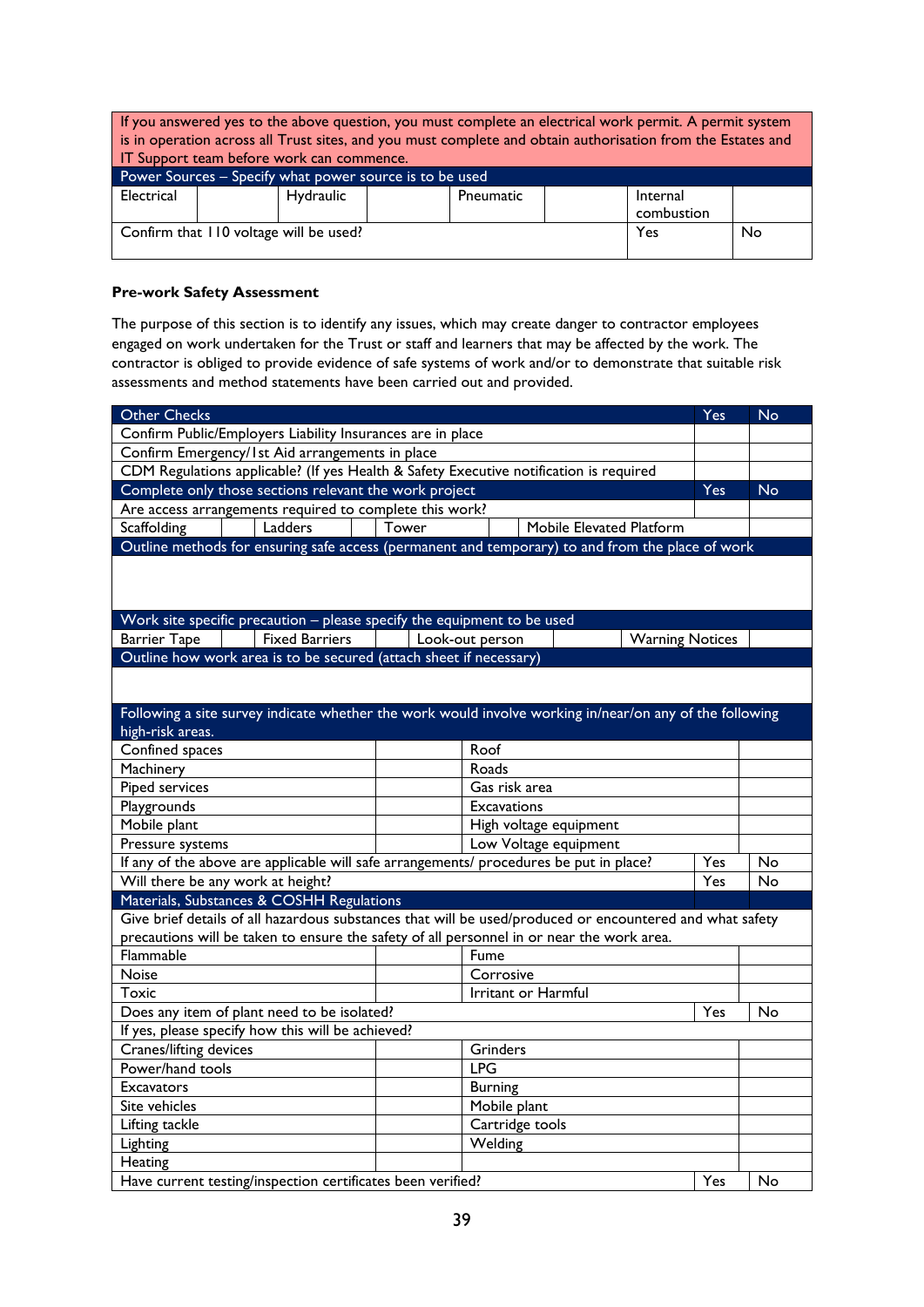| Have appropriate arrangements been made for Housekeeping?               |     |    |
|-------------------------------------------------------------------------|-----|----|
| Safe storage of materials and equipment                                 |     | No |
| Removal of waste/surplus material<br>Yes                                |     | No |
| Maintaining clear walkways                                              | Yes | No |
| Have risk assessments been carried out?                                 | Yes | No |
| Where necessary adequate precautions are in place?                      | Yes | No |
| Will risk assessments/method statements available for inspection<br>Yes |     | No |

| Contactor | <b>Academy Representative</b> |
|-----------|-------------------------------|
| Name:     | Name:                         |
| Signed:   | Signed:                       |
| Date:     | Date                          |

## **Fire Safety Notice**

The academy buildings have a single stage fire alarm system which means at when the alarm is activated the bells sound and the whole building is evacuated immediately to the designated assembly point.

Upon hearing the alarm, switch off any equipment that is being used and leave safely before making your way to the designated assembly point which is located:

<Site Plan>

On arrival at the assembly point, please report to \_\_\_\_\_\_\_\_\_\_\_\_\_\_\_\_\_\_\_\_\_\_\_\_\_\_\_\_\_

If you discover a fire:

- 1. Operate the nearest break glass alarm point
- 2. Leave the building by the nearest available exit and report to the assembly point

Be aware of the risk of fire and keep your work areas tidy at all times.

Disconnect any power tools and temporary lights before leaving the area or premises. Please remember you are working in a live academy and need to ensure risks to learners and colleagues are minimised.

#### **Other important points:**



The entire site is no smoking area. Please fully leave the site before smoking or vaping and do not loiter near the academy gates when smoking.



Appropriate safety clothing must be worn at all times, including no topless working.



Contractors must use designated staff toilets only. Learner toilets should not be used at any time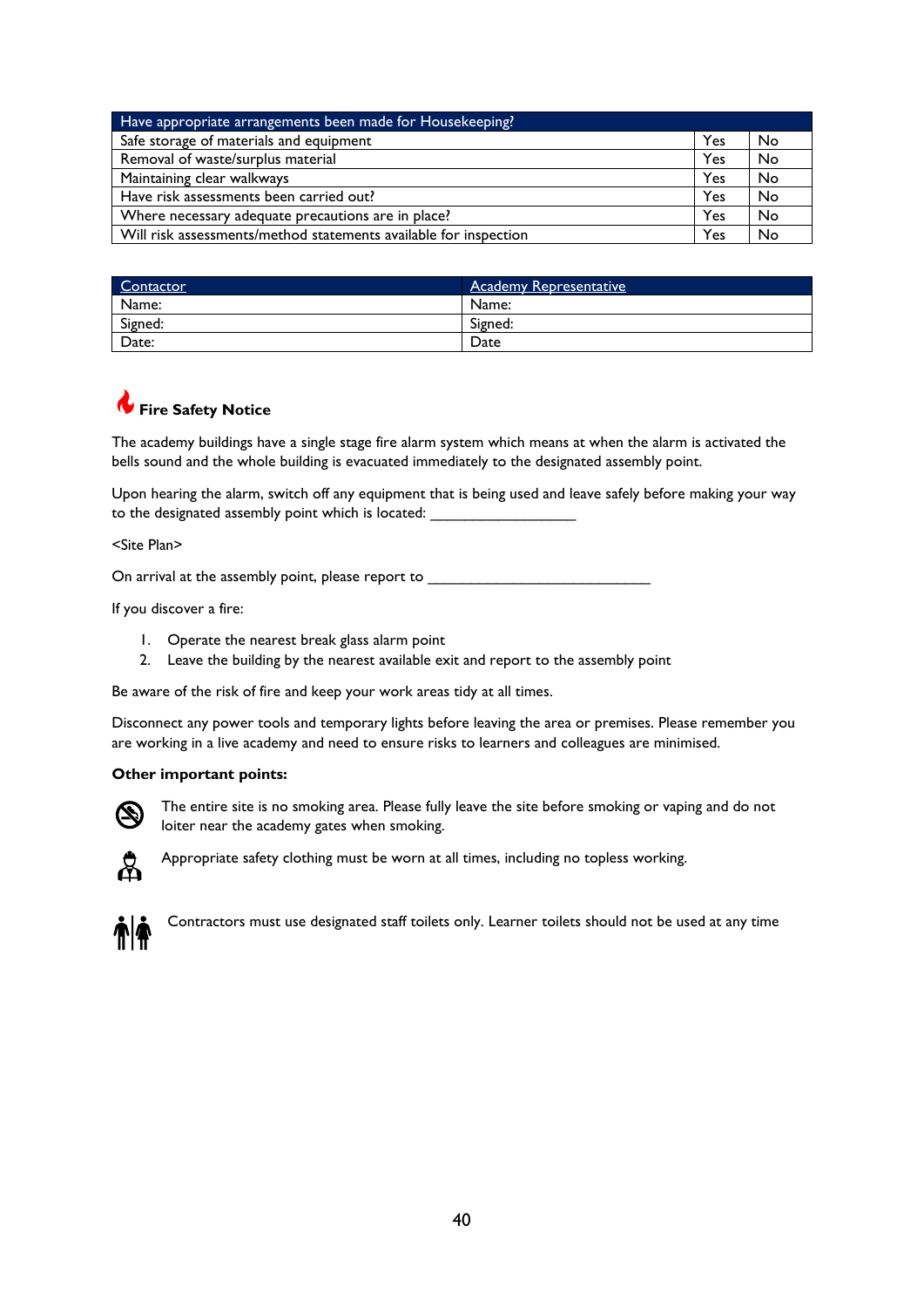# <span id="page-40-0"></span>**Appendix 02: Asbestos Permit to Work**

Site Location:

| <b>Permit Number:</b>                                                                            |           |             |
|--------------------------------------------------------------------------------------------------|-----------|-------------|
| Location/ Activity of Work:                                                                      |           |             |
| Brief description of work being carried out:                                                     |           |             |
| Attach any additional information that may be necessary to fully describe the proposed activity. |           |             |
| Has disturbance of asbestos been considered?                                                     | Yes       | <b>No</b>   |
| When do you expect the work to commence                                                          | Date:     | Time:       |
| What is the expected duration/ completion date?                                                  | Duration: | Completion: |
| Are the Construction (Design & Management)<br>Regulations (CDM) applicable?                      | Yes       | <b>No</b>   |

I confirm that I have seen the Demolition/ Refurbishment Asbestos Survey relevant to the work to be done and will take appropriate measures to comply with the Control of Asbestos Regulations and amendments.

| Survey Ref No:       |     |    |
|----------------------|-----|----|
| Asbestos is present? | 'es | No |

| Name and Signature of Contractor/Contractor's Appointed Person |           |      |  |  |  |
|----------------------------------------------------------------|-----------|------|--|--|--|
| <b>Name</b>                                                    | Signature | Date |  |  |  |
|                                                                |           |      |  |  |  |
|                                                                |           |      |  |  |  |

| Name of Academy's appointed person responsible for safety /liaison with contractors on site. |  |  |  |  |  |
|----------------------------------------------------------------------------------------------|--|--|--|--|--|
| Signature<br><b>Name</b><br>Date                                                             |  |  |  |  |  |
|                                                                                              |  |  |  |  |  |
|                                                                                              |  |  |  |  |  |

#### **Post Work Completion:**

I confirm that the area covered by this Permit-to-Work is safe and fit for re-occupation. All tools and work equipment have been removed. The Reassurance//Re-occupation /Certificate of Clearance has been given to the Client.

| <b>Contractor Representative Name</b>                              | Signature | Date |
|--------------------------------------------------------------------|-----------|------|
|                                                                    |           |      |
| <b>Client Representative Name</b>                                  | Signature | Date |
| This forms through the measured on file to also concerned with the |           |      |

This form should be retained on file in the estates logbook.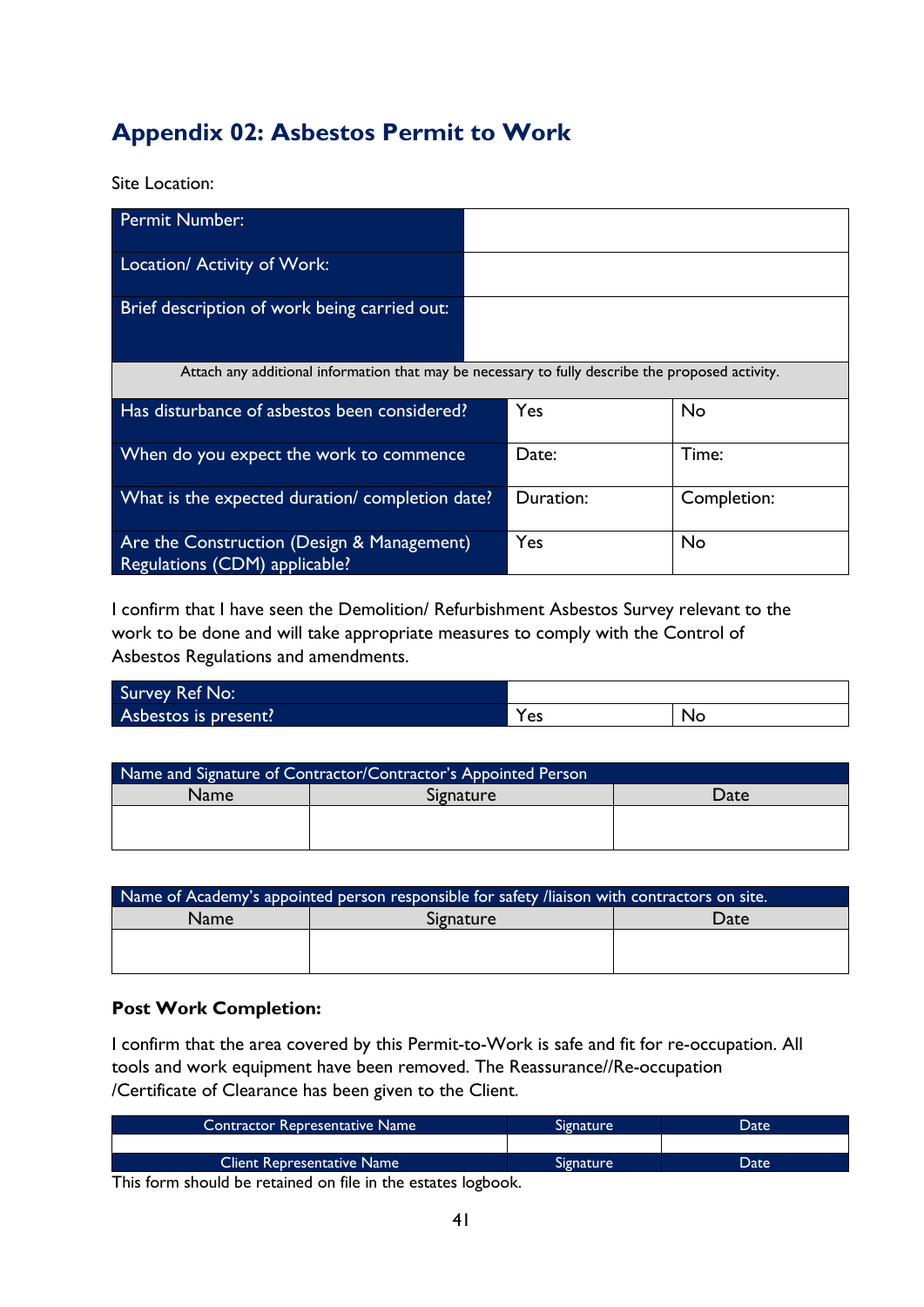

# <span id="page-41-0"></span>**Appendix 03: Hot Works Permit**

Hot-work permits are required for any operation involving open flames or producing heat and/or sparks and must be prepared by a competent person. Hot works include brazing, torch cutting, grinding, soldering and welding.

| <b>Company name</b>                                                                     |                                                                                                                                                                                                                                           |                                                           |         | <b>Project title</b> |     |                            |             |           |            |
|-----------------------------------------------------------------------------------------|-------------------------------------------------------------------------------------------------------------------------------------------------------------------------------------------------------------------------------------------|-----------------------------------------------------------|---------|----------------------|-----|----------------------------|-------------|-----------|------------|
| Location                                                                                |                                                                                                                                                                                                                                           |                                                           |         | Contract no.         |     |                            |             |           |            |
| <b>Supervisor</b>                                                                       |                                                                                                                                                                                                                                           |                                                           |         | Permit no.           |     |                            |             |           |            |
| <b>Contractor</b>                                                                       |                                                                                                                                                                                                                                           |                                                           |         |                      |     |                            |             |           |            |
| <b>Equipment used</b>                                                                   |                                                                                                                                                                                                                                           |                                                           |         |                      |     |                            |             |           |            |
| Date of works                                                                           |                                                                                                                                                                                                                                           |                                                           | between |                      | hrs | and                        |             |           | hrs        |
| <b>Precautions to be taken</b>                                                          |                                                                                                                                                                                                                                           |                                                           |         |                      |     |                            | <b>Yes</b>  | <b>No</b> | N/A        |
|                                                                                         | Hot work must cease at least one hour before end of shift.                                                                                                                                                                                |                                                           |         |                      |     |                            |             |           |            |
|                                                                                         | Services affected must be isolated before work commences.                                                                                                                                                                                 |                                                           |         |                      |     |                            |             |           |            |
|                                                                                         | Isolate smoke detectors in vicinity of hot works.                                                                                                                                                                                         |                                                           |         |                      |     |                            |             |           |            |
| A suitable fire extinguisher must be available and be kept close at hand, at all times. |                                                                                                                                                                                                                                           |                                                           |         |                      |     |                            |             |           |            |
|                                                                                         | Supervisor must ensure suitable personal protective equipment is provided and worn by operative.                                                                                                                                          |                                                           |         |                      |     |                            |             |           |            |
|                                                                                         | All cylinders must be transported and secured upright.                                                                                                                                                                                    |                                                           |         |                      |     |                            |             |           |            |
|                                                                                         | Valves and hoses must be in good condition.                                                                                                                                                                                               |                                                           |         |                      |     |                            |             |           |            |
|                                                                                         | All cylinders must have flash back arrestors fitted.                                                                                                                                                                                      |                                                           |         |                      |     |                            |             |           |            |
|                                                                                         | When not in use cylinders must be shut off and returned to store.                                                                                                                                                                         |                                                           |         |                      |     |                            |             |           |            |
|                                                                                         | LPG cylinders must not be left in the building overnight without formal approval.                                                                                                                                                         |                                                           |         |                      |     |                            |             |           |            |
|                                                                                         | Arc welding equipment will comply with current standards.                                                                                                                                                                                 |                                                           |         |                      |     |                            |             |           |            |
|                                                                                         |                                                                                                                                                                                                                                           | Spent welding rods must be immersed in a bucket of water. |         |                      |     |                            |             |           |            |
| if needed.                                                                              | Minimum radius of hot work to be two metres from other persons working. Screens should be erected                                                                                                                                         |                                                           |         |                      |     |                            |             |           |            |
|                                                                                         | Work areas to be kept tidy and free from combustible materials before and during the hot works.<br>(Check both sides of partition walls in case heat can be transferred by conduction.)                                                   |                                                           |         |                      |     |                            |             |           |            |
|                                                                                         | When working in riser shafts or on staging cylinders, work will be secured and openings to other levels<br>covered with a fire blanket or other non-combustible materials.                                                                |                                                           |         |                      |     |                            |             |           |            |
| hot spot residue.                                                                       | Operatives must remain in the area for 15 minutes following completion of work to ensure there is no                                                                                                                                      |                                                           |         |                      |     |                            |             |           |            |
|                                                                                         | Operatives carrying out hot work                                                                                                                                                                                                          |                                                           |         |                      |     |                            | <b>Yes</b>  | No        | <b>N/A</b> |
|                                                                                         | Must understand the permit conditions and the fire and safety precautions.                                                                                                                                                                |                                                           |         |                      |     |                            |             |           |            |
|                                                                                         | Must be in possession of a permit at all times.                                                                                                                                                                                           |                                                           |         |                      |     |                            |             |           |            |
|                                                                                         | Must stop work if required to do so by an authorised person.                                                                                                                                                                              |                                                           |         |                      |     |                            |             |           |            |
|                                                                                         | Must report immediately any hazard likely to affect the fire and safety precautions.                                                                                                                                                      |                                                           |         |                      |     |                            |             |           |            |
|                                                                                         | Must ensure a satisfactory access/egress from the work area.                                                                                                                                                                              |                                                           |         |                      |     |                            |             |           |            |
|                                                                                         | Confirmation by contractor's supervisor: I confirm that the precautions specified above will be complied with and I will<br>ensure that the persons carrying out the work, described above, are fully briefed on the safe method of work. |                                                           |         |                      |     |                            |             |           |            |
| <b>Name</b>                                                                             |                                                                                                                                                                                                                                           | <b>Position</b>                                           |         | <b>Signature</b>     |     |                            | <b>Date</b> |           |            |
|                                                                                         | Confirmation by operator: I understand the precautions to be taken in carrying out the hot works.                                                                                                                                         |                                                           |         |                      |     |                            |             |           |            |
| <b>Name</b>                                                                             |                                                                                                                                                                                                                                           | <b>Position</b>                                           |         | <b>Signature</b>     |     |                            | <b>Date</b> |           |            |
|                                                                                         | Site management authorisation: I certify that the above work can commence with the precautions listed above.                                                                                                                              |                                                           |         |                      |     |                            |             |           |            |
| <b>Name</b>                                                                             |                                                                                                                                                                                                                                           | <b>Position</b>                                           |         | <b>Signature</b>     |     |                            | <b>Date</b> |           |            |
| area has been checked and is safe.                                                      | <b>Cancellation by operator:</b> (Note: hot works must cease one hour before end of shift.) I confirm that the work has been completed and the                                                                                            |                                                           |         |                      |     |                            |             |           |            |
| <b>Name</b>                                                                             |                                                                                                                                                                                                                                           | <b>Position</b>                                           |         | <b>Signature</b>     |     |                            | <b>Date</b> |           |            |
| <b>Cancellation by site management.</b>                                                 |                                                                                                                                                                                                                                           |                                                           |         |                      |     |                            |             |           |            |
| <b>Name</b>                                                                             |                                                                                                                                                                                                                                           | <b>Position</b>                                           |         | <b>Signature</b>     |     |                            | <b>Date</b> |           |            |
|                                                                                         | Inspection of area covered by hot-work permit by fire warden/site<br>management after cancellation of permit                                                                                                                              |                                                           |         |                      |     | Inspection completed after |             |           | 1 hr       |
| <b>Name</b>                                                                             |                                                                                                                                                                                                                                           | <b>Position</b>                                           |         | <b>Signature</b>     |     |                            | <b>Date</b> |           |            |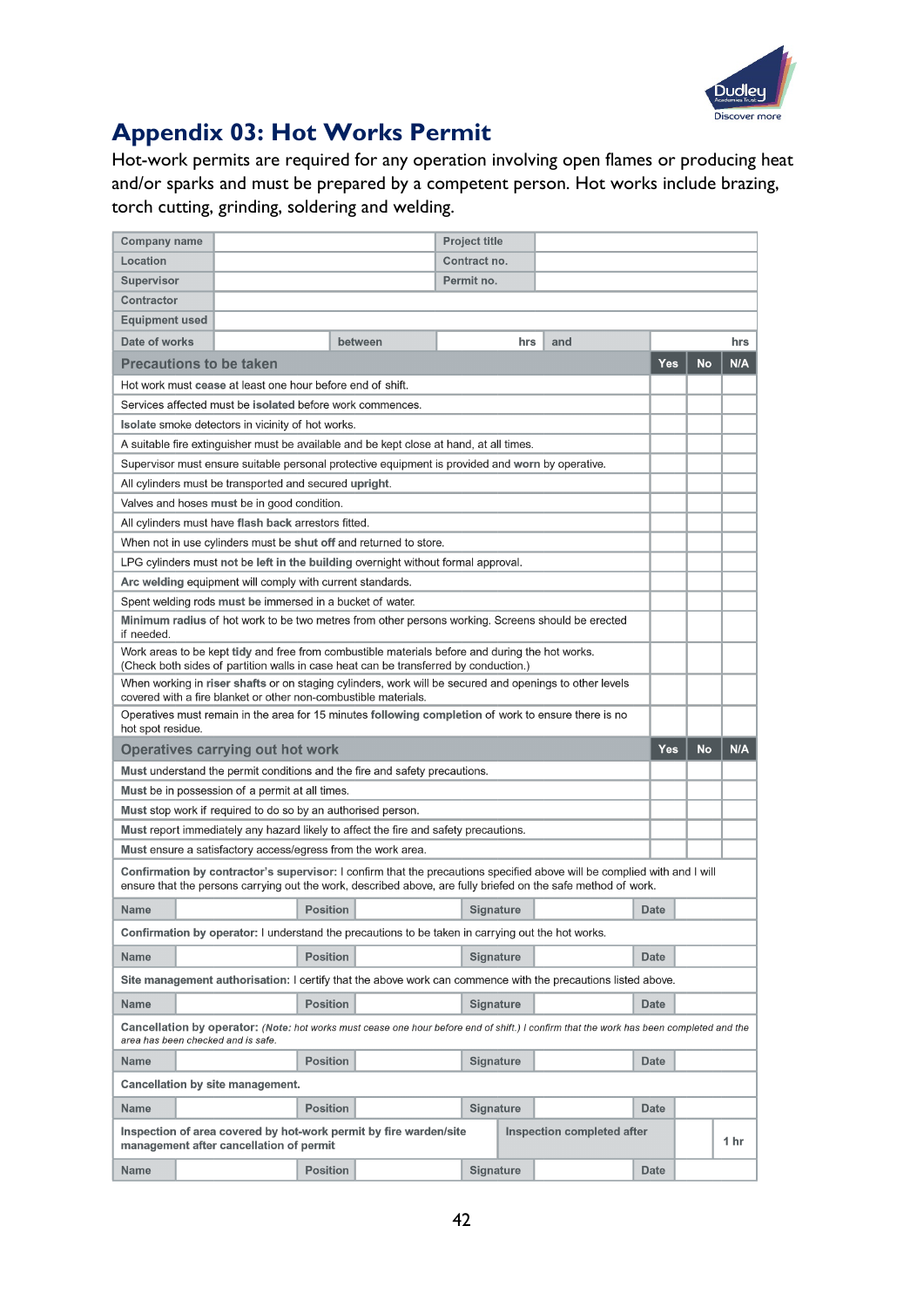# <span id="page-42-0"></span>**Appendix 04: LV/HV Electrical Equipment Permit to Work**

| Contractor name                                                                                                                                                                        |                                                                                                                |                             | Project title |                             |                      |                                                                                    |                           |  |  |
|----------------------------------------------------------------------------------------------------------------------------------------------------------------------------------------|----------------------------------------------------------------------------------------------------------------|-----------------------------|---------------|-----------------------------|----------------------|------------------------------------------------------------------------------------|---------------------------|--|--|
| Location                                                                                                                                                                               |                                                                                                                | <b>HV</b>                   |               | □                           |                      | Work on HV equipment can only be<br>authorised by a suitable trained and qualified |                           |  |  |
|                                                                                                                                                                                        |                                                                                                                | LV                          |               | □                           | person               |                                                                                    |                           |  |  |
| Permit no.                                                                                                                                                                             |                                                                                                                | Site                        |               |                             |                      |                                                                                    |                           |  |  |
| Issued to                                                                                                                                                                              |                                                                                                                | Job                         |               |                             |                      |                                                                                    |                           |  |  |
| Permit Start Date/Time                                                                                                                                                                 |                                                                                                                | <b>Permit End Date/Time</b> |               |                             |                      |                                                                                    |                           |  |  |
| Location and description of works                                                                                                                                                      |                                                                                                                |                             |               |                             |                      |                                                                                    |                           |  |  |
|                                                                                                                                                                                        |                                                                                                                |                             |               |                             |                      |                                                                                    |                           |  |  |
|                                                                                                                                                                                        |                                                                                                                |                             |               |                             |                      |                                                                                    |                           |  |  |
|                                                                                                                                                                                        |                                                                                                                |                             |               |                             |                      |                                                                                    | Tick if completed         |  |  |
|                                                                                                                                                                                        | Risk assessment and method statements/safe systems of work documented and workers aware of/trained in findings |                             |               |                             |                      | Yes                                                                                |                           |  |  |
|                                                                                                                                                                                        | Those undertaking the work have appropriate qualifications and experience?                                     |                             |               |                             |                      | Yes                                                                                |                           |  |  |
| Equipment isolated from all sources of supply?                                                                                                                                         |                                                                                                                |                             |               |                             | Yes                  |                                                                                    |                           |  |  |
|                                                                                                                                                                                        |                                                                                                                |                             |               |                             | Circle as applicable |                                                                                    |                           |  |  |
| Loss of service has been cleared with building users?                                                                                                                                  |                                                                                                                |                             |               |                             | Yes - N/A            |                                                                                    |                           |  |  |
| For isolation points not adjacent to work area, warning signs are displayed showing that work is being undertaken on the<br>system?                                                    |                                                                                                                |                             |               |                             | Yes - N/A            |                                                                                    |                           |  |  |
| For isolation points not adjacent to the work area, locks are applied and keys restricted to those doing the work (using multi<br>locks where more than one worker is involved?        |                                                                                                                |                             |               |                             | Yes - N/A            |                                                                                    |                           |  |  |
| Stored energy within equipment completely dissipated?                                                                                                                                  |                                                                                                                |                             |               |                             |                      | Yes - N/A                                                                          |                           |  |  |
| Equipment has been proved dead?                                                                                                                                                        |                                                                                                                |                             |               |                             |                      | Yes - N/A                                                                          |                           |  |  |
|                                                                                                                                                                                        | Electrical hazard signs displayed next to live equipment which is adjacent to work area?                       |                             |               |                             |                      | Yes - N/A                                                                          |                           |  |  |
| Additional earthing installed if necessary?                                                                                                                                            |                                                                                                                |                             |               |                             |                      | Yes - N/A                                                                          |                           |  |  |
| Specific safety requirements before commencing work:                                                                                                                                   |                                                                                                                |                             |               |                             |                      |                                                                                    |                           |  |  |
| Details of isolation points: include mechanical, electrical and pipework isolations                                                                                                    |                                                                                                                |                             |               |                             |                      |                                                                                    |                           |  |  |
| Name (Block Capitals)                                                                                                                                                                  |                                                                                                                |                             |               |                             | Signature            |                                                                                    | Date                      |  |  |
|                                                                                                                                                                                        | I understand the scope of works and precautions to be taken and authorise them to commence.                    |                             |               |                             |                      |                                                                                    |                           |  |  |
| Name (Block Capitals)                                                                                                                                                                  |                                                                                                                |                             |               |                             | Signature            |                                                                                    | Date                      |  |  |
| If an extension of permit is required, please discuss this with the<br>appropriate trust representative and receive authorisation for any work<br>outside of the times detailed above. |                                                                                                                |                             |               | <b>Extension Start Time</b> |                      |                                                                                    | <b>Extension End Time</b> |  |  |
| Authorised By                                                                                                                                                                          |                                                                                                                |                             |               |                             | Signature            |                                                                                    | Date                      |  |  |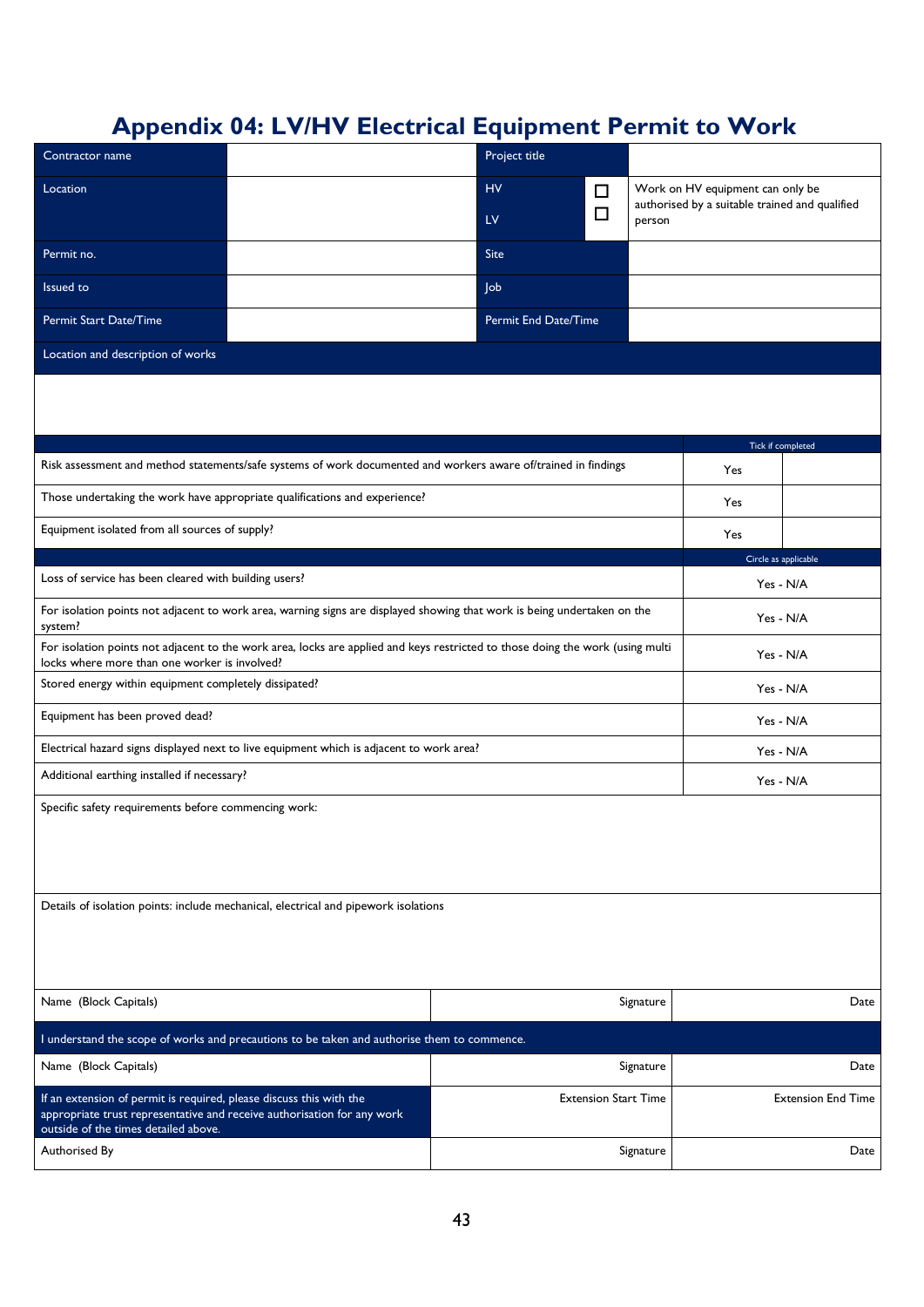

## **Appendix 05: Accident / Incident Report Form**

Information entered into the following report will be stored electronically and will be accessed by Council staff to review the circumstances of the incident, for investigation and for compliance with statutory duties. This information may be passed to statutory enforcement bodies as part of the Council's duty to report under the Reporting of Injuries, Diseases and Dangerous Occurrences Regulations. This information may also be used by the Council and its representatives in the event of legal proceedings.

#### **Section 1 – About the person involved in the accident / incident**

<span id="page-43-0"></span>

| Is the person involved a; (please tick)                          | Dudley Academies Trust employee<br>Member of the public<br>Contractor / Agency<br>Service User |                                                                     | Complete section Ia on the rear of |
|------------------------------------------------------------------|------------------------------------------------------------------------------------------------|---------------------------------------------------------------------|------------------------------------|
| Tick here if no person was involved and<br>continue to section 2 | Young person                                                                                   |                                                                     | this form                          |
| First name:                                                      |                                                                                                | Surname:                                                            |                                    |
| <b>Accidents involving Dudley Academies Trust staff only</b>     |                                                                                                |                                                                     |                                    |
| Directorate:                                                     |                                                                                                | Division / Academy:                                                 |                                    |
| Employee no: (if known)                                          |                                                                                                | Manager:                                                            |                                    |
| Where is employee based:                                         |                                                                                                | (Employee's manager or Building<br>manager if no employee involved) |                                    |
| Section 2 - About the person reporting                           |                                                                                                |                                                                     |                                    |
| Are you the person named above? (please tick)                    | Yes<br>- Go to Section 3<br>- Continue with this section<br>No.                                |                                                                     |                                    |
| First name:                                                      | Surname:                                                                                       |                                                                     |                                    |
| Directorate:                                                     | Division:                                                                                      |                                                                     |                                    |
| Employee no: (if known)                                          |                                                                                                |                                                                     |                                    |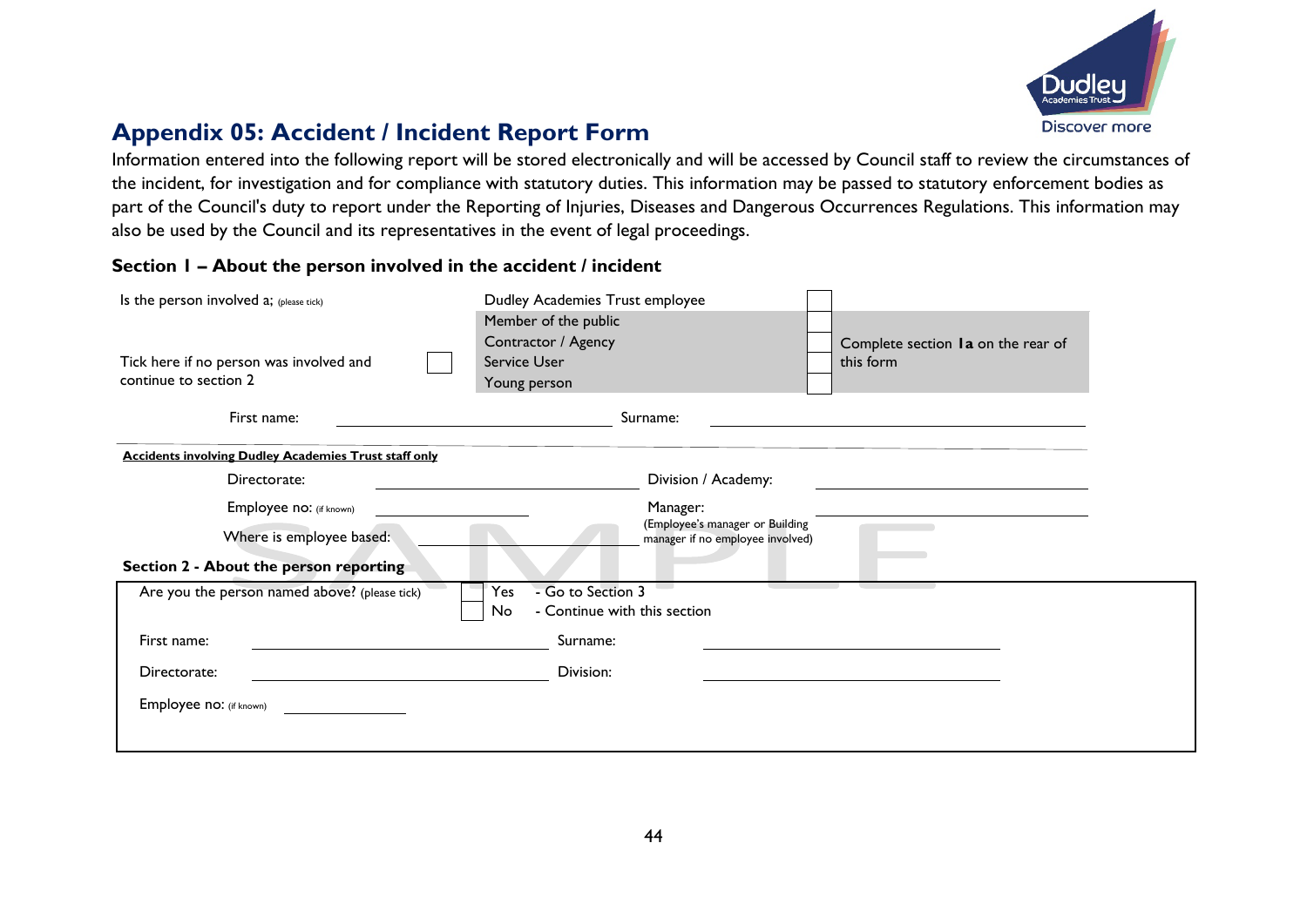#### **Section 3 – About the accident / incident**

| When did the incident / accident occur:                                                                                                                   | Date: |  | (dd/mm/yy) | Time: |            | (24 hr clock) |                          |  |
|-----------------------------------------------------------------------------------------------------------------------------------------------------------|-------|--|------------|-------|------------|---------------|--------------------------|--|
| Where did it occur<br>Include as much detail as you<br>can, e.g. address or location,<br>postcode, which building, which<br>room, etc.                    |       |  |            |       |            |               |                          |  |
| What happened<br>Give as much detail as you can<br>e.g. times, distances, lighting or<br>noise conditions, etc.                                           |       |  |            |       |            |               | of this form if required |  |
| If violence, harassment or abuse<br>involved complete section 3a on<br>rear of form                                                                       |       |  |            |       |            |               |                          |  |
| What was the<br>injury/loss/ damage                                                                                                                       |       |  |            |       |            |               | ear<br>ω                 |  |
| E.g. "Deep cut to palm of left<br>hand, approx. 2cm long" not "cut<br>hand'                                                                               |       |  |            |       |            |               | 흔<br>5                   |  |
| If infection/disease complete<br>section 3b on rear of form                                                                                               |       |  |            |       |            |               | Continue                 |  |
| What immediate action<br>was taken                                                                                                                        |       |  |            |       |            |               |                          |  |
| e.g. First aid received, equipment<br>isolated / removed, etc.                                                                                            |       |  |            |       |            |               |                          |  |
| Did the person go to hospital directly from the scene of the incident?<br>Did they continue with normal work, or return to normal work the following day? |       |  |            |       | Yes<br>Yes | No<br>No      |                          |  |

#### **Section 4 – Names and details of witnesses**

#### **Section 5 – Declaration**

The details recorded on this form are a true representation of the incident and outcomes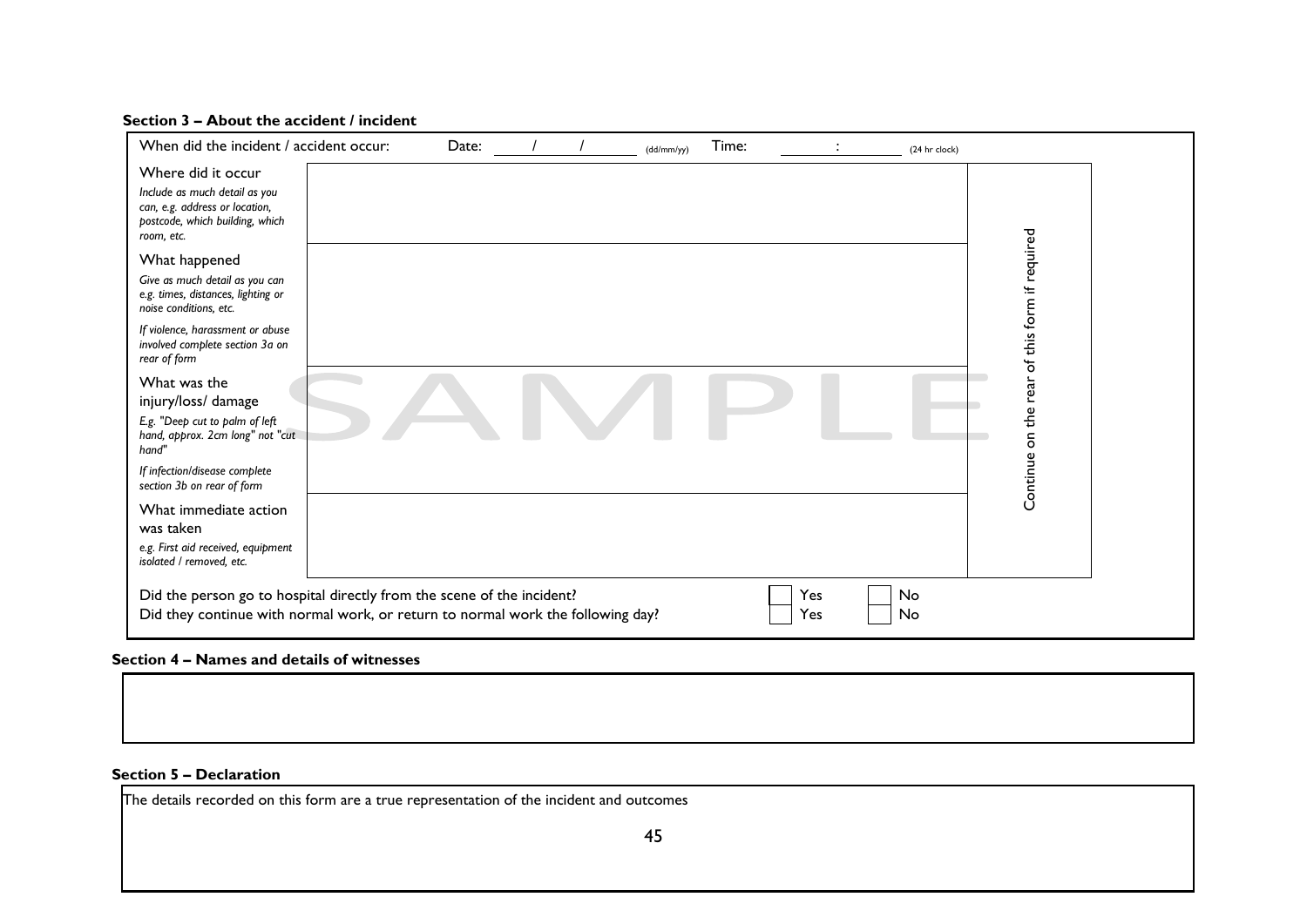| Injured / involved person's signature                         | Date |  | (dd/mm/yy) |
|---------------------------------------------------------------|------|--|------------|
| Reporting person's signature<br>(if different from the above) | Date |  | (dd/mm/yy) |

#### **Section 1a - Details of non-staff involved**

| First name: | Surname:                     |  |
|-------------|------------------------------|--|
| Address:    |                              |  |
| County:     | Postcode:                    |  |
| Tel no:     | Occupation / Job title:      |  |
| Gender:     | Date of birth:<br>(dd/mm/yy) |  |

#### **Section 3a – Violence, abuse or harassment**

| Was the assailant known?                 | Yes<br>No                 |  |
|------------------------------------------|---------------------------|--|
| Was the incident reported to the Police? | Crime number<br>Yes<br>No |  |

#### **Section 3b – Infection/Disease**

| Disease / infection contracted   |            |  |
|----------------------------------|------------|--|
| Date first diagnosed / confirmed | (dd/mm/yy) |  |
| Doctor's name & address          |            |  |
|                                  | 46         |  |
|                                  |            |  |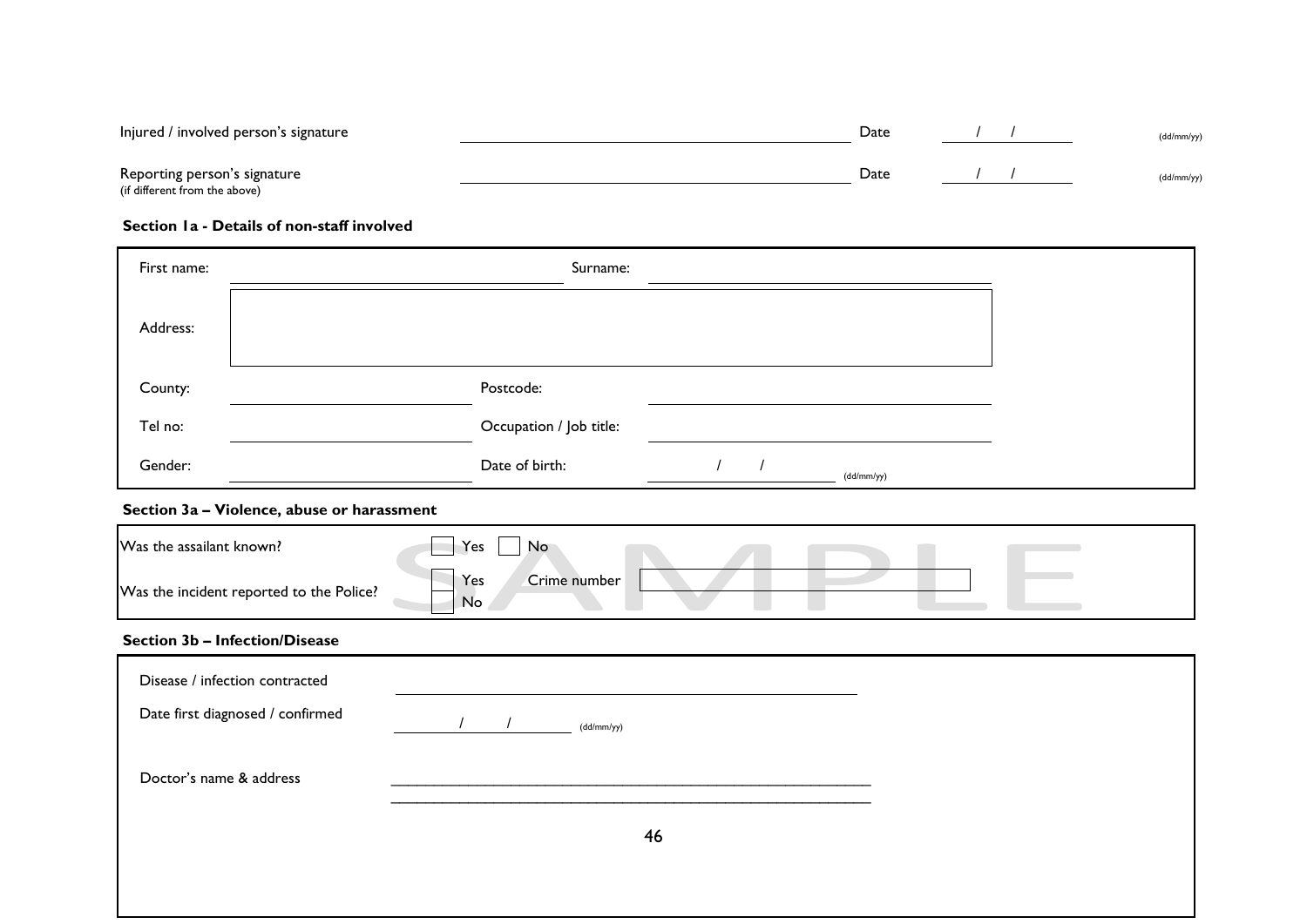**Notes / additional space**

|                                                                                        | Actions taken to prevent recurrence (to be completed by responsible supervisor/manager) |      |  |
|----------------------------------------------------------------------------------------|-----------------------------------------------------------------------------------------|------|--|
| Managers name                                                                          | Signature                                                                               | Date |  |
| Admin use only<br>Entered onto system by:<br>Date entered:<br>System record ID number: |                                                                                         |      |  |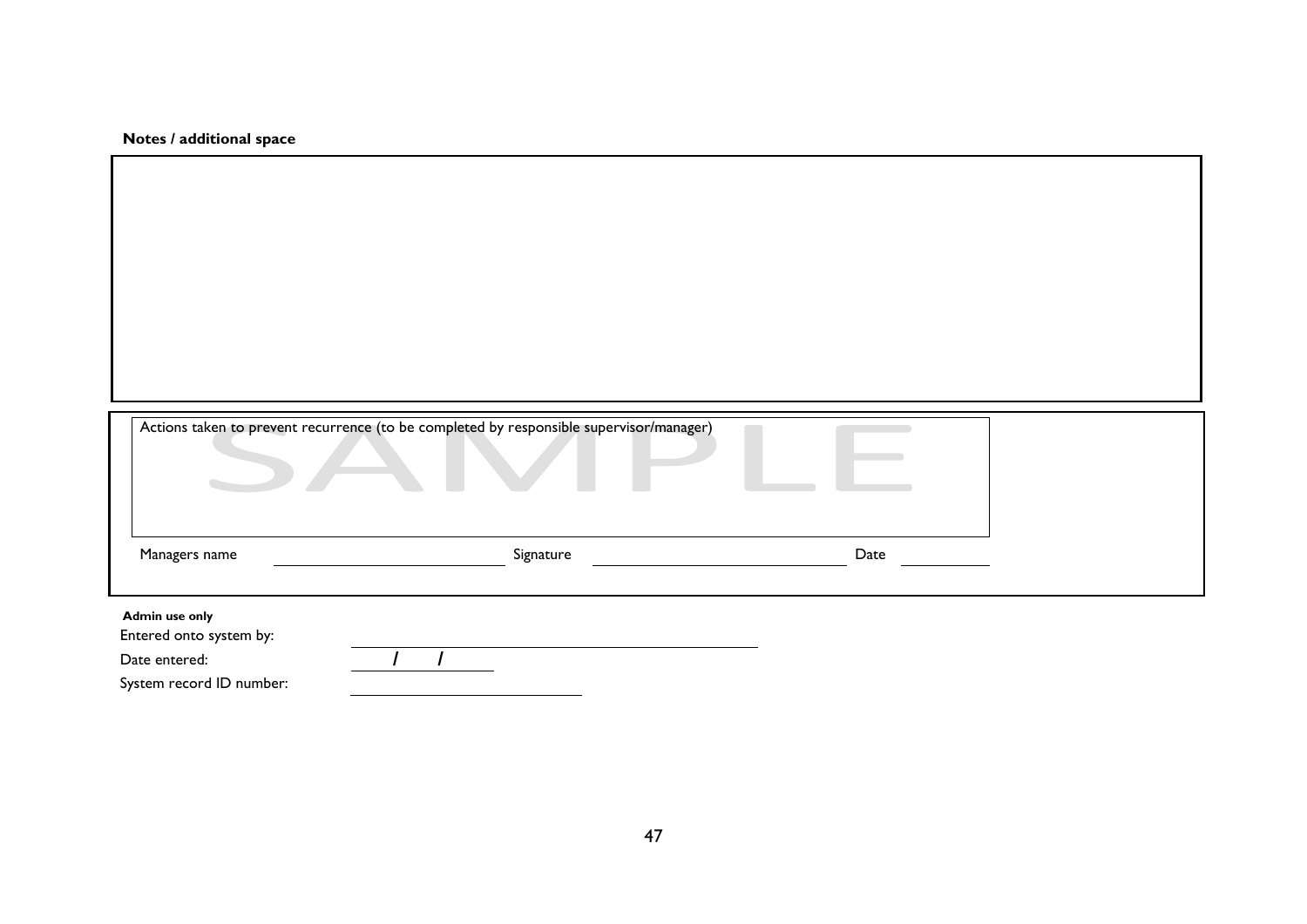# <span id="page-47-0"></span>**Appendix 06: Monthly Fire Safety Checklist**

| <b>Firefighting equipment</b>                                                                | Yes        | <b>No</b> |
|----------------------------------------------------------------------------------------------|------------|-----------|
| Is all firefighting equipment located in the correct position?                               |            |           |
| Is all firefighting equipment unobstructed and clearly visible?                              |            |           |
| Are all instruction notices clean, legible and facing outwards?                              |            |           |
| Is all firefighting equipment undamaged and unused?                                          |            |           |
| Are all pressure gauges or indicators on fire extinguishers within                           |            |           |
| operational and safety limits?                                                               |            |           |
| Are all seals and tamper indicators unbroken and in place?                                   |            |           |
| <b>Fire doors and shutters</b>                                                               | Yes        | <b>No</b> |
| Do all fire doors and fire shutters close correctly without gaps?                            |            |           |
| Is all glazing intact and undamaged?                                                         |            |           |
| Do all closers, door selectors and automatic releases work correctly?                        |            |           |
| Are doors and shutters fitted with correct signs?                                            |            |           |
| <b>Final exit doors</b>                                                                      | Yes        | <b>No</b> |
| Are doors free of obstruction on both sides?                                                 |            |           |
| Does all panic furniture and quick release fittings work correctly?                          |            |           |
| Are all final exit doors unlocked?                                                           |            |           |
| Are all doors fitted with the correct signs (on both sides)?                                 |            |           |
| Are all routes leading away from final exits to assembly points clear                        |            |           |
| and adequately lit?                                                                          |            |           |
| <b>Sources of fire</b>                                                                       | <b>Yes</b> | <b>No</b> |
| Is the workplace / premises free of rubbish and combustible waste<br>kept to a minimum?      |            |           |
| Are readily combustible materials stored away from all likely potential<br>ignition sources? |            |           |
| Does all pluggable electrical equipment have a suitable socket for use?                      |            |           |
| (i.e. no multi plug adapter, no long extension leads, no need to trail                       |            |           |
| leads across walkways)                                                                       |            |           |
| <b>Fire spread</b>                                                                           | Yes        | <b>No</b> |
| Is all compartmentation in good repair and free of holes or gaps?                            |            |           |
| Do all vents in doors or walls providing compartmentation contain                            |            |           |
| intumescent material or have working fire dampers?                                           |            |           |
| <b>Evac/Escape Chair</b>                                                                     |            | <b>No</b> |
| Is the chair in full working order and easy to set up and close down?                        |            |           |
| (see Evac - Escape chair inspection check list)                                              |            |           |

<span id="page-47-1"></span>Inspection Completed by: \_\_\_\_\_\_\_\_\_\_\_\_\_\_\_\_\_\_\_ Date: \_\_\_\_\_\_\_\_\_\_\_\_\_\_\_\_\_\_\_\_\_\_\_\_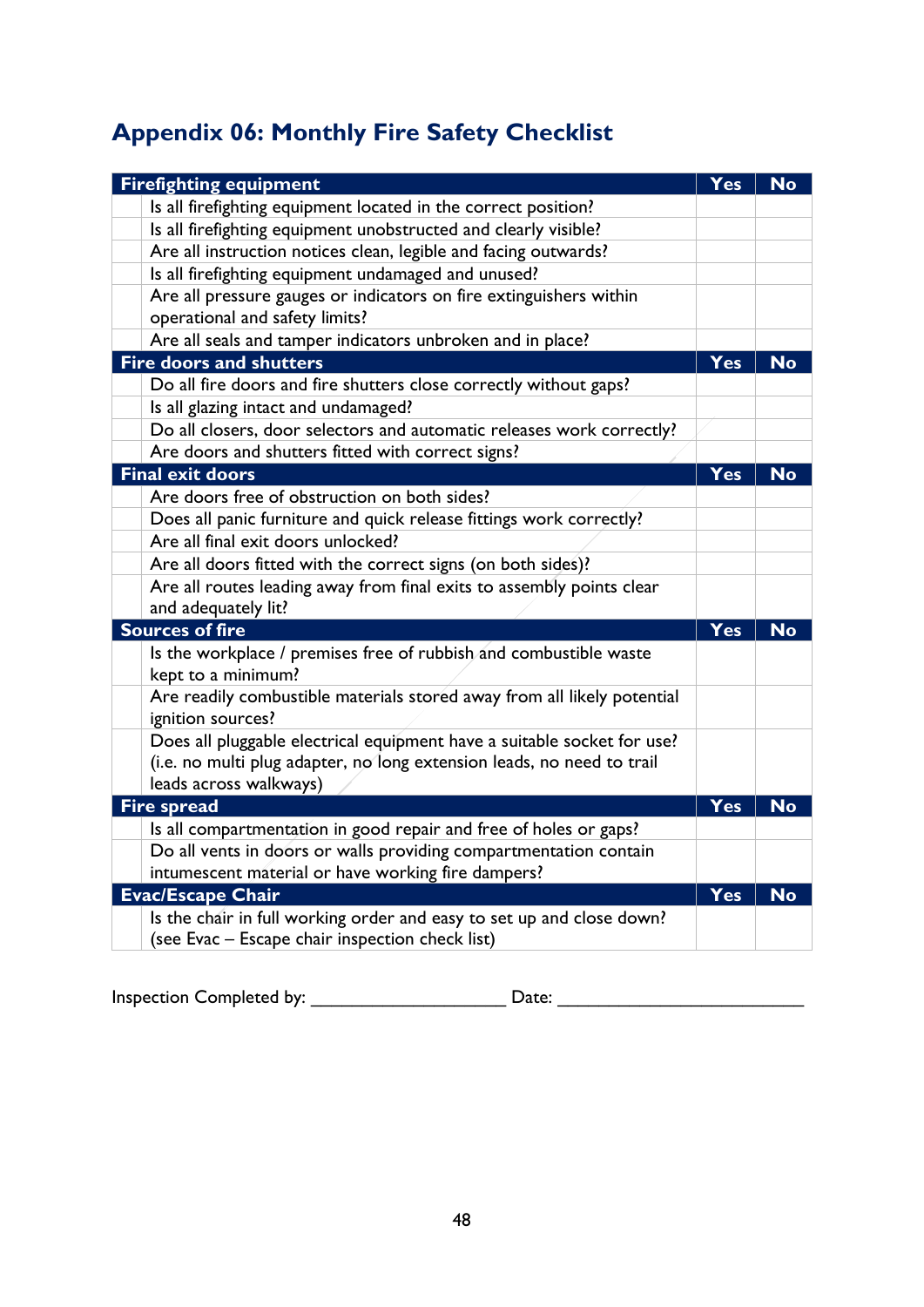# <span id="page-48-0"></span>**Appendix 07: Recommended Absence Period for Preventing the Spread of Infection**

This list of recommended absence periods for preventing the spread of infection is taken from non-statutory guidance for academies and other childcare settings from [the](https://www.publichealth.hscni.net/sites/default/files/Guidance_on_infection_control_in%20schools_poster.pdf) UK Health [Security Agency.](https://www.gov.uk/government/organisations/uk-health-security-agency) For each of these infections or complaints, [there is further information in](https://www.gov.uk/government/publications/health-protection-in-schools-and-other-childcare-facilities/chapter-9-managing-specific-infectious-diseases)  [the guidance on the symptoms, how it spreads and some 'dos](https://www.gov.uk/government/publications/health-protection-in-schools-and-other-childcare-facilities/chapter-9-managing-specific-infectious-diseases) and don'ts' to follow that you [can check.](https://www.gov.uk/government/publications/health-protection-in-schools-and-other-childcare-facilities/chapter-9-managing-specific-infectious-diseases)

In confirmed cases of COVID-19, we will follow the recommended self-isolation period based on government guidance.

| <b>Infection or Complaint</b> | <b>Recommended Period to Be Kept</b>                                                                                                                                                                                                                                                                                                        |
|-------------------------------|---------------------------------------------------------------------------------------------------------------------------------------------------------------------------------------------------------------------------------------------------------------------------------------------------------------------------------------------|
|                               | <b>Away from the Academy</b>                                                                                                                                                                                                                                                                                                                |
| Athlete's foot                | None.                                                                                                                                                                                                                                                                                                                                       |
| Chicken pox (shingles)        | Cases of chickenpox are generally infectious<br>from 2 days before the rash appears to 5<br>days after the onset of rash. Although the<br>usual exclusion period is 5 days, all lesions<br>should be crusted over before children<br>return to the academy.                                                                                 |
|                               | A person with shingles is infectious to those<br>who have not had chickenpox and should<br>be excluded from the academy if the rash is<br>weeping and cannot be covered or until the<br>rash is, dry and crusted over.                                                                                                                      |
| Cold sores (herpes simplex)   | None.                                                                                                                                                                                                                                                                                                                                       |
| German measles (Rubella)      | 4 days from appearance of the rash.                                                                                                                                                                                                                                                                                                         |
| Hand, foot and mouth          | None. Contact the Duty Room if a large<br>number of children are affected. Exclusion<br>may be considered in some circumstances.                                                                                                                                                                                                            |
| Impetigo                      | Until lesions are crusted and healed, or 48<br>hours after starting antibiotic treatment.                                                                                                                                                                                                                                                   |
| <b>Measles</b>                | 4 days from onset of rash                                                                                                                                                                                                                                                                                                                   |
| Ringworm                      | Exclusion not needed once treatment has<br>started.                                                                                                                                                                                                                                                                                         |
| Roseola (infantum)            | None.                                                                                                                                                                                                                                                                                                                                       |
| <b>Scabies</b>                | The infected child or staff member should<br>be excluded until after the first treatment<br>has been carried out.                                                                                                                                                                                                                           |
| Scarlet fever                 | Children can return to the academy 24<br>hours after commencing appropriate<br>antibiotic treatment. If no antibiotics have<br>been administered, the person will be<br>infectious for 2 to 3 weeks. If there is an<br>outbreak of scarlet fever at the academy,<br>letters and a factsheet will be sent to<br>parents or carers and staff. |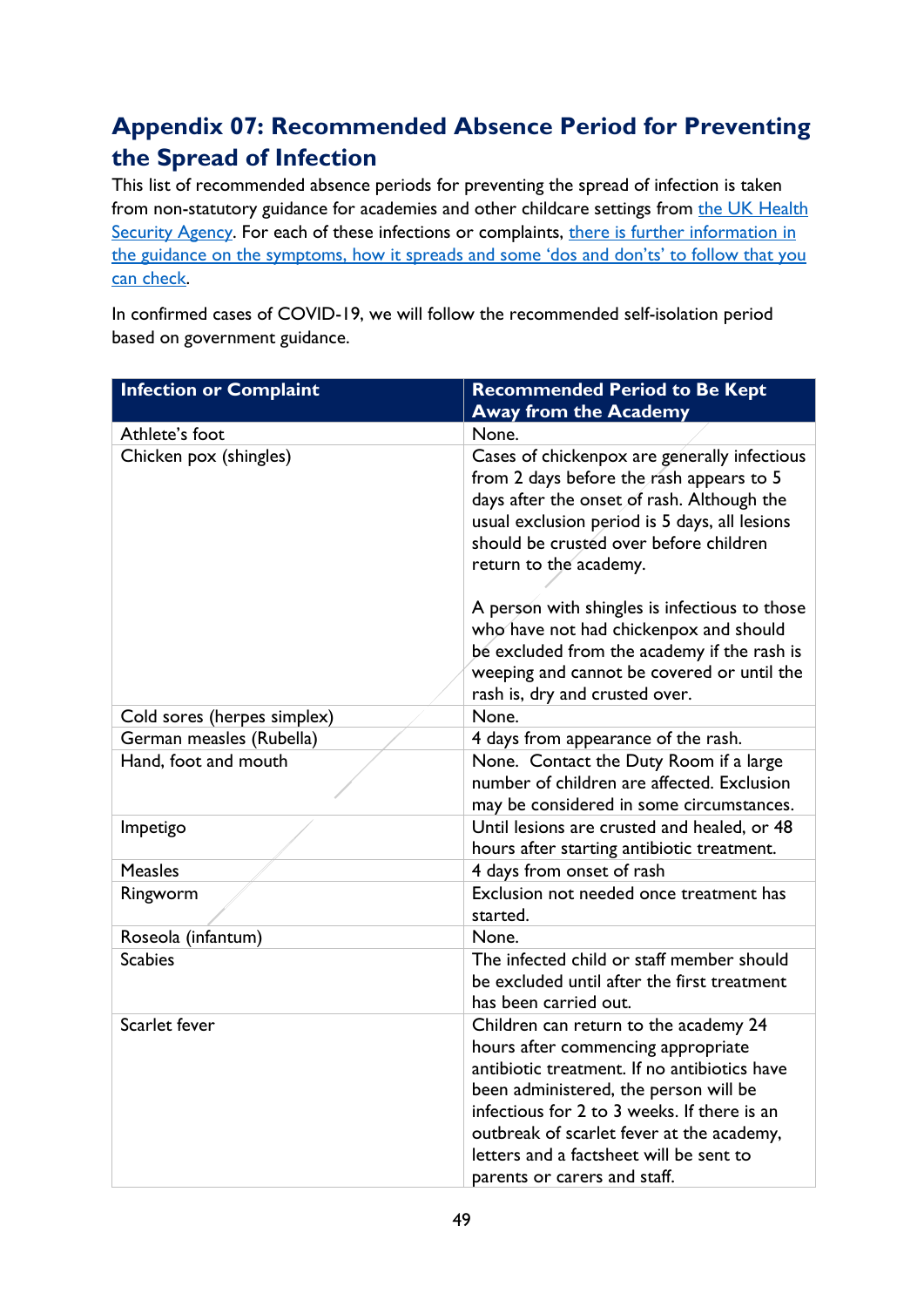| Slapped cheek syndrome (Parvovirus B19,<br>Fifth's disease) | None (once rash has developed).                                                                                                                                                                                                                                                                                                                                                                                                                                                                                                                                                                                 |  |
|-------------------------------------------------------------|-----------------------------------------------------------------------------------------------------------------------------------------------------------------------------------------------------------------------------------------------------------------------------------------------------------------------------------------------------------------------------------------------------------------------------------------------------------------------------------------------------------------------------------------------------------------------------------------------------------------|--|
| <b>Shingles</b>                                             | Exclude only if rash is weeping and cannot<br>be covered.                                                                                                                                                                                                                                                                                                                                                                                                                                                                                                                                                       |  |
| Warts and verrucae                                          | None.                                                                                                                                                                                                                                                                                                                                                                                                                                                                                                                                                                                                           |  |
| E. coli O157 VTEC                                           | Should be excluded for 48 hours from the<br>last episode of diarrhoea.                                                                                                                                                                                                                                                                                                                                                                                                                                                                                                                                          |  |
| Typhoid [and paratyphoid] (enteric fever)                   |                                                                                                                                                                                                                                                                                                                                                                                                                                                                                                                                                                                                                 |  |
| Shigella* (dysentery)                                       | Further exclusion may be required for<br>some children until they are no longer<br>excreting.                                                                                                                                                                                                                                                                                                                                                                                                                                                                                                                   |  |
| Diarrhoea and/or vomiting (Gastroenteritis)                 | Children and adults with diarrhoea or<br>vomiting should be excluded until 48 hours<br>from last episode of diarrhoea or vomiting.<br>If medication is prescribed, ensure that the<br>full course is completed and there is no<br>further diarrhoea or vomiting for 48 hours<br>after the course is completed.<br>For some gastrointestinal infections, longer<br>periods of exclusion from the academy are<br>required and there may be a need to obtain<br>microbiological clearance.<br>If a child has been diagnosed with<br>cryptosporidium, they should NOT go<br>swimming for 2 weeks following the last |  |
|                                                             | episode of diarrhoea.                                                                                                                                                                                                                                                                                                                                                                                                                                                                                                                                                                                           |  |
| Cryptosporidiosis                                           | Until 48 hours after symptoms have<br>stopped.                                                                                                                                                                                                                                                                                                                                                                                                                                                                                                                                                                  |  |
| Flu (influenza)                                             | Until recovered.                                                                                                                                                                                                                                                                                                                                                                                                                                                                                                                                                                                                |  |
| Food poisoning                                              | Until 48 hours from the last episode of                                                                                                                                                                                                                                                                                                                                                                                                                                                                                                                                                                         |  |
|                                                             | vomiting and diarrhoea and they are well                                                                                                                                                                                                                                                                                                                                                                                                                                                                                                                                                                        |  |
|                                                             | enough to return. Some infections may                                                                                                                                                                                                                                                                                                                                                                                                                                                                                                                                                                           |  |
|                                                             | require longer periods.                                                                                                                                                                                                                                                                                                                                                                                                                                                                                                                                                                                         |  |
| Salmonella                                                  | Until 48 hours after symptoms have<br>stopped.                                                                                                                                                                                                                                                                                                                                                                                                                                                                                                                                                                  |  |
| Tuberculosis (TB)                                           | Learners and staff with infectious TB can                                                                                                                                                                                                                                                                                                                                                                                                                                                                                                                                                                       |  |
|                                                             | return to the academy after 2 weeks of<br>treatment if well enough to do so and as<br>long as they have responded to anti-TB<br>therapy. Learners and staff with non-<br>pulmonary TB do not require exclusion and<br>can return to the academy as soon as they<br>are well enough.                                                                                                                                                                                                                                                                                                                             |  |
| Whooping cough (pertussis)                                  | A child or staff member should not return<br>to the academy until they have had 48<br>hours of appropriate treatment with                                                                                                                                                                                                                                                                                                                                                                                                                                                                                       |  |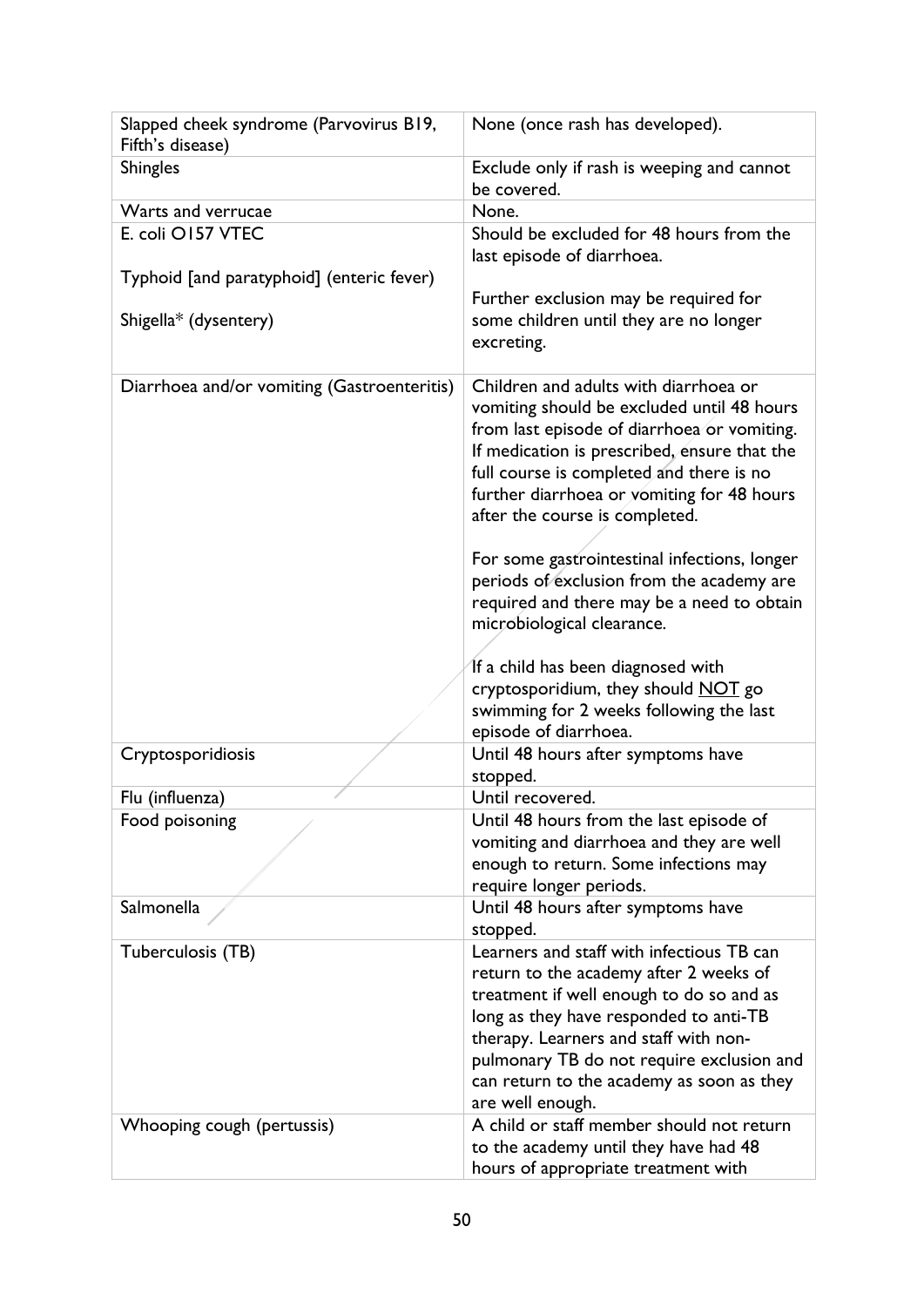|                                                       | antibiotics and they feel well enough to do<br>so or 21 days from onset of illness if no<br>antibiotic treatment.                                                                                                                                                                                                          |  |
|-------------------------------------------------------|----------------------------------------------------------------------------------------------------------------------------------------------------------------------------------------------------------------------------------------------------------------------------------------------------------------------------|--|
| Conjunctivitis                                        | None.                                                                                                                                                                                                                                                                                                                      |  |
| Diphtheria                                            | Exclusion is essential. Always consult with<br>the Duty Room.                                                                                                                                                                                                                                                              |  |
| Glandular fever                                       | None (can return once they feel well).                                                                                                                                                                                                                                                                                     |  |
| Head lice                                             | None.                                                                                                                                                                                                                                                                                                                      |  |
| Hepatitis A                                           | Exclude cases from the academy while<br>unwell or until 7 days after the onset of<br>jaundice (or onset of symptoms if no<br>jaundice, or if under 5, or where hygiene is<br>poor. There is no need to exclude well,<br>older children with good hygiene who will<br>have been much more infectious prior to<br>diagnosis. |  |
| Hepatitis B, C, HIV/AIDS                              | None.                                                                                                                                                                                                                                                                                                                      |  |
| Meningococcal meningitis/ septicaemia                 | If the child has been treated and has<br>recovered, they can return to the academy.                                                                                                                                                                                                                                        |  |
| Meningitis due to other bacteria                      | Once the child has been treated (if<br>necessary) and has recovered, they can<br>return to the academy.                                                                                                                                                                                                                    |  |
| Meningitis viral                                      | None.                                                                                                                                                                                                                                                                                                                      |  |
| MRSA (Methicillin Resistant Staphylococcus<br>Aureus) | None.                                                                                                                                                                                                                                                                                                                      |  |
| <b>Mumps</b>                                          | 5 days after onset of swelling (if well).                                                                                                                                                                                                                                                                                  |  |
| Threadworm                                            | None.                                                                                                                                                                                                                                                                                                                      |  |
| <b>Tonsillitis</b>                                    | None.                                                                                                                                                                                                                                                                                                                      |  |